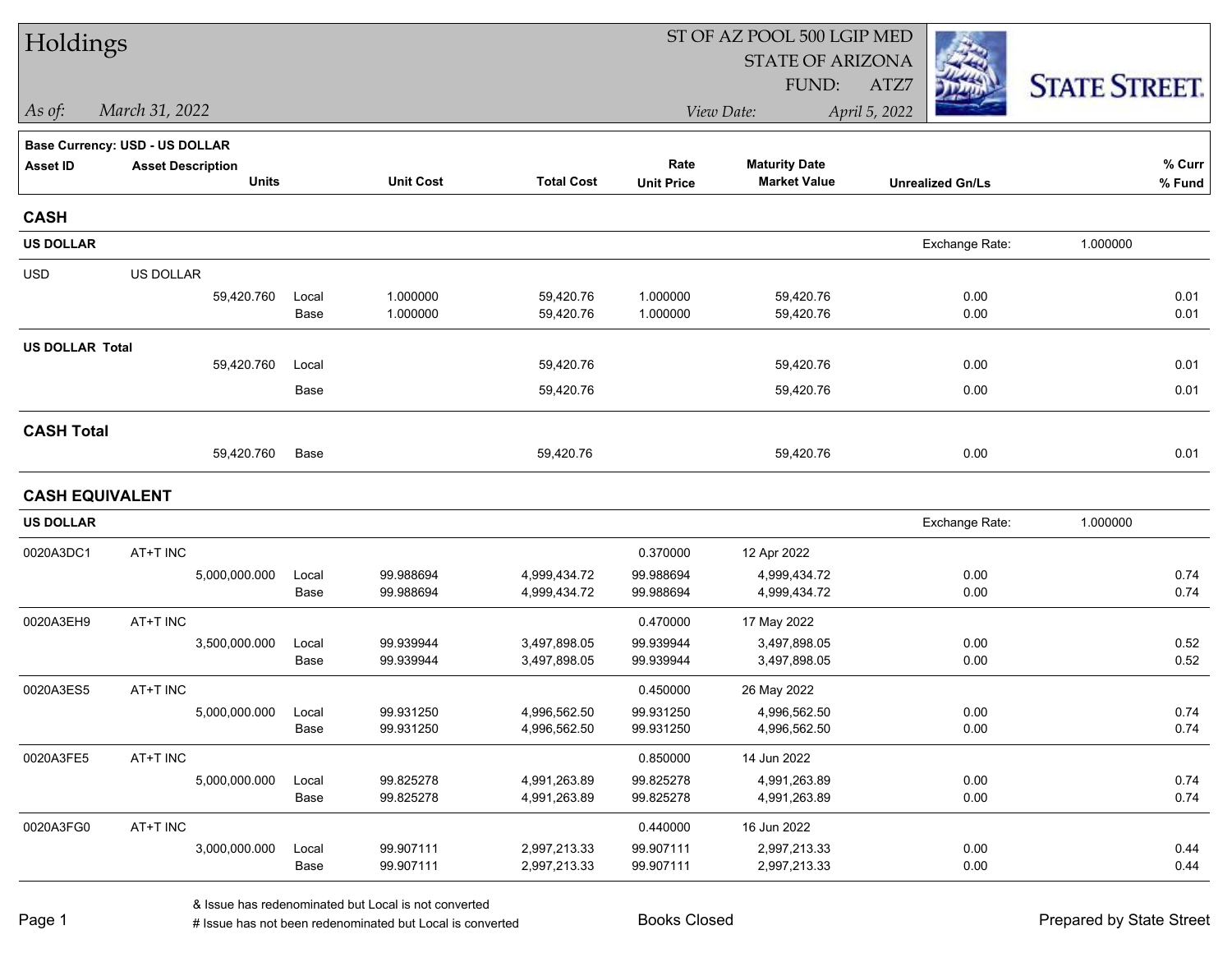| Holdings        |                                |       |                  |                   | ST OF AZ POOL 500 LGIP MED |                         |                         |                      |  |
|-----------------|--------------------------------|-------|------------------|-------------------|----------------------------|-------------------------|-------------------------|----------------------|--|
|                 |                                |       |                  |                   |                            | <b>STATE OF ARIZONA</b> |                         |                      |  |
|                 |                                |       |                  |                   |                            | FUND:                   | ATZ7                    | <b>STATE STREET.</b> |  |
| As of:          | March 31, 2022                 |       |                  |                   |                            | View Date:              | April 5, 2022           |                      |  |
|                 | Base Currency: USD - US DOLLAR |       |                  |                   |                            |                         |                         |                      |  |
| <b>Asset ID</b> | <b>Asset Description</b>       |       |                  |                   | Rate                       | <b>Maturity Date</b>    |                         | % Curr               |  |
|                 | <b>Units</b>                   |       | <b>Unit Cost</b> | <b>Total Cost</b> | <b>Unit Price</b>          | <b>Market Value</b>     | <b>Unrealized Gn/Ls</b> | % Fund               |  |
| 02665KDR5       | AMERICAN HONDA FINAN           |       |                  |                   | 0.390000                   | 25 Apr 2022             |                         |                      |  |
|                 | 5,000,000.000                  | Local | 99.974000        | 4,998,700.00      | 99.974000                  | 4,998,700.00            | 0.00                    | 0.74                 |  |
|                 |                                | Base  | 99.974000        | 4,998,700.00      | 99.974000                  | 4,998,700.00            | 0.00                    | 0.74                 |  |
| 05253CET9       | AUST + NEW ZEA                 |       |                  |                   | 0.385000                   | 27 May 2022             |                         |                      |  |
|                 | 3,000,000.000                  | Local | 99.940111        | 2,998,203.33      | 99.940111                  | 2,998,203.33            | 0.00                    | 0.44                 |  |
|                 |                                | Base  | 99.940111        | 2,998,203.33      | 99.940111                  | 2,998,203.33            | 0.00                    | 0.44                 |  |
| 05253CGU4       | <b>AUST + NEW ZEA</b>          |       |                  |                   | 0.560000                   | 28 Jul 2022             |                         |                      |  |
|                 | 5,665,000.000                  | Local | 99.816444        | 5,654,601.58      | 99.652800                  | 5,645,331.12            | $-9,270.46$             | 0.84                 |  |
|                 |                                | Base  | 99.816444        | 5,654,601.58      | 99.652800                  | 5,645,331.12            | $-9,270.46$             | 0.84                 |  |
| 05253CKB1       | AUST + NEW ZEA                 |       |                  |                   | 0.260000                   | 11 Oct 2022             |                         |                      |  |
|                 | 3,000,000.000                  | Local | 99.860611        | 2,995,818.33      | 99.211300                  | 2,976,339.00            | $-19,479.33$            | 0.44                 |  |
|                 |                                | Base  | 99.860611        | 2,995,818.33      | 99.211300                  | 2,976,339.00            | $-19,479.33$            | 0.44                 |  |
| 05253CKB1       | AUST + NEW ZEA                 |       |                  |                   | 0.340000                   | 11 Oct 2022             |                         |                      |  |
|                 | 2,000,000.000                  | Local | 99.817722        | 1,996,354.44      | 99.211300                  | 1,984,226.00            | $-12,128.44$            | 0.29                 |  |
|                 |                                | Base  | 99.817722        | 1,996,354.44      | 99.211300                  | 1,984,226.00            | $-12,128.44$            | 0.29                 |  |
| 06367CG35       | <b>BANK OF MONTREAL</b>        |       |                  |                   | 0.430000                   | 07 Jul 2022             |                         |                      |  |
|                 | 5,000,000.000                  | Local | 100.000000       | 5,000,000.00      | 99.953000                  | 4,997,650.00            | $-2,350.00$             | 0.74                 |  |
|                 |                                | Base  | 100.000000       | 5,000,000.00      | 99.953000                  | 4,997,650.00            | $-2,350.00$             | 0.74                 |  |
| 06367CN86       | <b>BANK OF MONTREAL</b>        |       |                  |                   | 0.340000                   | 02 Nov 2022             |                         |                      |  |
|                 | 5,000,000.000                  | Local | 100.000000       | 5,000,000.00      | 99.297400                  | 4,964,870.00            | $-35,130.00$            | 0.74                 |  |
|                 |                                | Base  | 100.000000       | 5,000,000.00      | 99.297400                  | 4,964,870.00            | $-35,130.00$            | 0.74                 |  |
| 06367CRZ2       | <b>BANK OF MONTREAL</b>        |       |                  |                   | 0.530000                   | 01 Mar 2023             |                         |                      |  |
|                 | 5,000,000.000                  | Local | 100.000000       | 5,000,000.00      | 99.805000                  | 4,990,250.00            | $-9,750.00$             | 0.74                 |  |
|                 |                                | Base  | 100.000000       | 5,000,000.00      | 99.805000                  | 4,990,250.00            | $-9,750.00$             | 0.74                 |  |
| 06417KGV5       | <b>BANK OF NOVA SCOTIA/THE</b> |       |                  |                   | 0.190000                   | 29 Jul 2022             |                         |                      |  |
|                 | 5,000,000.000                  | Local | 99.937194        | 4,996,859.72      | 99.649900                  | 4,982,495.00            | $-14,364.72$            | 0.74                 |  |
|                 |                                | Base  | 99.937194        | 4,996,859.72      | 99.649900                  | 4,982,495.00            | $-14,364.72$            | 0.74                 |  |
| 06417KJV2       | BANK OF NOVA SCOTIA/THE        |       |                  |                   | 0.220000                   | 29 Sep 2022             |                         |                      |  |
|                 | 4,000,000.000                  | Local | 99.889389        | 3,995,575.55      | 99.293000                  | 3,971,720.00            | $-23,855.55$            | 0.59                 |  |
|                 |                                | Base  | 99.889389        | 3,995,575.55      | 99.293000                  | 3,971,720.00            | $-23,855.55$            | 0.59                 |  |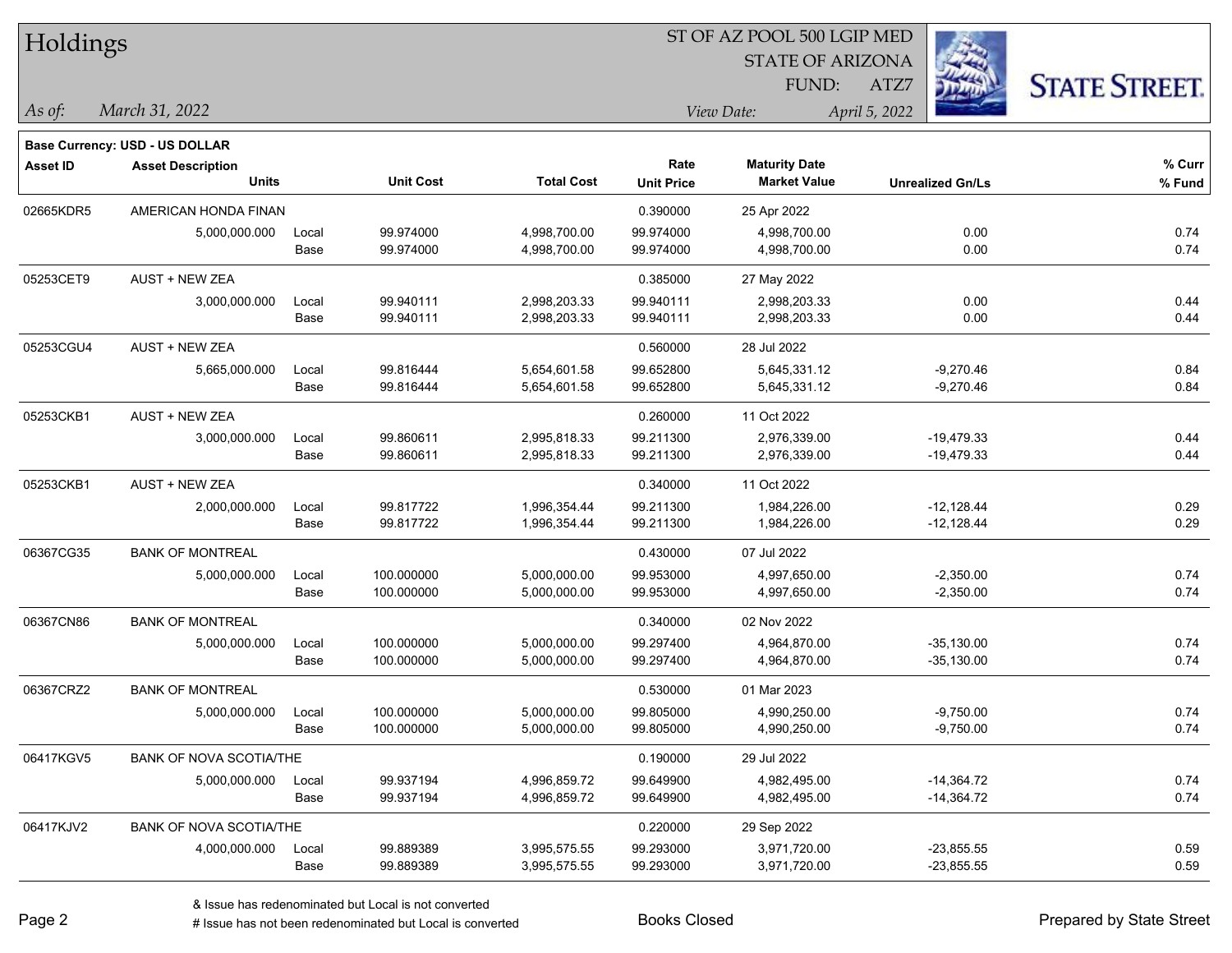| Holdings  |                                                |       |                  |                   |                   | 51 OF AZ POOL 500 LGIP MED |                         |                      |
|-----------|------------------------------------------------|-------|------------------|-------------------|-------------------|----------------------------|-------------------------|----------------------|
|           |                                                |       |                  |                   |                   | <b>STATE OF ARIZONA</b>    |                         |                      |
|           |                                                |       |                  |                   |                   | FUND:                      | ATZ7                    | <b>STATE STREET.</b> |
| As of:    | March 31, 2022                                 |       |                  |                   |                   | View Date:                 | April 5, 2022           |                      |
|           | <b>Base Currency: USD - US DOLLAR</b>          |       |                  |                   |                   |                            |                         |                      |
| Asset ID  | <b>Asset Description</b>                       |       |                  |                   | Rate              | <b>Maturity Date</b>       |                         | $%$ Curr             |
|           | <b>Units</b>                                   |       | <b>Unit Cost</b> | <b>Total Cost</b> | <b>Unit Price</b> | <b>Market Value</b>        | <b>Unrealized Gn/Ls</b> | $%$ Fund             |
| 06417KJV2 | <b>BANK OF NOVA SCOTIA/THE</b>                 |       |                  |                   | 0.260000          | 29 Sep 2022                |                         |                      |
|           | 1,000,000.000                                  | Local | 99.869278        | 998,692.78        | 99.293000         | 992,930.00                 | $-5,762.78$             | 0.15                 |
|           |                                                | Base  | 99.869278        | 998,692.78        | 99.293000         | 992,930.00                 | $-5,762.78$             | 0.15                 |
| 06417MPH2 | <b>BANK OF NOVA SCOTIA</b>                     |       |                  |                   | 0.450000          | 11 May 2022                |                         |                      |
|           | 4,000,000.000                                  | Local | 100.001113       | 4,000,044.50      | 100.001113        | 4,000,044.50               | 0.00                    | 0.59                 |
|           |                                                | Base  | 100.001113       | 4,000,044.50      | 100.001113        | 4,000,044.50               | 0.00                    | 0.59                 |
| 136069TY7 | CANADIAN IMPERIAL BANK SR UNSECURED 06/22 2.55 |       |                  |                   | 2.550000          | 16 Jun 2022                |                         |                      |
|           | 3,000,000.000                                  | Local | 99.996129        | 2,999,883.86      | 99.996129         | 2,999,883.86               | 0.00                    | 0.44                 |
|           |                                                | Base  | 99.996129        | 2,999,883.86      | 99.996129         | 2,999,883.86               | 0.00                    | 0.44                 |
| 138994009 | CANTOR FITZGERALD REPO REPO                    |       |                  |                   | 0.320000          | 19 Apr 2022                |                         |                      |
|           | 5,000,000.000                                  | Local | 100.000000       | 5,000,000.00      | 100.000000        | 5,000,000.00               | 0.00                    | 0.74                 |
|           |                                                | Base  | 100.000000       | 5,000,000.00      | 100.000000        | 5,000,000.00               | 0.00                    | 0.74                 |
| 138994009 | CANTOR FITZGERALD REPO REPO                    |       |                  |                   | 0.390000          | 02 May 2022                |                         |                      |
|           | 10,000,000.000                                 | Local | 100.000000       | 10,000,000.00     | 100.000000        | 10,000,000.00              | 0.00                    | 1.48                 |
|           |                                                | Base  | 100.000000       | 10,000,000.00     | 100.000000        | 10,000,000.00              | 0.00                    | 1.48                 |
| 138994009 | CANTOR FITZGERALD REPO REPO                    |       |                  |                   | 0.400000          | 09 May 2022                |                         |                      |
|           | 5,000,000.000                                  | Local | 100.000000       | 5,000,000.00      | 100.000000        | 5,000,000.00               | 0.00                    | 0.74                 |
|           |                                                | Base  | 100.000000       | 5,000,000.00      | 100.000000        | 5,000,000.00               | 0.00                    | 0.74                 |
| 15060YEL0 | CEDAR SPRING CPTL CO                           |       |                  |                   | 0.290000          | 20 May 2022                |                         |                      |
|           | 5,000,000.000                                  | Local | 99.960528        | 4,998,026.39      | 99.960528         | 4,998,026.39               | 0.00                    | 0.74                 |
|           |                                                | Base  | 99.960528        | 4,998,026.39      | 99.960528         | 4,998,026.39               | 0.00                    | 0.74                 |
| 17327BJW6 | CITIGROUP GLOBAL MKTS INC S                    |       |                  |                   | 0.200000          | 30 Sep 2022                |                         |                      |
|           | 5,000,000.000                                  | Local | 99.898889        | 4,994,944.44      | 99.273000         | 4,963,650.00               | $-31,294.44$            | 0.74                 |
|           |                                                | Base  | 99.898889        | 4,994,944.44      | 99.273000         | 4,963,650.00               | $-31,294.44$            | 0.74                 |
| 2284K1H14 | CROWN POINT CAP CO.                            |       |                  |                   | 0.260000          | 01 Aug 2022                |                         |                      |
|           | 5,000,000.000                                  | Local | 99.911889        | 4,995,594.45      | 99.589200         | 4,979,460.00               | $-16, 134.45$           | 0.74                 |
|           |                                                | Base  | 99.911889        | 4,995,594.45      | 99.589200         | 4,979,460.00               | $-16, 134.45$           | 0.74                 |
| 2546R3DV3 | DISNEY (WALT) CO THE                           |       |                  |                   | 0.270000          | 29 Apr 2022                |                         |                      |
|           | 3,000,000.000                                  | Local | 99.979000        | 2,999,370.00      | 99.979000         | 2,999,370.00               | 0.00                    | 0.44                 |
|           |                                                | Base  | 99.979000        | 2,999,370.00      | 99.979000         | 2,999,370.00               | 0.00                    | 0.44                 |

 $\overline{B}$   $\overline{B}$   $\overline{B}$   $\overline{B}$   $\overline{C}$   $\overline{D}$   $\overline{D}$   $\overline{D}$   $\overline{D}$   $\overline{D}$   $\overline{D}$   $\overline{D}$   $\overline{D}$   $\overline{D}$   $\overline{D}$   $\overline{D}$   $\overline{D}$   $\overline{D}$   $\overline{D}$   $\overline{D}$   $\overline{D}$   $\overline{D}$   $\overline{D}$   $\overline{D}$   $\overline{$ 

# Issue has not been redenominated but Local is converted Books Closed Prepared by State Street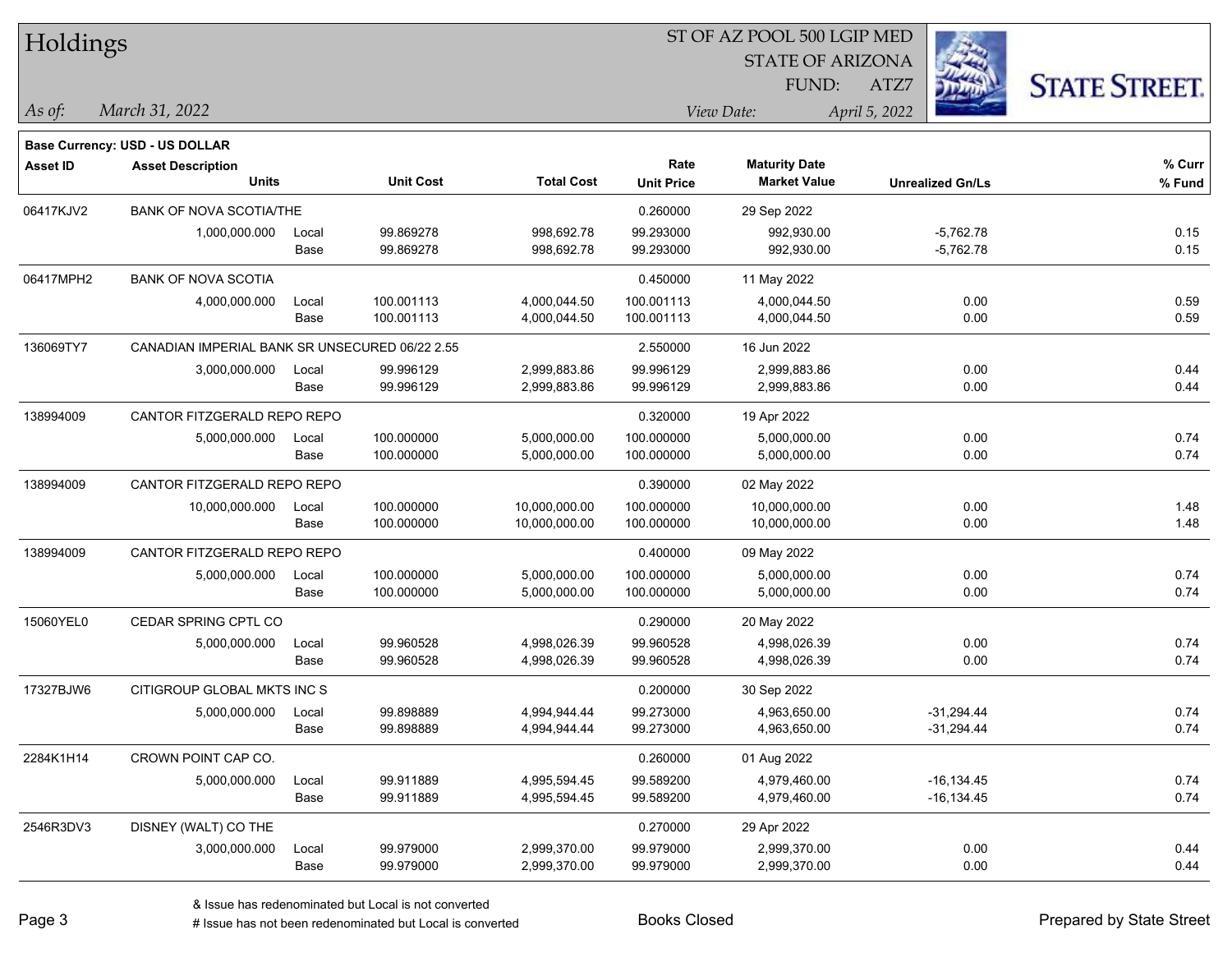| Holdings        |                                          |               |                        |                              | ST OF AZ POOL 500 LGIP MED |                                             |                         |                      |  |  |
|-----------------|------------------------------------------|---------------|------------------------|------------------------------|----------------------------|---------------------------------------------|-------------------------|----------------------|--|--|
|                 |                                          |               |                        |                              |                            | <b>STATE OF ARIZONA</b>                     |                         |                      |  |  |
|                 |                                          |               |                        |                              |                            | FUND:                                       | ATZ7                    | <b>STATE STREET.</b> |  |  |
| As of:          | March 31, 2022                           |               |                        |                              |                            | View Date:                                  | April 5, 2022           |                      |  |  |
|                 |                                          |               |                        |                              |                            |                                             |                         |                      |  |  |
|                 | Base Currency: USD - US DOLLAR           |               |                        |                              |                            |                                             |                         |                      |  |  |
| <b>Asset ID</b> | <b>Asset Description</b><br><b>Units</b> |               | <b>Unit Cost</b>       | <b>Total Cost</b>            | Rate<br><b>Unit Price</b>  | <b>Maturity Date</b><br><b>Market Value</b> | <b>Unrealized Gn/Ls</b> | % Curr<br>% Fund     |  |  |
|                 |                                          |               |                        |                              |                            |                                             |                         |                      |  |  |
| 2546R3FF6       | DISNEY (WALT) CO THE                     |               |                        |                              | 0.270000                   | 15 Jun 2022                                 |                         |                      |  |  |
|                 | 250,000.000                              | Local<br>Base | 99.943752<br>99.943752 | 249.859.38<br>249,859.38     | 99.943752<br>99.943752     | 249,859.38<br>249,859.38                    | 0.00<br>0.00            | 0.04<br>0.04         |  |  |
|                 |                                          |               |                        |                              |                            |                                             |                         |                      |  |  |
| 2546R3FF6       | DISNEY (WALT) CO THE                     |               |                        |                              | 0.700000                   | 15 Jun 2022                                 |                         |                      |  |  |
|                 | 3,000,000.000                            | Local<br>Base | 99.854167<br>99.854167 | 2,995,625.00<br>2,995,625.00 | 99.854167<br>99.854167     | 2,995,625.00<br>2,995,625.00                | 0.00<br>0.00            | 0.44<br>0.44         |  |  |
|                 |                                          |               |                        |                              |                            |                                             |                         |                      |  |  |
| 2546R3FW9       | DISNEY (WALT) CO THE                     |               |                        |                              | 0.200000                   | 30 Jun 2022                                 |                         |                      |  |  |
|                 | 250,000.000                              | Local<br>Base | 99.950000<br>99.950000 | 249,875.00<br>249,875.00     | 99.757500<br>99.757500     | 249,393.75<br>249,393.75                    | $-481.25$<br>$-481.25$  | 0.04<br>0.04         |  |  |
|                 |                                          |               |                        |                              |                            |                                             |                         |                      |  |  |
| 2546R3FW9       | DISNEY (WALT) CO THE                     |               |                        |                              | 0.210000                   | 30 Jun 2022                                 |                         |                      |  |  |
|                 | 2,000,000.000                            | Local         | 99.947500<br>99.947500 | 1,998,950.00                 | 99.757500<br>99.757500     | 1,995,150.00<br>1,995,150.00                | $-3,800.00$             | 0.30<br>0.30         |  |  |
|                 |                                          | Base          |                        | 1,998,950.00                 |                            |                                             | $-3,800.00$             |                      |  |  |
| 2546R3FW9       | DISNEY (WALT) CO THE                     |               |                        |                              | 0.220000                   | 30 Jun 2022                                 |                         |                      |  |  |
|                 | 3,000,000.000                            | Local         | 99.945000              | 2,998,350.00                 | 99.757500                  | 2,992,725.00                                | $-5,625.00$             | 0.44                 |  |  |
|                 |                                          | Base          | 99.945000              | 2,998,350.00                 | 99.757500                  | 2,992,725.00                                | $-5,625.00$             | 0.44                 |  |  |
| 2546R3FW9       | DISNEY (WALT) CO THE                     |               |                        |                              | 0.270000                   | 30 Jun 2022                                 |                         |                      |  |  |
|                 | 250,000.000                              | Local         | 99.932500              | 249,831.25                   | 99.932500                  | 249,831.25                                  | 0.00                    | 0.04                 |  |  |
|                 |                                          | Base          | 99.932500              | 249,831.25                   | 99.932500                  | 249,831.25                                  | 0.00                    | 0.04                 |  |  |
| 2546R3JW5       | DISNEY (WALT) CO THE                     |               |                        |                              | 0.230000                   | 30 Sep 2022                                 |                         |                      |  |  |
|                 | 2,500,000.000                            | Local         | 99.883722              | 2,497,093.06                 | 99.301300                  | 2,482,532.50                                | $-14,560.56$            | 0.37                 |  |  |
|                 |                                          | Base          | 99.883722              | 2,497,093.06                 | 99.301300                  | 2,482,532.50                                | $-14,560.56$            | 0.37                 |  |  |
| 30601WF12       | <b>FAIRWAY FINANCE CORP</b>              |               |                        |                              | 0.400000                   | 01 Jun 2022                                 |                         |                      |  |  |
|                 | 5,000,000.000                            | Local         | 99.932222              | 4,996,611.11                 | 99.932222                  | 4,996,611.11                                | 0.00                    | 0.74                 |  |  |
|                 |                                          | Base          | 99.932222              | 4,996,611.11                 | 99.932222                  | 4,996,611.11                                | 0.00                    | 0.74                 |  |  |
| 41282KD13       | HARLEY DAVIDSON FND CP                   |               |                        |                              | 0.440000                   | 01 Apr 2022                                 |                         |                      |  |  |
|                 | 3,000,000.000                            | Local         | 100.000000             | 3,000,000.00                 | 100.000000                 | 3,000,000.00                                | 0.00                    | 0.44                 |  |  |
|                 |                                          | Base          | 100.000000             | 3,000,000.00                 | 100.000000                 | 3,000,000.00                                | 0.00                    | 0.44                 |  |  |
| 41282KF11       | HARLEY DAVIDSON FND CP                   |               |                        |                              | 0.650000                   | 01 Jun 2022                                 |                         |                      |  |  |
|                 | 5,000,000.000                            | Local         | 99.889861              | 4,994,493.05                 | 99.889861                  | 4,994,493.05                                | 0.00                    | 0.74                 |  |  |
|                 |                                          | Base          | 99.889861              | 4,994,493.05                 | 99.889861                  | 4,994,493.05                                | 0.00                    | 0.74                 |  |  |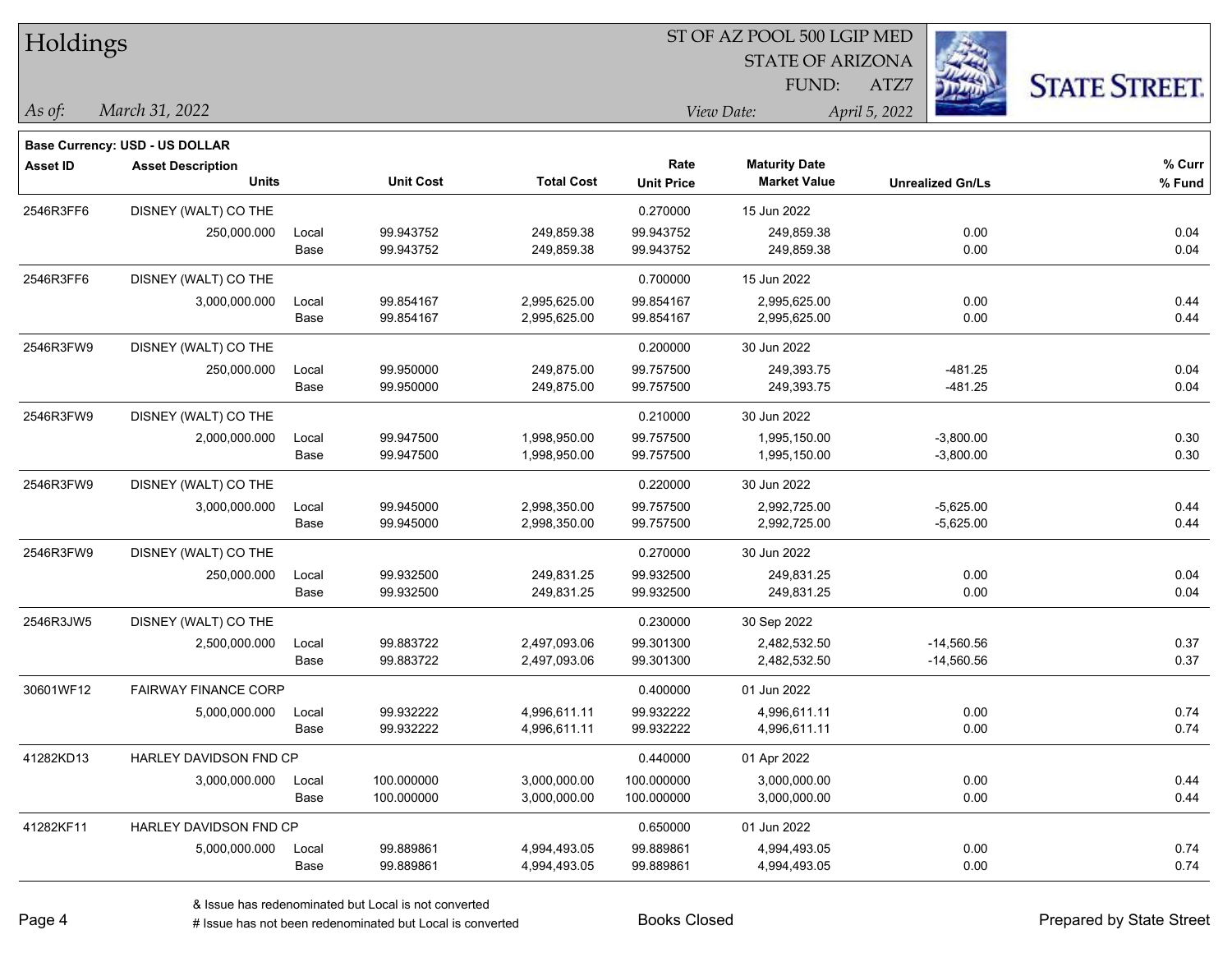| Holdings        |                                       |       |                  |                   |                   | 51 OF AZ POOL 500 LGIP MED |                         |                     |
|-----------------|---------------------------------------|-------|------------------|-------------------|-------------------|----------------------------|-------------------------|---------------------|
|                 |                                       |       |                  |                   |                   | <b>STATE OF ARIZONA</b>    |                         |                     |
|                 |                                       |       |                  |                   |                   | FUND:                      | ATZ7                    | <b>STATE STREET</b> |
| As of:          | March 31, 2022                        |       |                  |                   |                   | View Date:                 | April 5, 2022           |                     |
|                 |                                       |       |                  |                   |                   |                            |                         |                     |
|                 | <b>Base Currency: USD - US DOLLAR</b> |       |                  |                   |                   |                            |                         |                     |
| <b>Asset ID</b> | <b>Asset Description</b>              |       | <b>Unit Cost</b> | <b>Total Cost</b> | Rate              | <b>Maturity Date</b>       |                         | $%$ Curr            |
|                 | <b>Units</b>                          |       |                  |                   | <b>Unit Price</b> | <b>Market Value</b>        | <b>Unrealized Gn/Ls</b> | % Fund              |
| 56274MG14       | MANHATTAN ASSET FDG.                  |       |                  |                   | 0.490000          | 01 Jul 2022                |                         |                     |
|                 | 1,000,000.000                         | Local | 99.876139        | 998,761.39        | 99.750700         | 997,507.00                 | $-1,254.39$             | 0.15                |
|                 |                                       | Base  | 99.876139        | 998,761.39        | 99.750700         | 997,507.00                 | $-1,254.39$             | 0.15                |
| 62455BDV4       | <b>MOUNTCLIFF</b>                     |       |                  |                   | 0.210000          | 29 Apr 2022                |                         |                     |
|                 | 5,000,000.000                         | Local | 99.983667        | 4,999,183.33      | 99.983667         | 4,999,183.33               | 0.00                    | 0.74                |
|                 |                                       | Base  | 99.983667        | 4,999,183.33      | 99.983667         | 4,999,183.33               | 0.00                    | 0.74                |
| 62455BF18       | <b>MOUNTCLIFF</b>                     |       |                  |                   | 0.200000          | 01 Jun 2022                |                         |                     |
|                 | 5,000,000.000                         | Local | 99.966111        | 4,998,305.55      | 99.966111         | 4,998,305.55               | 0.00                    | 0.74                |
|                 |                                       | Base  | 99.966111        | 4,998,305.55      | 99.966111         | 4,998,305.55               | 0.00                    | 0.74                |
| 62455BF18       | <b>MOUNTCLIFF</b>                     |       |                  |                   | 0.220000          | 01 Jun 2022                |                         |                     |
|                 | 500,000.000                           | Local | 99.962722        | 499,813.61        | 99.962722         | 499,813.61                 | 0.00                    | 0.07                |
|                 |                                       | Base  | 99.962722        | 499,813.61        | 99.962722         | 499,813.61                 | 0.00                    | 0.07                |
| 63307MEJ4       | NATIONAL BK OF CANAD                  |       |                  |                   | 0.280000          | 18 May 2022                |                         |                     |
|                 | 5,000,000.000                         | Local | 99.963444        | 4,998,172.22      | 99.963444         | 4,998,172.22               | 0.00                    | 0.74                |
|                 |                                       | Base  | 99.963444        | 4,998,172.22      | 99.963444         | 4,998,172.22               | 0.00                    | 0.74                |
| 63307MF12       | NATIONAL BK OF CANAD                  |       |                  |                   | 0.170000          | 01 Jun 2022                |                         |                     |
|                 | 4,000,000.000                         | Local | 99.971195        | 3,998,847.78      | 99.971195         | 3,998,847.78               | 0.00                    | 0.59                |
|                 |                                       | Base  | 99.971195        | 3,998,847.78      | 99.971195         | 3,998,847.78               | 0.00                    | 0.59                |
| 63763QDR5       | NATIONAL SECS CLEARING                |       |                  |                   | 0.450000          | 25 Apr 2022                |                         |                     |
|                 | 3,229,000.000                         | Local | 99.970000        | 3,228,031.30      | 99.970000         | 3,228,031.30               | 0.00                    | 0.48                |
|                 |                                       | Base  | 99.970000        | 3,228,031.30      | 99.970000         | 3,228,031.30               | 0.00                    | 0.48                |
| 78012U2C8       | ROYAL BK OF CANADA                    |       |                  |                   | 0.520000          | 01 Dec 2022                |                         |                     |
|                 | 5,000,000.000                         | Local | 100.000000       | 5,000,000.00      | 99.890000         | 4,994,500.00               | $-5,500.00$             | 0.74                |
|                 |                                       | Base  | 100.000000       | 5,000,000.00      | 99.890000         | 4,994,500.00               | $-5,500.00$             | 0.74                |
| 86563HE55       | SUMITOMO MITSUI TRUST NY              |       |                  |                   | 0.240000          | 05 May 2022                |                         |                     |
|                 | 5,000,000.000                         | Local | 99.977333        | 4,998,866.67      | 99.977333         | 4,998,866.67               | 0.00                    | 0.74                |
|                 |                                       | Base  | 99.977333        | 4,998,866.67      | 99.977333         | 4,998,866.67               | 0.00                    | 0.74                |
| 89119BE36       | TORONTO DOMINION BANK                 |       |                  |                   | 0.190000          | 03 May 2022                |                         |                     |
|                 | 1,500,000.000                         | Local | 99.983111        | 1,499,746.66      | 99.983111         | 1,499,746.66               | 0.00                    | 0.22                |
|                 |                                       | Base  | 99.983111        | 1,499,746.66      | 99.983111         | 1,499,746.66               | 0.00                    | 0.22                |

 $\overline{\text{SP } \overline{\text{SP } \text{O}}$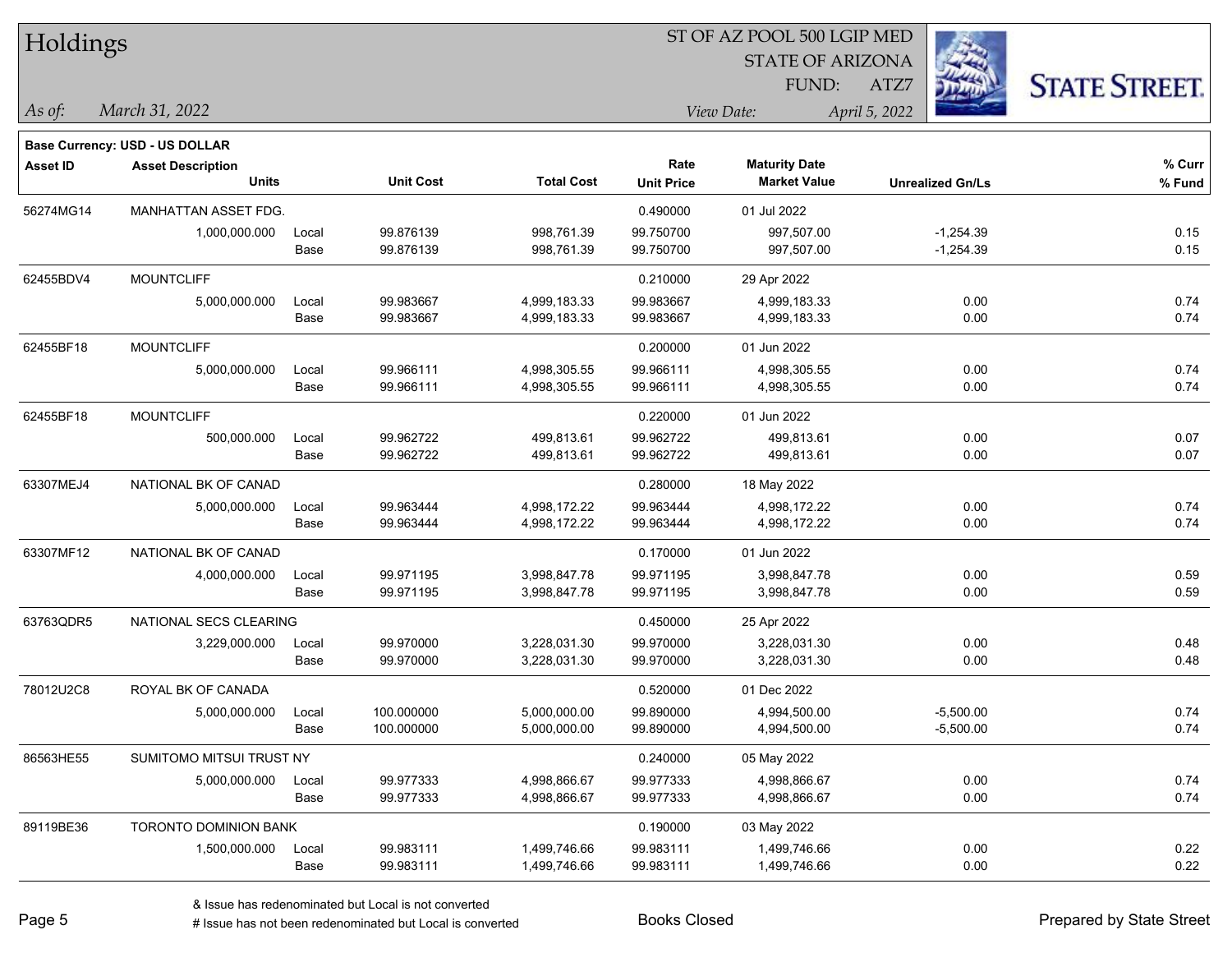| Holdings        |                                |       |                  |                   | ST OF AZ POOL 500 LGIP MED |                         |                         |                      |  |  |
|-----------------|--------------------------------|-------|------------------|-------------------|----------------------------|-------------------------|-------------------------|----------------------|--|--|
|                 |                                |       |                  |                   |                            | <b>STATE OF ARIZONA</b> |                         |                      |  |  |
|                 |                                |       |                  |                   |                            | FUND:                   | ATZ7                    | <b>STATE STREET.</b> |  |  |
| As of:          | March 31, 2022                 |       |                  |                   |                            | View Date:              | April 5, 2022           |                      |  |  |
|                 | Base Currency: USD - US DOLLAR |       |                  |                   |                            |                         |                         |                      |  |  |
| <b>Asset ID</b> | <b>Asset Description</b>       |       |                  |                   | Rate                       | <b>Maturity Date</b>    |                         | % Curr               |  |  |
|                 | <b>Units</b>                   |       | <b>Unit Cost</b> | <b>Total Cost</b> | <b>Unit Price</b>          | <b>Market Value</b>     | <b>Unrealized Gn/Ls</b> | % Fund               |  |  |
| 91842KHP4       | VW CR INC                      |       |                  |                   | 0.320000                   | 23 Aug 2022             |                         |                      |  |  |
|                 | 5,000,000.000                  | Local | 99.872000        | 4,993,600.00      | 99.385600                  | 4,969,280.00            | $-24,320.00$            | 0.74                 |  |  |
|                 |                                | Base  | 99.872000        | 4,993,600.00      | 99.385600                  | 4,969,280.00            | $-24,320.00$            | 0.74                 |  |  |
| 91842KHS8       | VW CR INC                      |       |                  |                   | 0.330000                   | 26 Aug 2022             |                         |                      |  |  |
|                 | 2,050,000.000                  | Local | 99.865250        | 2,047,237.63      | 99.367900                  | 2,037,041.95            | $-10,195.68$            | 0.30                 |  |  |
|                 |                                | Base  | 99.865250        | 2,047,237.63      | 99.367900                  | 2,037,041.95            | $-10, 195.68$           | 0.30                 |  |  |
| 92344MD42       | VERIZON COMMNTN INC            |       |                  |                   | 0.330000                   | 04 Apr 2022             |                         |                      |  |  |
|                 | 5,000,000.000                  | Local | 99.997250        | 4,999,862.50      | 99.997250                  | 4,999,862.50            | 0.00                    | 0.74                 |  |  |
|                 |                                | Base  | 99.997250        | 4,999,862.50      | 99.997250                  | 4,999,862.50            | 0.00                    | 0.74                 |  |  |
| 92344MF99       | <b>VERIZON COMMNTN INC</b>     |       |                  |                   | 0.950000                   | 09 Jun 2022             |                         |                      |  |  |
|                 | 3,000,000.000                  | Local | 99.817917        | 2,994,537.50      | 99.817917                  | 2,994,537.50            | 0.00                    | 0.44                 |  |  |
|                 |                                | Base  | 99.817917        | 2,994,537.50      | 99.817917                  | 2,994,537.50            | 0.00                    | 0.44                 |  |  |
| 92646LE97       | VICTORY RECEIVABLES            |       |                  |                   | 0.360000                   | 09 May 2022             |                         |                      |  |  |
|                 | 5,000,000.000                  | Local | 99.962000        | 4,998,100.00      | 99.962000                  | 4,998,100.00            | 0.00                    | 0.74                 |  |  |
|                 |                                | Base  | 99.962000        | 4,998,100.00      | 99.962000                  | 4,998,100.00            | 0.00                    | 0.74                 |  |  |
| 93142XDD0       | <b>WALGREENS BOOTS</b>         |       |                  |                   | 0.680000                   | 13 Apr 2022             |                         |                      |  |  |
|                 | 5,000,000.000                  | Local | 99.977333        | 4,998,866.67      | 99.977333                  | 4,998,866.67            | 0.00                    | 0.74                 |  |  |
|                 |                                | Base  | 99.977333        | 4,998,866.67      | 99.977333                  | 4,998,866.67            | 0.00                    | 0.74                 |  |  |
| 94107NH23       | WASTE MANAGEMENT INC           |       |                  |                   | 0.310000                   | 02 Aug 2022             |                         |                      |  |  |
|                 | 5,000,000.000                  | Local | 99.894083        | 4,994,704.16      | 99.510700                  | 4,975,535.00            | $-19,169.16$            | 0.74                 |  |  |
|                 |                                | Base  | 99.894083        | 4,994,704.16      | 99.510700                  | 4,975,535.00            | $-19,169.16$            | 0.74                 |  |  |
| 94107NKD5       | WASTE MANAGEMENT INC           |       |                  |                   | 0.310000                   | 13 Oct 2022             |                         |                      |  |  |
|                 | 4,000,000.000                  | Local | 99.832083        | 3,993,283.33      | 99.075300                  | 3,963,012.00            | $-30,271.33$            | 0.59                 |  |  |
|                 |                                | Base  | 99.832083        | 3,993,283.33      | 99.075300                  | 3,963,012.00            | $-30,271.33$            | 0.59                 |  |  |
| 94107NL36       | WASTE MANAGEMENT INC           |       |                  |                   | 0.390000                   | 03 Nov 2022             |                         |                      |  |  |
|                 | 4,500,000.000                  | Local | 99.766000        | 4,489,470.00      | 98.936800                  | 4,452,156.00            | $-37,314.00$            | 0.66                 |  |  |
|                 |                                | Base  | 99.766000        | 4,489,470.00      | 98.936800                  | 4,452,156.00            | $-37,314.00$            | 0.66                 |  |  |
| 94107PAA7       | WASTE MANAGEMENT INC           |       |                  |                   | 0.340000                   | 28 Apr 2022             |                         |                      |  |  |
|                 | 5,000,000.000                  | Local | 99.974500        | 4,998,725.00      | 99.974500                  | 4,998,725.00            | 0.00                    | 0.74                 |  |  |
|                 |                                | Base  | 99.974500        | 4,998,725.00      | 99.974500                  | 4,998,725.00            | 0.00                    | 0.74                 |  |  |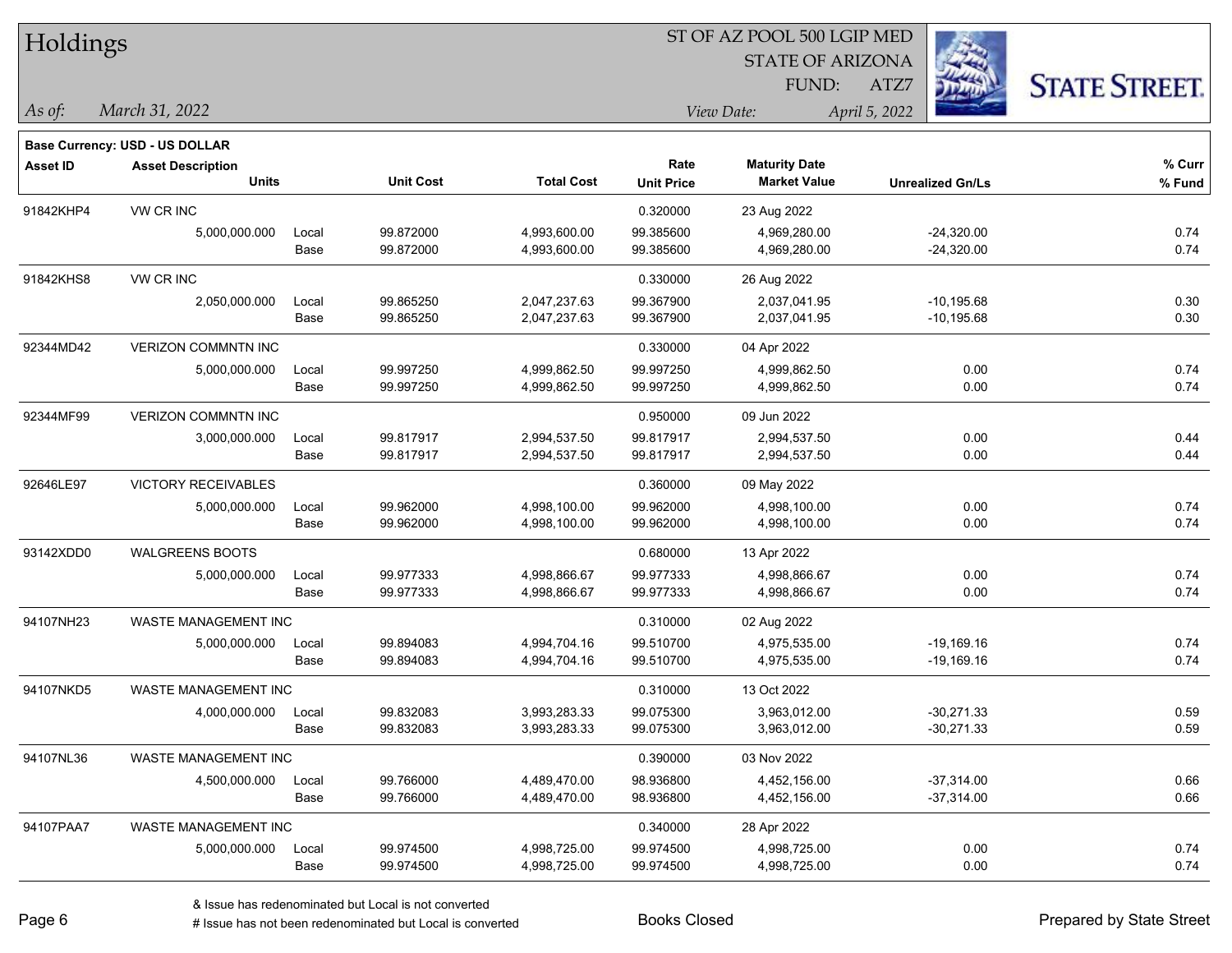| Holdings               |                                       |       |                  |                   |                   | ST OF AZ POOL 500 LGIP MED |                         |                      |
|------------------------|---------------------------------------|-------|------------------|-------------------|-------------------|----------------------------|-------------------------|----------------------|
|                        |                                       |       |                  |                   |                   | <b>STATE OF ARIZONA</b>    |                         |                      |
|                        |                                       |       |                  |                   |                   | FUND:                      | ATZ7                    | <b>STATE STREET.</b> |
| As of:                 | March 31, 2022                        |       |                  |                   |                   | View Date:                 | April 5, 2022           |                      |
|                        | <b>Base Currency: USD - US DOLLAR</b> |       |                  |                   |                   |                            |                         |                      |
| <b>Asset ID</b>        | <b>Asset Description</b>              |       |                  |                   | Rate              | <b>Maturity Date</b>       |                         | $%$ Curr             |
|                        | <b>Units</b>                          |       | <b>Unit Cost</b> | <b>Total Cost</b> | <b>Unit Price</b> | <b>Market Value</b>        | <b>Unrealized Gn/Ls</b> | % Fund               |
| 94107PAE9              | WASTE MANAGEMENT INC                  |       |                  |                   | 0.010000          | 31 Aug 2022                |                         |                      |
|                        | 4,000,000.000                         | Local | 99.877556        | 3,995,102.22      | 99.702700         | 3,988,108.00               | $-6,994.22$             | 0.59                 |
|                        |                                       | Base  | 99.877556        | 3,995,102.22      | 99.702700         | 3,988,108.00               | $-6,994.22$             | 0.59                 |
| 9612C1G19              | <b>WESTPAC BANKING CORP.</b>          |       |                  |                   | 0.170000          | 01 Jul 2022                |                         |                      |
|                        | 3,000,000.000                         | Local | 99.957028        | 2,998,710.83      | 99.768400         | 2,993,052.00               | $-5,658.83$             | 0.44                 |
|                        |                                       | Base  | 99.957028        | 2,998,710.83      | 99.768400         | 2,993,052.00               | $-5,658.83$             | 0.44                 |
| 979QHR003              | SOUTH STREET REPO                     |       |                  |                   | 0.300000          | 01 Apr 2022                |                         |                      |
|                        | 12,494,700.000                        | Local | 100.000000       | 12,494,700.00     | 100.000000        | 12,494,700.00              | 0.00                    | 1.85                 |
|                        |                                       | Base  | 100.000000       | 12,494,700.00     | 100.000000        | 12,494,700.00              | 0.00                    | 1.85                 |
| <b>US DOLLAR Total</b> |                                       |       |                  |                   |                   |                            |                         |                      |
|                        | 232,688,700.000                       | Local |                  | 232,552,358.06    |                   | 232,207,693.47             | $-344,664.59$           | 34.39                |
|                        |                                       | Base  |                  | 232,552,358.06    |                   | 232,207,693.47             | $-344,664.59$           | 34.39                |
|                        | <b>CASH EQUIVALENT Total</b>          |       |                  |                   |                   |                            |                         |                      |
|                        | 232,688,700.000                       | Base  |                  | 232,552,358.06    |                   | 232,207,693.47             | $-344,664.59$           | 34.39                |
| <b>FIXED INCOME</b>    |                                       |       |                  |                   |                   |                            |                         |                      |
| <b>US DOLLAR</b>       |                                       |       |                  |                   |                   |                            | Exchange Rate:          | 1.000000             |
| 001055BK7              | AFLAC INC SR UNSECURED 03/26 1.125    |       |                  |                   | 1.125000          | 15 Mar 2026                |                         |                      |
|                        | 2,500,000.000                         | Local | 99.923905        | 2,498,097.62      | 93.182217         | 2,329,555.43               | $-168,542.19$           | 0.35                 |
|                        |                                       | Base  | 99.923905        | 2,498,097.62      | 93.182217         | 2,329,555.43               | $-168,542.19$           | 0.35                 |
| 00206RMJ8              | AT+T INC SR UNSECURED 03/24 0.9       |       |                  |                   | 0.900000          | 25 Mar 2024                |                         |                      |
|                        | 3,000,000.000                         | Local | 100.000000       | 3,000,000.00      | 96.873591         | 2,906,207.73               | $-93,792.27$            | 0.43                 |
|                        |                                       | Base  | 100.000000       | 3,000,000.00      | 96.873591         | 2,906,207.73               | $-93,792.27$            | 0.43                 |
| 00206RML3              | AT+T INC SR UNSECURED 03/26 1.7       |       |                  |                   | 1.700000          | 25 Mar 2026                |                         |                      |
|                        | 3,000,000.000                         | Local | 99.918325        | 2,997,549.75      | 94.671663         | 2,840,149.89               | -157,399.86             | 0.42                 |
|                        |                                       | Base  | 99.918325        | 2,997,549.75      | 94.671663         | 2,840,149.89               | -157,399.86             | 0.42                 |
| 02079KAH0              | ALPHABET INC SR UNSECURED 08/25 0.45  |       |                  |                   | 0.450000          | 15 Aug 2025                |                         |                      |
|                        | 3,000,000.000                         | Local | 99.934128        | 2,998,023.83      | 93.468730         | 2,804,061.90               | -193,961.93             | 0.42                 |
|                        |                                       | Base  | 99.934128        | 2,998,023.83      | 93.468730         | 2,804,061.90               | -193,961.93             | 0.42                 |
|                        |                                       |       |                  |                   |                   |                            |                         |                      |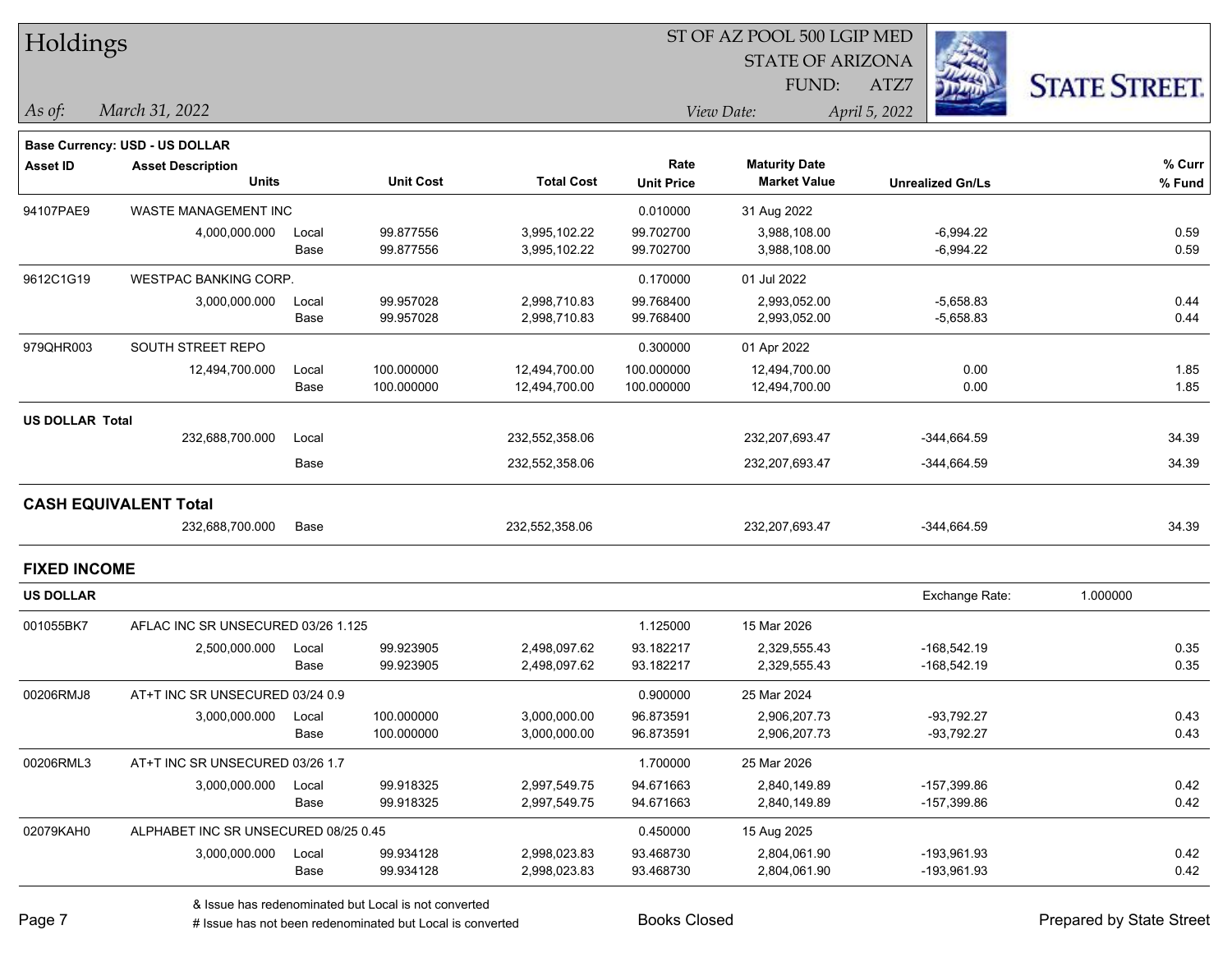| Holdings        |                                                |       |                  |                   |                   | ST OF AZ POOL 500 LGIP MED |                         |                      |
|-----------------|------------------------------------------------|-------|------------------|-------------------|-------------------|----------------------------|-------------------------|----------------------|
|                 |                                                |       |                  |                   |                   | <b>STATE OF ARIZONA</b>    |                         |                      |
|                 |                                                |       |                  |                   |                   | FUND:                      | ATZ7                    | <b>STATE STREET.</b> |
| As of:          | March 31, 2022                                 |       |                  |                   |                   | View Date:                 | April 5, 2022           |                      |
|                 |                                                |       |                  |                   |                   |                            |                         |                      |
|                 | <b>Base Currency: USD - US DOLLAR</b>          |       |                  |                   |                   |                            |                         |                      |
| <b>Asset ID</b> | <b>Asset Description</b>                       |       |                  |                   | Rate              | <b>Maturity Date</b>       |                         | % Curr               |
|                 | <b>Units</b>                                   |       | <b>Unit Cost</b> | <b>Total Cost</b> | <b>Unit Price</b> | <b>Market Value</b>        | <b>Unrealized Gn/Ls</b> | % Fund               |
| 023135BW5       | AMAZON.COM INC SR UNSECURED 05/24 0.45         |       |                  |                   | 0.450000          | 12 May 2024                |                         |                      |
|                 | 4,000,000.000                                  | Local | 99.897161        | 3,995,886.42      | 96.428075         | 3,857,123.00               | -138,763.42             | 0.57                 |
|                 |                                                | Base  | 99.897161        | 3,995,886.42      | 96.428075         | 3,857,123.00               | -138,763.42             | 0.57                 |
| 025816CD9       | AMERICAN EXPRESS CO SR UNSECURED 05/22 2.75    |       |                  |                   | 2.750000          | 20 May 2022                |                         |                      |
|                 | 4,000,000.000                                  | Local | 99.994635        | 3,999,785.40      | 100.071077        | 4,002,843.08               | 3,057.68                | 0.59                 |
|                 |                                                | Base  | 99.994635        | 3,999,785.40      | 100.071077        | 4,002,843.08               | 3,057.68                | 0.59                 |
| 025816CG2       | AMERICAN EXPRESS CO SR UNSECURED 07/24 2.5     |       |                  |                   | 2.500000          | 30 Jul 2024                |                         |                      |
|                 | 5,000,000.000                                  | Local | 99.850015        | 4,992,500.77      | 99.585980         | 4,979,299.00               | $-13,201.77$            | 0.74                 |
|                 |                                                | Base  | 99.850015        | 4,992,500.77      | 99.585980         | 4,979,299.00               | $-13,201.77$            | 0.74                 |
| 025816CR8       | AMERICAN EXPRESS CO SR UNSECURED 03/25 VAR     |       |                  |                   | 1.200000          | 04 Mar 2025                |                         |                      |
|                 | 3,000,000.000                                  | Local | 100.000000       | 3,000,000.00      | 100.847520        | 3,025,425.60               | 25,425.60               | 0.45                 |
|                 |                                                | Base  | 100.000000       | 3,000,000.00      | 100.847520        | 3,025,425.60               | 25,425.60               | 0.45                 |
| 02582JHS2       | AMERICAN EXPRESS CREDIT ACCOUN AMXCA 2018 3 A  |       |                  |                   | 0.716570          | 15 Oct 2025                |                         |                      |
|                 | 4,000,000.000                                  | Local | 100.000000       | 4,000,000.00      | 100.127730        | 4,005,109.20               | 5,109.20                | 0.59                 |
| Original Face:  | 4,000,000.000                                  | Base  | 100.000000       | 4,000,000.00      | 100.127730        | 4,005,109.20               | 5,109.20                | 0.59                 |
| 02665WDP3       | AMERICAN HONDA FINANCE SR UNSECURED 09/23 VAR  |       |                  |                   | 1.030140          | 08 Sep 2023                |                         |                      |
|                 | 5,000,000.000                                  | Local | 100.000000       | 5,000,000.00      | 100.095962        | 5,004,798.10               | 4,798.10                | 0.74                 |
|                 |                                                | Base  | 100.000000       | 5,000,000.00      | 100.095962        | 5,004,798.10               | 4,798.10                | 0.74                 |
| 02665WDY4       | AMERICAN HONDA FINANCE SR UNSECURED 08/24 0.75 |       |                  |                   | 0.750000          | 09 Aug 2024                |                         |                      |
|                 | 2,000,000.000                                  | Local | 99.946492        | 1,998,929.83      | 95.351366         | 1,907,027.32               | $-91,902.51$            | 0.28                 |
|                 |                                                | Base  | 99.946492        | 1,998,929.83      | 95.351366         | 1,907,027.32               | $-91,902.51$            | 0.28                 |
| 02665WEA5       | AMERICAN HONDA FINANCE SR UNSECURED 01/25 1.5  |       |                  |                   | 1.500000          | 13 Jan 2025                |                         |                      |
|                 | 3,000,000.000                                  | Local | 99.926567        | 2,997,797.00      | 96.438519         | 2,893,155.57               | $-104,641.43$           | 0.43                 |
|                 |                                                | Base  | 99.926567        | 2,997,797.00      | 96.438519         | 2,893,155.57               | $-104,641.43$           | 0.43                 |
| 037833CP3       | APPLE INC SR UNSECURED 05/22 VAR               |       |                  |                   | 0.727430          | 11 May 2022                |                         |                      |
|                 | 7,000,000.000                                  | Local | 100.000000       | 7,000,000.00      | 99.992126         | 6,999,448.82               | $-551.18$               | 1.04                 |
|                 |                                                | Base  | 100.000000       | 7,000,000.00      | 99.992126         | 6,999,448.82               | $-551.18$               | 1.04                 |
| 037833DM9       | APPLE INC SR UNSECURED 09/24 1.8               |       |                  |                   | 1.800000          | 11 Sep 2024                |                         |                      |
|                 | 2,000,000.000                                  | Local | 99.890443        | 1,997,808.86      | 98.691717         | 1,973,834.34               | $-23,974.52$            | 0.29                 |
|                 |                                                | Base  | 99.890443        | 1,997,808.86      | 98.691717         | 1,973,834.34               | -23,974.52              | 0.29                 |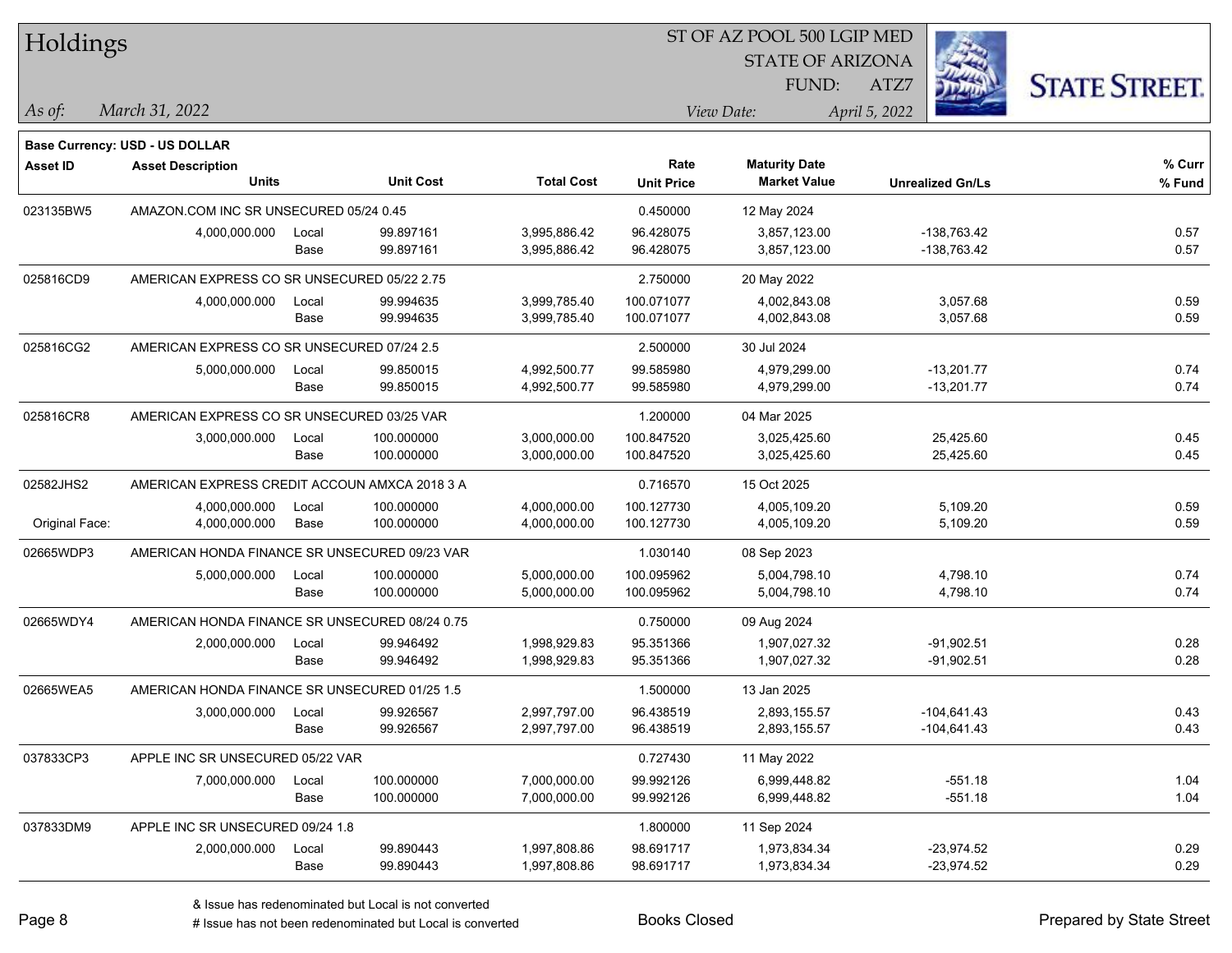| Holdings        |                                              |       |                  |                   | 51 OF AZ POOL 500 LGIP MED |                         |                         |                      |  |
|-----------------|----------------------------------------------|-------|------------------|-------------------|----------------------------|-------------------------|-------------------------|----------------------|--|
|                 |                                              |       |                  |                   |                            | <b>STATE OF ARIZONA</b> |                         |                      |  |
|                 |                                              |       |                  |                   |                            | FUND:                   | ATZ7                    | <b>STATE STREET.</b> |  |
| $As$ of:        | March 31, 2022                               |       |                  |                   |                            | View Date:              | April 5, 2022           |                      |  |
|                 |                                              |       |                  |                   |                            |                         |                         |                      |  |
|                 | Base Currency: USD - US DOLLAR               |       |                  |                   |                            |                         |                         |                      |  |
| <b>Asset ID</b> | <b>Asset Description</b>                     |       |                  |                   | Rate                       | <b>Maturity Date</b>    |                         | % Curr               |  |
|                 | <b>Units</b>                                 |       | <b>Unit Cost</b> | <b>Total Cost</b> | <b>Unit Price</b>          | <b>Market Value</b>     | <b>Unrealized Gn/Ls</b> | % Fund               |  |
| 037833DT4       | APPLE INC SR UNSECURED 05/25 1.125           |       |                  |                   | 1.125000                   | 11 May 2025             |                         |                      |  |
|                 | 5,000,000.000                                | Local | 99.889769        | 4,994,488.47      | 95.594044                  | 4,779,702.20            | $-214,786.27$           | 0.71                 |  |
|                 |                                              | Base  | 99.889769        | 4,994,488.47      | 95.594044                  | 4,779,702.20            | $-214,786.27$           | 0.71                 |  |
| 037833EB2       | APPLE INC SR UNSECURED 02/26 0.7             |       |                  |                   | 0.700000                   | 08 Feb 2026             |                         |                      |  |
|                 | 5,000,000.000                                | Local | 99.827270        | 4,991,363.51      | 93.066781                  | 4,653,339.05            | $-338,024.46$           | 0.69                 |  |
|                 |                                              | Base  | 99.827270        | 4,991,363.51      | 93.066781                  | 4,653,339.05            | $-338,024.46$           | 0.69                 |  |
| 06048WK66       | BANK OF AMERICA CORP SR UNSECURED 12/25 VAR  |       |                  |                   | 0.650000                   | 23 Dec 2025             |                         |                      |  |
|                 | 3,000,000.000                                | Local | 99.756786        | 2,992,703.57      | 91.347088                  | 2,740,412.64            | $-252,290.93$           | 0.41                 |  |
|                 |                                              | Base  | 99.756786        | 2,992,703.57      | 91.347088                  | 2,740,412.64            | $-252,290.93$           | 0.41                 |  |
| 06048WK82       | BANK OF AMERICA CORP SR UNSECURED 01/26 VAR  |       |                  |                   | 0.600000                   | 26 Jan 2026             |                         |                      |  |
|                 | 3,000,000.000                                | Local | 97.208396        | 2,916,251.87      | 89.911430                  | 2,697,342.90            | $-218,908.97$           | 0.40                 |  |
|                 |                                              | Base  | 97.208396        | 2,916,251.87      | 89.911430                  | 2,697,342.90            | $-218,908.97$           | 0.40                 |  |
| 06048WU99       | BANK OF AMERICA CORP SR UNSECURED 09/24 3    |       |                  |                   | 3.000000                   | 27 Sep 2024             |                         |                      |  |
|                 | 2,000,000.000                                | Local | 100.000000       | 2,000,000.00      | 100.045031                 | 2,000,900.62            | 900.62                  | 0.30                 |  |
|                 |                                              | Base  | 100.000000       | 2,000,000.00      | 100.045031                 | 2,000,900.62            | 900.62                  | 0.30                 |  |
| 06051GHF9       | BANK OF AMERICA CORP SR UNSECURED 03/24 VAR  |       |                  |                   | 3.550000                   | 05 Mar 2024             |                         |                      |  |
|                 | 3,564,000.000                                | Local | 101.469253       | 3,616,364.19      | 100.699276                 | 3,588,922.20            | $-27,441.99$            | 0.53                 |  |
|                 |                                              | Base  | 101.469253       | 3,616,364.19      | 100.699276                 | 3,588,922.20            | -27,441.99              | 0.53                 |  |
| 06051GJG5       | BANK OF AMERICA CORP SR UNSECURED 09/25 VAR  |       |                  |                   | 0.981000                   | 25 Sep 2025             |                         |                      |  |
|                 | 4,000,000.000                                | Local | 100.000000       | 4,000,000.00      | 94.752682                  | 3,790,107.28            | -209,892.72             | 0.56                 |  |
|                 |                                              | Base  | 100.000000       | 4,000,000.00      | 94.752682                  | 3,790,107.28            | -209,892.72             | 0.56                 |  |
| 06367UBV8       | BANK OF MONTREAL SR UNSECURED 144A 11/26 VAR |       |                  |                   | 1.000000                   | 18 Nov 2026             |                         |                      |  |
|                 | 3,000,000.000                                | Local | 100.000000       | 3,000,000.00      | 92.234000                  | 2,767,020.00            | $-232,980.00$           | 0.41                 |  |
|                 |                                              | Base  | 100.000000       | 3,000,000.00      | 92.234000                  | 2,767,020.00            | $-232,980.00$           | 0.41                 |  |
| 06367WF99       | BANK OF MONTREAL SR UNSECURED 05/23 VAR      |       |                  |                   | 1.491000                   | 12 May 2023             |                         |                      |  |
|                 | 3,000,000.000                                | Local | 100.000000       | 3,000,000.00      | 100.548000                 | 3,016,440.00            | 16,440.00               | 0.45                 |  |
|                 |                                              | Base  | 100.000000       | 3,000,000.00      | 100.548000                 | 3,016,440.00            | 16,440.00               | 0.45                 |  |
| 06367WX81       | BANK OF MONTREAL SR UNSECURED 07/25 VAR      |       |                  |                   | 1.000000                   | 30 Jul 2025             |                         |                      |  |
|                 | 4,229,000.000                                | Local | 100.000000       | 4,229,000.00      | 93.649045                  | 3,960,418.11            | $-268,581.89$           | 0.59                 |  |
|                 |                                              | Base  | 100.000000       | 4,229,000.00      | 93.649045                  | 3,960,418.11            | -268,581.89             | 0.59                 |  |

 $STOT$   $BT A Z DOQI$  500 LGIP MED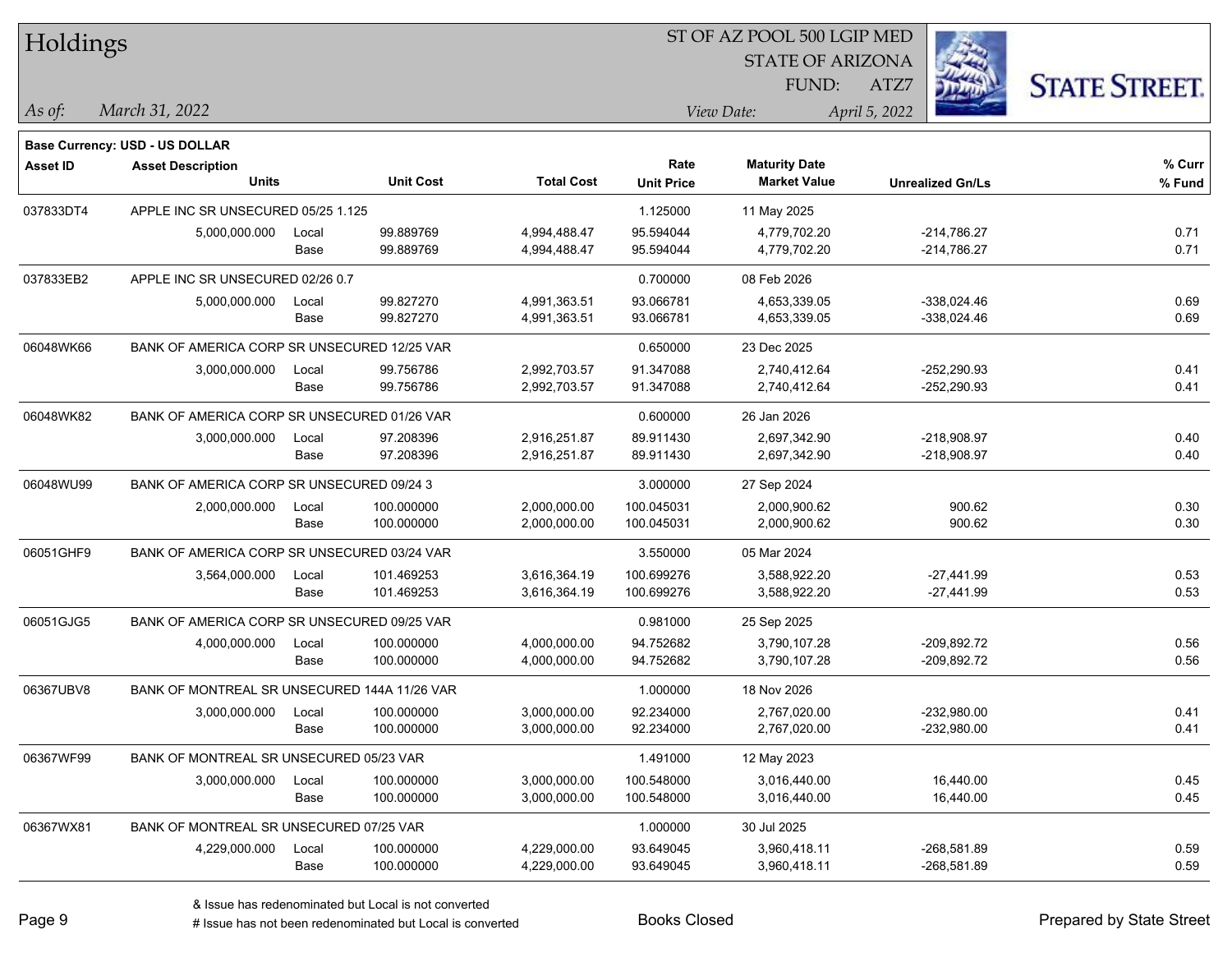| Holdings  |                                                |       |                  |                   | ST OF AZ POOL 500 LGIP MED |                         |                         |                      |  |  |
|-----------|------------------------------------------------|-------|------------------|-------------------|----------------------------|-------------------------|-------------------------|----------------------|--|--|
|           |                                                |       |                  |                   |                            | <b>STATE OF ARIZONA</b> |                         |                      |  |  |
|           |                                                |       |                  |                   |                            | FUND:                   | ATZ7                    | <b>STATE STREET.</b> |  |  |
| As of:    | March 31, 2022                                 |       |                  |                   |                            | View Date:              | April 5, 2022           |                      |  |  |
|           |                                                |       |                  |                   |                            |                         |                         |                      |  |  |
|           | <b>Base Currency: USD - US DOLLAR</b>          |       |                  |                   |                            |                         |                         |                      |  |  |
| Asset ID  | <b>Asset Description</b>                       |       |                  |                   | Rate                       | <b>Maturity Date</b>    |                         | % Curr               |  |  |
|           | <b>Units</b>                                   |       | <b>Unit Cost</b> | <b>Total Cost</b> | <b>Unit Price</b>          | <b>Market Value</b>     | <b>Unrealized Gn/Ls</b> | % Fund               |  |  |
| 06406RAL1 | BANK OF NY MELLON CORP SR UNSECURED 10/24 2.1  |       |                  |                   | 2.100000                   | 24 Oct 2024             |                         |                      |  |  |
|           | 3,000,000.000                                  | Local | 99.910249        | 2,997,307.47      | 98.716041                  | 2,961,481.23            | $-35,826.24$            | 0.44                 |  |  |
|           |                                                | Base  | 99.910249        | 2,997,307.47      | 98.716041                  | 2,961,481.23            | $-35,826.24$            | 0.44                 |  |  |
| 06406RAP2 | BANK OF NY MELLON CORP SR UNSECURED 12/23 0.35 |       |                  |                   | 0.350000                   | 07 Dec 2023             |                         |                      |  |  |
|           | 2,000,000.000                                  | Local | 99.941225        | 1,998,824.50      | 96.743659                  | 1,934,873.18            | -63,951.32              | 0.29                 |  |  |
|           |                                                | Base  | 99.941225        | 1,998,824.50      | 96.743659                  | 1,934,873.18            | $-63,951.32$            | 0.29                 |  |  |
| 06406RAS6 | BANK OF NY MELLON CORP SR UNSECURED 04/24 0.5  |       |                  |                   | 0.500000                   | 26 Apr 2024             |                         |                      |  |  |
|           | 3,000,000.000                                  | Local | 99.927160        | 2,997,814.79      | 95.811551                  | 2,874,346.53            | $-123,468.26$           | 0.43                 |  |  |
|           |                                                | Base  | 99.927160        | 2,997,814.79      | 95.811551                  | 2,874,346.53            | $-123,468.26$           | 0.43                 |  |  |
| 064159F84 | BANK OF NOVA SCOTIA SR UNSECURED 12/25 0.8     |       |                  |                   | 0.800000                   | 30 Dec 2025             |                         |                      |  |  |
|           | 2,420,000.000                                  | Local | 100.000000       | 2,420,000.00      | 89.602907                  | 2,168,390.35            | $-251,609.65$           | 0.32                 |  |  |
|           |                                                | Base  | 100.000000       | 2,420,000.00      | 89.602907                  | 2,168,390.35            | $-251,609.65$           | 0.32                 |  |  |
| 064159SH0 | BANK OF NOVA SCOTIA SR UNSECURED 11/22 2       |       |                  |                   | 2.000000                   | 15 Nov 2022             |                         |                      |  |  |
|           | 3,000,000.000                                  | Local | 99.993728        | 2,999,811.85      | 100.251377                 | 3,007,541.31            | 7,729.46                | 0.45                 |  |  |
|           |                                                | Base  | 99.993728        | 2,999,811.85      | 100.251377                 | 3,007,541.31            | 7,729.46                | 0.45                 |  |  |
| 06417XAA9 | BANK OF NOVA SCOTIA SR UNSECURED 01/25 VAR     |       |                  |                   | 0.541489                   | 10 Jan 2025             |                         |                      |  |  |
|           | 3,000,000.000                                  | Local | 100.000000       | 3,000,000.00      | 98.951049                  | 2,968,531.47            | $-31,468.53$            | 0.44                 |  |  |
|           |                                                | Base  | 100.000000       | 3,000,000.00      | 98.951049                  | 2,968,531.47            | $-31,468.53$            | 0.44                 |  |  |
| 06418BAC2 | BANK OF NOVA SCOTIA SR UNSECURED 03/24 2.44    |       |                  |                   | 2.440000                   | 11 Mar 2024             |                         |                      |  |  |
|           | 2,000,000.000                                  | Local | 100.000000       | 2,000,000.00      | 99.620041                  | 1,992,400.82            | $-7,599.18$             | 0.30                 |  |  |
|           |                                                | Base  | 100.000000       | 2,000,000.00      | 99.620041                  | 1,992,400.82            | $-7,599.18$             | 0.30                 |  |  |
| 07330NAT2 | TRUIST BANK SR UNSECURED 12/24 2.15            |       |                  |                   | 2.150000                   | 06 Dec 2024             |                         |                      |  |  |
|           | 5,000,000.000                                  | Local | 99.910172        | 4,995,508.62      | 98.524481                  | 4,926,224.05            | $-69.284.57$            | 0.73                 |  |  |
|           |                                                | Base  | 99.910172        | 4,995,508.62      | 98.524481                  | 4,926,224.05            | $-69,284.57$            | 0.73                 |  |  |
| 097023CZ6 | BOEING CO SR UNSECURED 02/24 1.95              |       |                  |                   | 1.950000                   | 01 Feb 2024             |                         |                      |  |  |
|           | 3,000,000.000                                  | Local | 99.923056        | 2,997,691.67      | 97.835811                  | 2,935,074.33            | $-62,617.34$            | 0.43                 |  |  |
|           |                                                | Base  | 99.923056        | 2,997,691.67      | 97.835811                  | 2,935,074.33            | $-62,617.34$            | 0.43                 |  |  |
| 097023DD4 | BOEING CO SR UNSECURED 02/23 1.167             |       |                  |                   | 1.167000                   | 04 Feb 2023             |                         |                      |  |  |
|           | 2,000,000.000                                  | Local | 100.000000       | 2,000,000.00      | 99.210431                  | 1,984,208.62            | $-15,791.38$            | 0.29                 |  |  |
|           |                                                | Base  | 100.000000       | 2,000,000.00      | 99.210431                  | 1,984,208.62            | $-15,791.38$            | 0.29                 |  |  |
|           |                                                |       |                  |                   |                            |                         |                         |                      |  |  |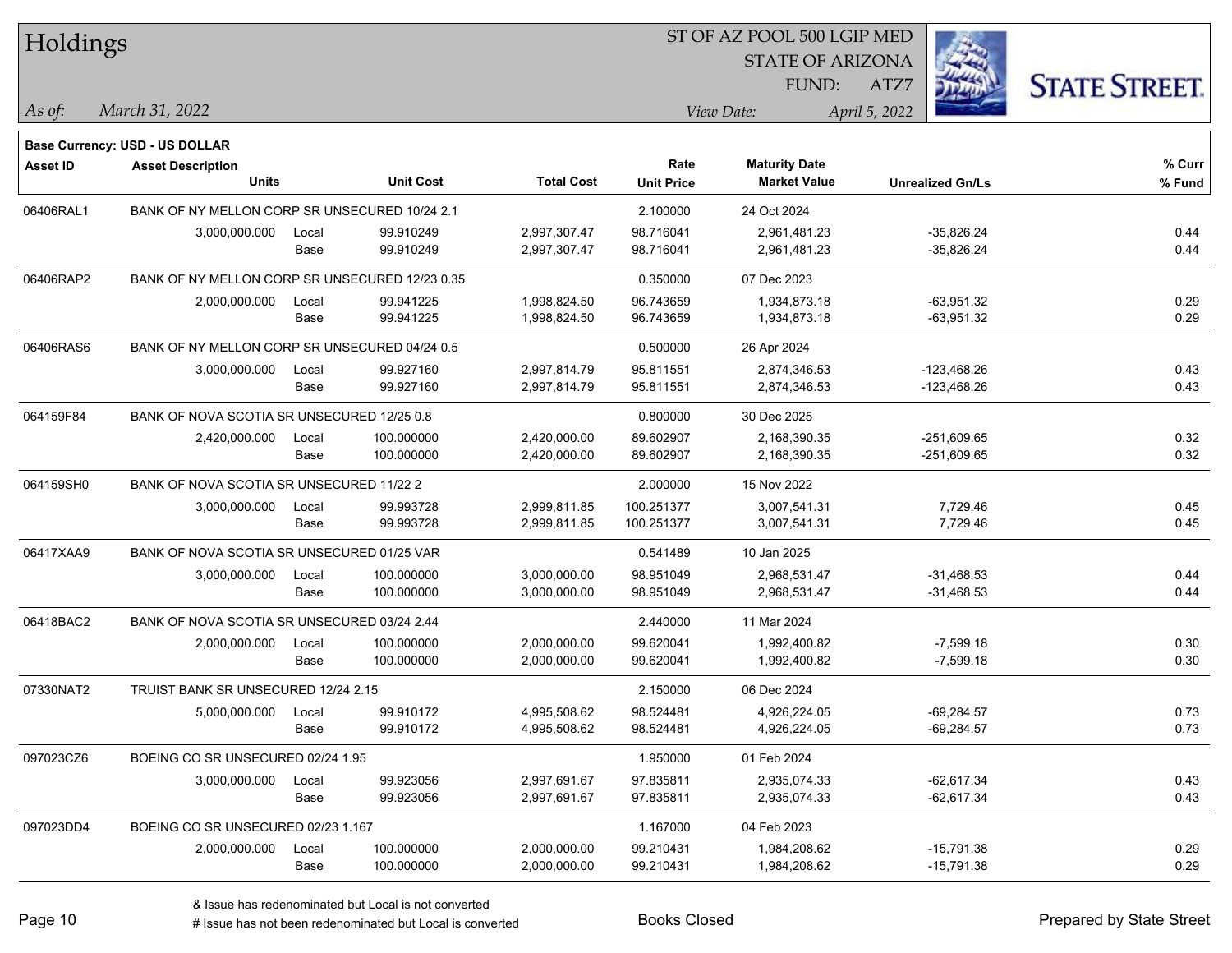| Holdings        |                                                 |       |                  |                   | ST OF AZ POOL 500 LGIP MED |                         |                         |                      |  |  |
|-----------------|-------------------------------------------------|-------|------------------|-------------------|----------------------------|-------------------------|-------------------------|----------------------|--|--|
|                 |                                                 |       |                  |                   |                            | <b>STATE OF ARIZONA</b> |                         |                      |  |  |
|                 |                                                 |       |                  |                   |                            | FUND:                   | ATZ7                    | <b>STATE STREET.</b> |  |  |
| As of:          | March 31, 2022                                  |       |                  |                   |                            | View Date:              | April 5, 2022           |                      |  |  |
|                 |                                                 |       |                  |                   |                            |                         |                         |                      |  |  |
|                 | Base Currency: USD - US DOLLAR                  |       |                  |                   |                            |                         |                         |                      |  |  |
| <b>Asset ID</b> | <b>Asset Description</b>                        |       |                  |                   | Rate                       | <b>Maturity Date</b>    |                         | % Curr               |  |  |
|                 | <b>Units</b>                                    |       | <b>Unit Cost</b> | <b>Total Cost</b> | <b>Unit Price</b>          | <b>Market Value</b>     | <b>Unrealized Gn/Ls</b> | % Fund               |  |  |
| 12598AAB6       | CNH EQUIPMENT TRUST CNH 2021 A A2               |       |                  |                   | 0.230000                   | 15 Mar 2024             |                         |                      |  |  |
|                 | 1,141,720.000                                   | Local | 99.997499        | 1,141,691.44      | 99.700320                  | 1,138,298.49            | $-3,392.95$             | 0.17                 |  |  |
| Original Face:  | 2,250,000.000                                   | Base  | 99.997499        | 1,141,691.44      | 99.700320                  | 1,138,298.49            | $-3,392.95$             | 0.17                 |  |  |
| 13605W2F7       | CANADIAN IMPERIAL BANK SR UNSECURED 03/26 VAR   |       |                  |                   | 1.200000                   | 23 Mar 2026             |                         |                      |  |  |
|                 | 2,000,000.000                                   | Local | 100.000000       | 2,000,000.00      | 98.457000                  | 1,969,140.00            | $-30,860.00$            | 0.29                 |  |  |
|                 |                                                 | Base  | 100.000000       | 2,000,000.00      | 98.457000                  | 1,969,140.00            | $-30,860.00$            | 0.29                 |  |  |
| 13605W3A7       | CANADIAN IMPERIAL BANK SR UNSECURED 04/26 VAR   |       |                  |                   | 1.400000                   | 14 Apr 2026             |                         |                      |  |  |
|                 | 3,000,000.000                                   | Local | 100.000000       | 3,000,000.00      | 92.324000                  | 2,769,720.00            | $-230,280.00$           | 0.41                 |  |  |
|                 |                                                 | Base  | 100.000000       | 3,000,000.00      | 92.324000                  | 2,769,720.00            | $-230,280.00$           | 0.41                 |  |  |
| 136069TZ4       | CANADIAN IMPERIAL BANK SR UNSECURED 06/22 VAR   |       |                  |                   | 1.604710                   | 16 Jun 2022             |                         |                      |  |  |
|                 | 3,000,000.000                                   | Local | 100.000000       | 3,000,000.00      | 100.110932                 | 3,003,327.96            | 3,327.96                | 0.44                 |  |  |
|                 |                                                 | Base  | 100.000000       | 3,000,000.00      | 100.110932                 | 3,003,327.96            | 3,327.96                | 0.44                 |  |  |
| 14040HCK9       | CAPITAL ONE FINANCIAL CO SR UNSECURED 12/24 VAR |       |                  |                   | 1.343000                   | 06 Dec 2024             |                         |                      |  |  |
|                 | 3,000,000.000                                   | Local | 100.000000       | 3,000,000.00      | 97.032459                  | 2,910,973.77            | $-89,026.23$            | 0.43                 |  |  |
|                 |                                                 | Base  | 100.000000       | 3,000,000.00      | 97.032459                  | 2,910,973.77            | $-89,026.23$            | 0.43                 |  |  |
| 141781BP8       | CARGILL INC SR UNSECURED 144A 02/24 0.4         |       |                  |                   | 0.400000                   | 02 Feb 2024             |                         |                      |  |  |
|                 | 2,000,000.000                                   | Local | 99.935539        | 1,998,710.77      | 96.082192                  | 1,921,643.84            | $-77,066.93$            | 0.28                 |  |  |
|                 |                                                 | Base  | 99.935539        | 1,998,710.77      | 96.082192                  | 1,921,643.84            | $-77,066.93$            | 0.28                 |  |  |
| 14913R2P1       | CATERPILLAR FINL SERVICE SR UNSECURED 09/24 0.6 |       |                  |                   | 0.600000                   | 13 Sep 2024             |                         |                      |  |  |
|                 | 3,000,000.000                                   | Local | 99.888712        | 2,996,661.37      | 95.385365                  | 2,861,560.95            | $-135,100.42$           | 0.42                 |  |  |
|                 |                                                 | Base  | 99.888712        | 2,996,661.37      | 95.385365                  | 2,861,560.95            | $-135,100.42$           | 0.42                 |  |  |
| 166756AE6       | CHEVRON USA INC COMPANY GUAR 08/25 0.687        |       |                  |                   | 0.687000                   | 12 Aug 2025             |                         |                      |  |  |
|                 | 5,000,000.000                                   | Local | 100.000000       | 5,000,000.00      | 93.474657                  | 4,673,732.85            | $-326.267.15$           | 0.69                 |  |  |
|                 |                                                 | Base  | 100.000000       | 5,000,000.00      | 93.474657                  | 4,673,732.85            | $-326,267.15$           | 0.69                 |  |  |
| 17298CM39       | CITIGROUP INC SR UNSECURED 05/26 1.375          |       |                  |                   | 1.375000                   | 20 May 2026             |                         |                      |  |  |
|                 | 3,000,000.000                                   | Local | 100.000000       | 3,000,000.00      | 93.670564                  | 2,810,116.92            | -189,883.08             | 0.42                 |  |  |
|                 |                                                 | Base  | 100.000000       | 3,000,000.00      | 93.670564                  | 2,810,116.92            | -189,883.08             | 0.42                 |  |  |
| 17328W4G0       | CITIGROUP GLOBAL MARKETS COMPANY GUAR 07/25 VAR |       |                  |                   | 1.100000                   | 31 Jul 2025             |                         |                      |  |  |
|                 | 5,000,000.000                                   | Local | 100.000000       | 5,000,000.00      | 93.122793                  | 4,656,139.65            | $-343,860.35$           | 0.69                 |  |  |
|                 |                                                 | Base  | 100.000000       | 5,000,000.00      | 93.122793                  | 4,656,139.65            | $-343,860.35$           | 0.69                 |  |  |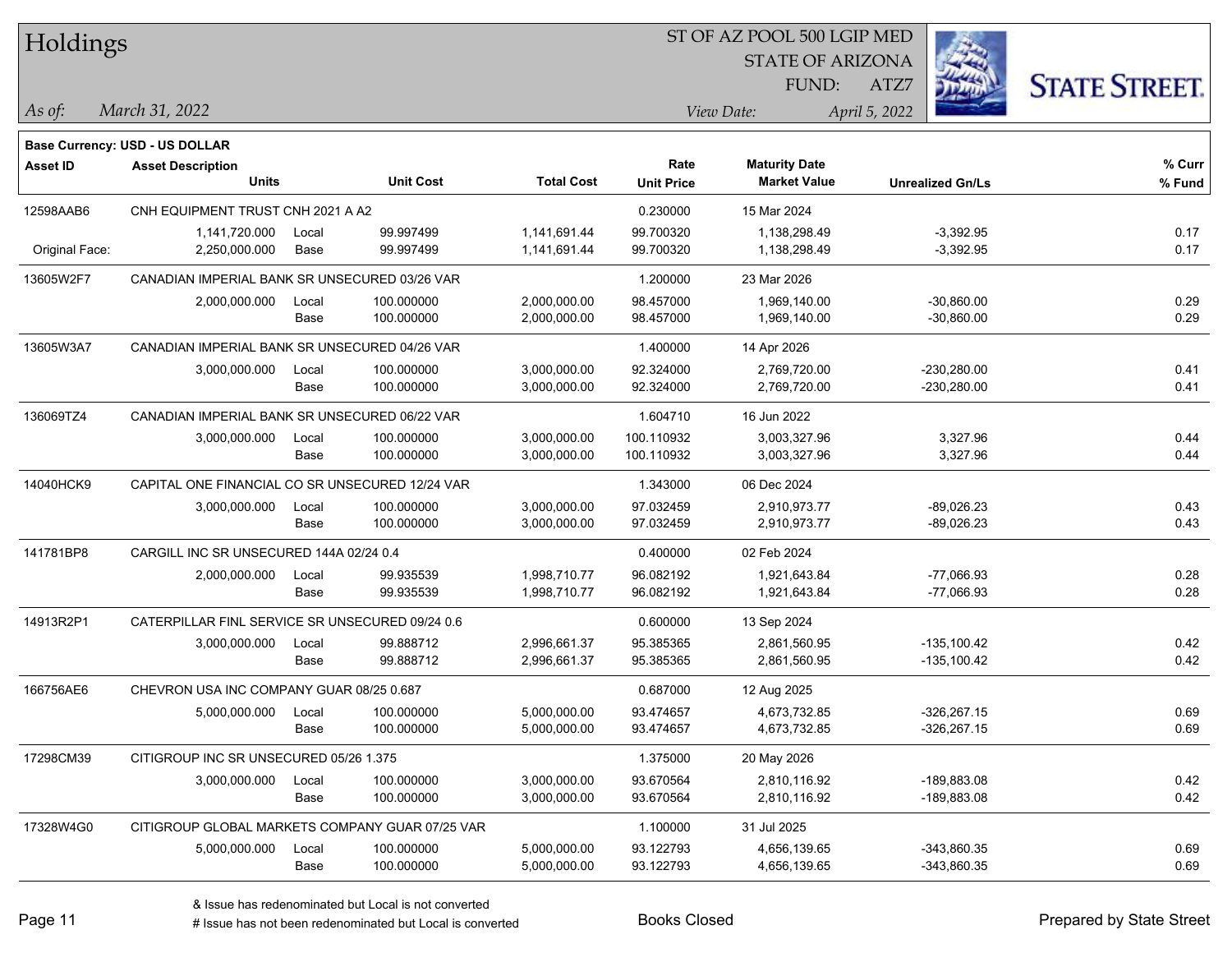| Holdings       |                                                  |       |                                                    |                   | ST OF AZ POOL 500 LGIP MED |                         |                         |                      |  |  |
|----------------|--------------------------------------------------|-------|----------------------------------------------------|-------------------|----------------------------|-------------------------|-------------------------|----------------------|--|--|
|                |                                                  |       |                                                    |                   |                            | <b>STATE OF ARIZONA</b> |                         |                      |  |  |
|                |                                                  |       |                                                    |                   |                            | FUND:                   | ATZ7                    | <b>STATE STREET.</b> |  |  |
| As of:         | March 31, 2022                                   |       |                                                    |                   |                            | View Date:              | April 5, 2022           |                      |  |  |
|                |                                                  |       |                                                    |                   |                            |                         |                         |                      |  |  |
|                | <b>Base Currency: USD - US DOLLAR</b>            |       |                                                    |                   |                            |                         |                         |                      |  |  |
| Asset ID       | <b>Asset Description</b>                         |       |                                                    |                   | Rate                       | <b>Maturity Date</b>    |                         | % Curr               |  |  |
|                | <b>Units</b>                                     |       | <b>Unit Cost</b>                                   | <b>Total Cost</b> | <b>Unit Price</b>          | <b>Market Value</b>     | <b>Unrealized Gn/Ls</b> | % Fund               |  |  |
| 17329FWZ3      | CITIGROUP GLOBAL COMPANY GUAR 09/23 0.5          |       |                                                    |                   | 0.500000                   | 25 Sep 2023             |                         |                      |  |  |
|                | 3,000,000.000                                    | Local | 100.000000                                         | 3,000,000.00      | 97.119493                  | 2,913,584.79            | $-86,415.21$            | 0.43                 |  |  |
|                |                                                  | Base  | 100.000000                                         | 3,000,000.00      | 97.119493                  | 2,913,584.79            | $-86,415.21$            | 0.43                 |  |  |
| 17329QKQ2      | CITIGROUP GLOBAL MARKETS COMPANY GUAR 07/23 0.5  |       |                                                    |                   | 0.500000                   | 28 Jul 2023             |                         |                      |  |  |
|                | 3,000,000.000                                    | Local | 100.000000                                         | 3,000,000.00      | 96.248006                  | 2,887,440.18            | $-112,559.82$           | 0.43                 |  |  |
|                |                                                  | Base  | 100.000000                                         | 3,000,000.00      | 96.248006                  | 2,887,440.18            | $-112,559.82$           | 0.43                 |  |  |
| 24422EVN6      | JOHN DEERE CAPITAL CORP SR UNSECURED 01/24 0.45  |       |                                                    |                   | 0.450000                   | 17 Jan 2024             |                         |                      |  |  |
|                | 3,000,000.000                                    | Local | 99.955600                                          | 2,998,667.99      | 96.738660                  | 2,902,159.80            | $-96,508.19$            | 0.43                 |  |  |
|                |                                                  | Base  | 99.955600                                          | 2,998,667.99      | 96.738660                  | 2,902,159.80            | $-96,508.19$            | 0.43                 |  |  |
| 24422EVU0      | JOHN DEERE CAPITAL CORP SR UNSECURED 09/24 0.625 |       |                                                    |                   | 0.625000                   | 10 Sep 2024             |                         |                      |  |  |
|                | 2,000,000.000                                    | Local | 99.947036                                          | 1,998,940.72      | 95.784198                  | 1,915,683.96            | $-83,256.76$            | 0.28                 |  |  |
|                |                                                  | Base  | 99.947036                                          | 1,998,940.72      | 95.784198                  | 1,915,683.96            | $-83,256.76$            | 0.28                 |  |  |
| 24703WAB5      | DELL EQUIPMENT FINANCE TRUST DEFT 2022 1 A2 144A |       |                                                    |                   | 2.110000                   | 23 Aug 2027             |                         |                      |  |  |
|                | 3,000,000.000                                    | Local | 99.996946                                          | 2,999,908.38      | 99.478150                  | 2,984,344.50            | $-15,563.88$            | 0.44                 |  |  |
| Original Face: | 3,000,000.000                                    | Base  | 99.996946                                          | 2,999,908.38      | 99.478150                  | 2,984,344.50            | $-15,563.88$            | 0.44                 |  |  |
| 254687FK7      | WALT DISNEY COMPANY/THE COMPANY GUAR 08/24 1.75  |       |                                                    |                   | 1.750000                   | 30 Aug 2024             |                         |                      |  |  |
|                | 5,000,000.000                                    | Local | 99.805920                                          | 4,990,296.02      | 98.217033                  | 4,910,851.65            | $-79,444.37$            | 0.73                 |  |  |
|                |                                                  | Base  | 99.805920                                          | 4,990,296.02      | 98.217033                  | 4,910,851.65            | $-79,444.37$            | 0.73                 |  |  |
| 26441CBD6      | DUKE ENERGY CORP SR UNSECURED 03/22 VAR          |       |                                                    |                   | 0.850880                   | 11 Mar 2022             |                         |                      |  |  |
|                | 0.000                                            | Local | 0.000000                                           | $-0.02$           | 0.000000                   | 0.00                    | 0.02                    | 0.00                 |  |  |
|                |                                                  | Base  | 0.000000                                           | $-0.02$           | 0.000000                   | 0.00                    | 0.02                    | 0.00                 |  |  |
| 278642AX1      | EBAY INC SR UNSECURED 05/26 1.4                  |       |                                                    |                   | 1.400000                   | 10 May 2026             |                         |                      |  |  |
|                | 2,000,000.000                                    | Local | 99.893597                                          | 1,997,871.94      | 93.327008                  | 1,866,540.16            | -131,331.78             | 0.28                 |  |  |
|                |                                                  | Base  | 99.893597                                          | 1,997,871.94      | 93.327008                  | 1,866,540.16            | $-131,331.78$           | 0.28                 |  |  |
| 30231GBC5      | EXXON MOBIL CORPORATION SR UNSECURED 08/24 2.019 |       |                                                    |                   | 2.019000                   | 16 Aug 2024             |                         |                      |  |  |
|                | 5,000,000.000                                    | Local | 100.000000                                         | 5,000,000.00      | 98.974591                  | 4,948,729.55            | $-51,270.45$            | 0.73                 |  |  |
|                |                                                  | Base  | 100.000000                                         | 5,000,000.00      | 98.974591                  | 4,948,729.55            | -51,270.45              | 0.73                 |  |  |
| 30303KAA4      |                                                  |       | FRESB MULTIFAMILY MORTGAGE PAS FRESB 2017 SB35 A5F |                   | 2.250000                   | 25 Jun 2022             |                         |                      |  |  |
|                | 598,321.650                                      | Local | 100.000000                                         | 598,321.65        | 99.898370                  | 597,713.58              | $-608.07$               | 0.09                 |  |  |
| Original Face: | 5,126,000.000                                    | Base  | 100.000000                                         | 598,321.65        | 99.898370                  | 597,713.58              | $-608.07$               | 0.09                 |  |  |
|                |                                                  |       |                                                    |                   |                            |                         |                         |                      |  |  |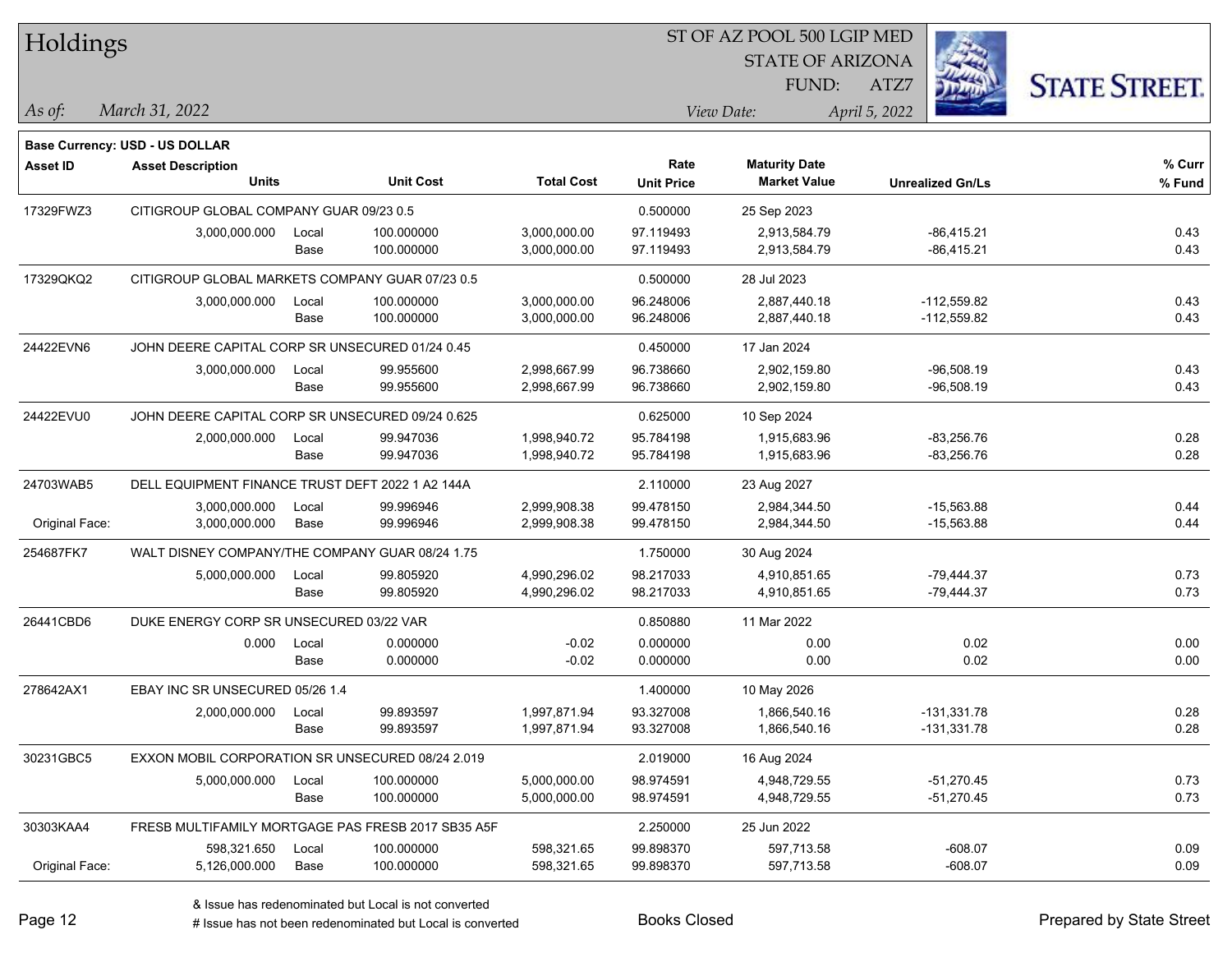| Holdings        |                                             |               |                          |                          |                           | ST OF AZ POOL 500 LGIP MED                  |                         |                      |
|-----------------|---------------------------------------------|---------------|--------------------------|--------------------------|---------------------------|---------------------------------------------|-------------------------|----------------------|
|                 |                                             |               |                          |                          |                           | <b>STATE OF ARIZONA</b>                     |                         |                      |
|                 |                                             |               |                          |                          |                           | FUND:                                       | ATZ7                    | <b>STATE STREET.</b> |
| As of:          | March 31, 2022                              |               |                          |                          |                           | View Date:                                  | April 5, 2022           |                      |
|                 |                                             |               |                          |                          |                           |                                             |                         |                      |
|                 | <b>Base Currency: USD - US DOLLAR</b>       |               |                          |                          |                           |                                             |                         |                      |
| <b>Asset ID</b> | <b>Asset Description</b><br><b>Units</b>    |               | <b>Unit Cost</b>         | <b>Total Cost</b>        | Rate<br><b>Unit Price</b> | <b>Maturity Date</b><br><b>Market Value</b> | <b>Unrealized Gn/Ls</b> | % Curr<br>% Fund     |
|                 |                                             |               |                          |                          |                           |                                             |                         |                      |
| 3128M8RU0       | FED HM LN PC POOL G06499 FG 03/41 FIXED 4   |               |                          |                          | 4.000000                  | 01 Mar 2041                                 |                         |                      |
| Original Face:  | 339,549.380<br>2,090,000.000                | Local<br>Base | 103.001537<br>103.001537 | 349,741.08<br>349,741.08 | 104.784277<br>104.784277  | 355,794.36<br>355,794.36                    | 6,053.28<br>6,053.28    | 0.05<br>0.05         |
|                 |                                             |               |                          |                          |                           |                                             |                         |                      |
| 3128MMHX4       | FED HM LN PC POOL G18245 FG 03/23 FIXED 4.5 |               |                          |                          | 4.500000                  | 01 Mar 2023                                 |                         |                      |
| Original Face:  | 342.870<br>250,000.000                      | Local<br>Base | 100.207076<br>100.207076 | 343.58<br>343.58         | 102.559349<br>102.559349  | 351.65<br>351.65                            | 8.07<br>8.07            | 0.00<br>0.00         |
|                 |                                             |               |                          |                          |                           |                                             |                         |                      |
| 3128MMK36       | FED HM LN PC POOL G18313 FG 06/24 FIXED 4.5 |               |                          |                          | 4.500000                  | 01 Jun 2024                                 |                         |                      |
| Original Face:  | 8,066.070<br>1,000,000.000                  | Local<br>Base | 100.041408<br>100.041408 | 8,069.41<br>8,069.41     | 102.693171<br>102.693171  | 8,283.30<br>8,283.30                        | 213.89<br>213.89        | 0.00<br>0.00         |
|                 |                                             |               |                          |                          |                           |                                             |                         |                      |
| 3128MMKJ1       | FED HM LN PC POOL G18296 FG 02/24 FIXED 4.5 |               |                          |                          | 4.500000                  | 01 Feb 2024                                 |                         |                      |
|                 | 8,097.320                                   | Local         | 100.220443<br>100.220443 | 8,115.17                 | 102.663578                | 8,313.00                                    | 197.83                  | 0.00                 |
| Original Face:  | 2,206,300.000                               | Base          |                          | 8,115.17                 | 102.663578                | 8,313.00                                    | 197.83                  | 0.00                 |
| 3128MMN33       | FED HM LN PC POOL G18409 FG 11/26 FIXED 3   |               |                          |                          | 3.000000                  | 01 Nov 2026                                 |                         |                      |
|                 | 260,490.550                                 | Local         | 100.825089               | 262,639.83               | 101.074529                | 263,289.60                                  | 649.77                  | 0.04                 |
| Original Face:  | 5,000,000.000                               | Base          | 100.825089               | 262,639.83               | 101.074529                | 263,289.60                                  | 649.77                  | 0.04                 |
| 3128MMQT3       | FED HM LN PC POOL G18465 FG 05/28 FIXED 2.5 |               |                          |                          | 2.500000                  | 01 May 2028                                 |                         |                      |
|                 | 790,197.750                                 | Local         | 101.335828               | 800,753.43               | 99.165235                 | 783,601.46                                  | $-17,151.97$            | 0.12                 |
| Original Face:  | 5,000,000.000                               | Base          | 101.335828               | 800,753.43               | 99.165235                 | 783,601.46                                  | $-17,151.97$            | 0.12                 |
| 3128PMY87       | FED HM LN PC POOL J09735 FG 06/24 FIXED 4.5 |               |                          |                          | 4.500000                  | 01 Jun 2024                                 |                         |                      |
|                 | 9,024.270                                   | Local         | 100.417873               | 9,061.98                 | 102.667994                | 9,265.04                                    | 203.06                  | 0.00                 |
| Original Face:  | 1,000,000.000                               | Base          | 100.417873               | 9,061.98                 | 102.667994                | 9,265.04                                    | 203.06                  | 0.00                 |
| 3128PR3M9       | FED HM LN PC POOL J12604 FG 07/25 FIXED 4   |               |                          |                          | 4.000000                  | 01 Jul 2025                                 |                         |                      |
|                 | 110,098.500 Local                           |               | 100.640390               | 110,803.56               | 103.005377                | 113,407.37                                  | 2,603.81                | 0.02                 |
| Original Face:  | 6,000,000.000                               | Base          | 100.640390               | 110,803.56               | 103.005377                | 113,407.37                                  | 2,603.81                | 0.02                 |
| 3128PSKA4       | FED HM LN PC POOL J12989 FG 09/25 FIXED 3.5 |               |                          |                          | 3.500000                  | 01 Sep 2025                                 |                         |                      |
|                 | 103,803.250                                 | Local         | 100.861611               | 104,697.63               | 102.246450                | 106,135.14                                  | 1,437.51                | 0.02                 |
| Original Face:  | 5,000,000.000                               | Base          | 100.861611               | 104,697.63               | 102.246450                | 106,135.14                                  | 1,437.51                | 0.02                 |
| 31292LFA8       | FED HM LN PC POOL C03761 FG 02/42 FIXED 3.5 |               |                          |                          | 3.500000                  | 01 Feb 2042                                 |                         |                      |
|                 | 678,951.400                                 | Local         | 103.333514               | 701,584.34               | 102.161614                | 693,627.71                                  | $-7,956.63$             | 0.10                 |
| Original Face:  | 5,000,000.000                               | Base          | 103.333514               | 701,584.34               | 102.161614                | 693,627.71                                  | $-7,956.63$             | 0.10                 |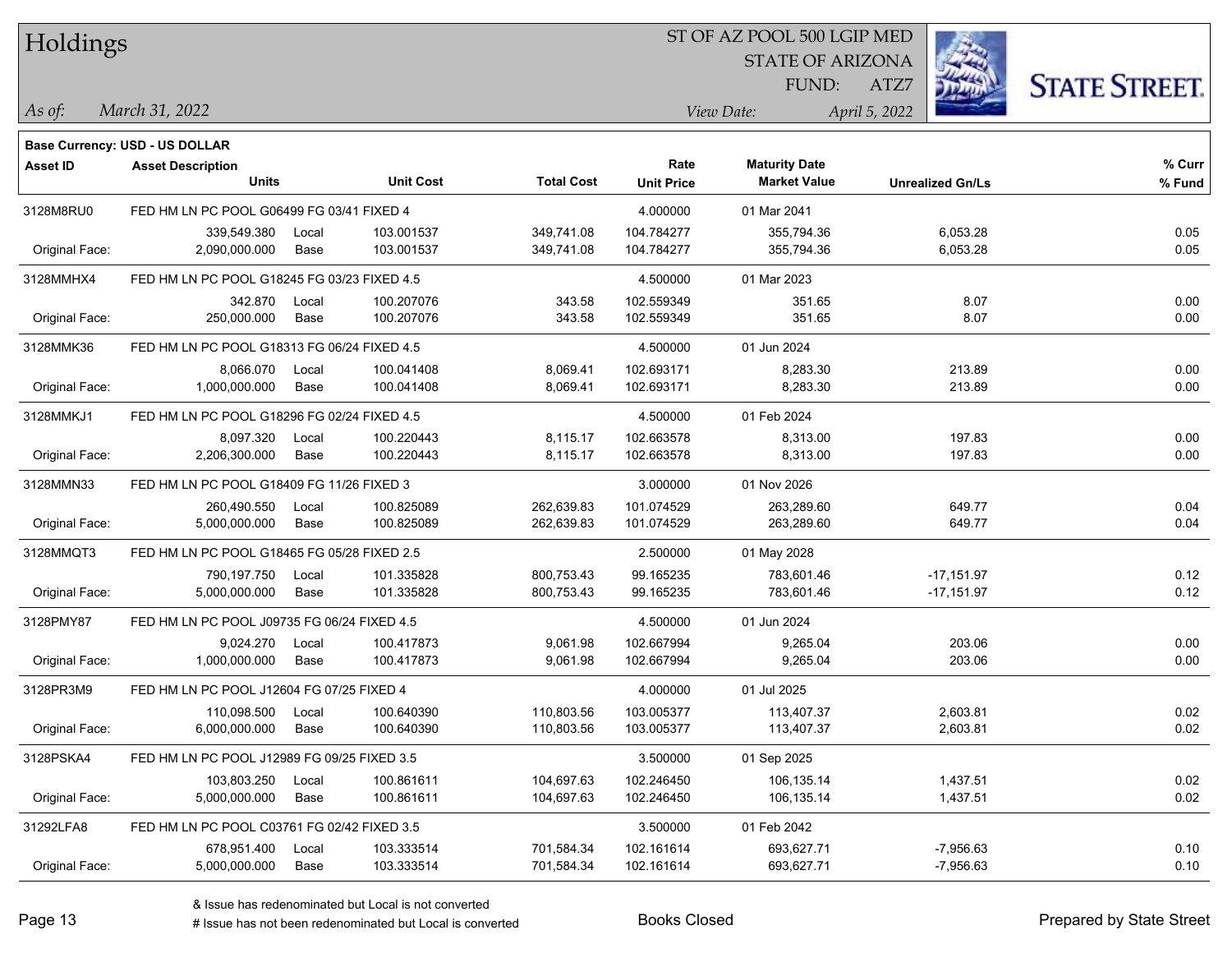| Holdings        |                                            |       |                          |                   |                           | ST OF AZ POOL 500 LGIP MED                  |                         |                      |
|-----------------|--------------------------------------------|-------|--------------------------|-------------------|---------------------------|---------------------------------------------|-------------------------|----------------------|
|                 |                                            |       |                          |                   |                           | <b>STATE OF ARIZONA</b>                     |                         |                      |
|                 |                                            |       |                          |                   |                           | FUND:                                       | ATZ7                    | <b>STATE STREET.</b> |
| $\vert$ As of:  | March 31, 2022                             |       |                          |                   |                           | View Date:                                  | April 5, 2022           |                      |
|                 |                                            |       |                          |                   |                           |                                             |                         |                      |
|                 | <b>Base Currency: USD - US DOLLAR</b>      |       |                          |                   |                           |                                             |                         |                      |
| <b>Asset ID</b> | <b>Asset Description</b><br><b>Units</b>   |       | <b>Unit Cost</b>         | <b>Total Cost</b> | Rate<br><b>Unit Price</b> | <b>Maturity Date</b><br><b>Market Value</b> | <b>Unrealized Gn/Ls</b> | $%$ Curr<br>% Fund   |
|                 |                                            |       |                          |                   |                           |                                             |                         |                      |
| 312936EV5       | FED HM LN PC POOL A89148 FG 10/39 FIXED 4  |       |                          |                   | 4.000000                  | 01 Oct 2039                                 |                         |                      |
|                 | 619,435.420                                | Local | 103.190034<br>103.190034 | 639,195.62        | 104.801824                | 649,179.62                                  | 9,984.00                | 0.10                 |
| Original Face:  | 5,700,000.000                              | Base  |                          | 639,195.62        | 104.801824                | 649,179.62                                  | 9,984.00                | 0.10                 |
| 312944H79       | FED HM LN PC POOL A95654 FG 12/40 FIXED 4  |       |                          |                   | 4.000000                  | 01 Dec 2040                                 |                         |                      |
|                 | 255,122.220                                | Local | 102.986580               | 262,741.65        | 104.784007                | 267,327.28                                  | 4,585.63                | 0.04                 |
| Original Face:  | 2,000,000.000                              | Base  | 102.986580               | 262,741.65        | 104.784007                | 267,327.28                                  | 4,585.63                | 0.04                 |
| 3130AKXZ4       | FEDERAL HOME LOAN BANK BONDS 02/26 0.62    |       |                          |                   | 0.620000                  | 26 Feb 2026                                 |                         |                      |
|                 | 3,000,000.000                              | Local | 100.000000               | 3,000,000.00      | 93.566013                 | 2,806,980.39                                | -193,019.61             | 0.42                 |
|                 |                                            | Base  | 100.000000               | 3,000,000.00      | 93.566013                 | 2,806,980.39                                | $-193,019.61$           | 0.42                 |
| 3130ALGJ7       | FEDERAL HOME LOAN BANK BONDS 03/26 1       |       |                          |                   | 1.000000                  | 23 Mar 2026                                 |                         |                      |
|                 | 2,925,000.000                              | Local | 100.000000               | 2,925,000.00      | 93.964422                 | 2,748,459.34                                | $-176,540.66$           | 0.41                 |
|                 |                                            | Base  | 100.000000               | 2,925,000.00      | 93.964422                 | 2,748,459.34                                | $-176,540.66$           | 0.41                 |
| 3130AP6R1       | FEDERAL HOME LOAN BANK BONDS 07/25 0.75    |       |                          |                   | 0.750000                  | 07 Jul 2025                                 |                         |                      |
|                 | 3,000,000.000                              | Local | 100.000000               | 3,000,000.00      | 94.534257                 | 2,836,027.71                                | $-163,972.29$           | 0.42                 |
|                 |                                            | Base  | 100.000000               | 3,000,000.00      | 94.534257                 | 2,836,027.71                                | -163,972.29             | 0.42                 |
| 3130APQQ1       | FEDERAL HOME LOAN BANK BONDS 05/24 0.8     |       |                          |                   | 0.800000                  | 15 May 2024                                 |                         |                      |
|                 | 3,000,000.000                              | Local | 100.000000               | 3,000,000.00      | 97.112240                 | 2,913,367.20                                | $-86,632.80$            | 0.43                 |
|                 |                                            | Base  | 100.000000               | 3,000,000.00      | 97.112240                 | 2,913,367.20                                | $-86,632.80$            | 0.43                 |
| 3130AR5U1       | FEDERAL HOME LOAN BANK BONDS 03/26 2.05    |       |                          |                   | 2.050000                  | 10 Mar 2026                                 |                         |                      |
|                 | 4,500,000.000                              | Local | 100.000000               | 4,500,000.00      | 98.178813                 | 4,418,046.59                                | $-81,953.41$            | 0.65                 |
|                 |                                            | Base  | 100.000000               | 4,500,000.00      | 98.178813                 | 4,418,046.59                                | $-81,953.41$            | 0.65                 |
| 3133EL4W1       | FEDERAL FARM CREDIT BANK BONDS 08/25 0.61  |       |                          |                   | 0.610000                  | 25 Aug 2025                                 |                         |                      |
|                 | 3,000,000.000                              | Local | 100.000000               | 3,000,000.00      | 93.313292                 | 2,799,398.76                                | $-200.601.24$           | 0.41                 |
|                 |                                            | Base  | 100.000000               | 3,000,000.00      | 93.313292                 | 2,799,398.76                                | $-200,601.24$           | 0.41                 |
| 3133ELX33       | FEDERAL FARM CREDIT BANK BONDS 07/25 0.69  |       |                          |                   | 0.690000                  | 22 Jul 2025                                 |                         |                      |
|                 | 3,000,000.000                              | Local | 100.000000               | 3,000,000.00      | 94.098622                 | 2,822,958.66                                | $-177,041.34$           | 0.42                 |
|                 |                                            | Base  | 100.000000               | 3,000,000.00      | 94.098622                 | 2,822,958.66                                | $-177,041.34$           | 0.42                 |
| 3133ENQE3       | FEDERAL FARM CREDIT BANK BONDS 03/27 2.375 |       |                          |                   | 2.375000                  | 01 Mar 2027                                 |                         |                      |
|                 | 3,000,000.000                              | Local | 100.000000               | 3,000,000.00      | 98.167564                 | 2,945,026.92                                | $-54,973.08$            | 0.44                 |
|                 |                                            | Base  | 100.000000               | 3,000,000.00      | 98.167564                 | 2,945,026.92                                | $-54,973.08$            | 0.44                 |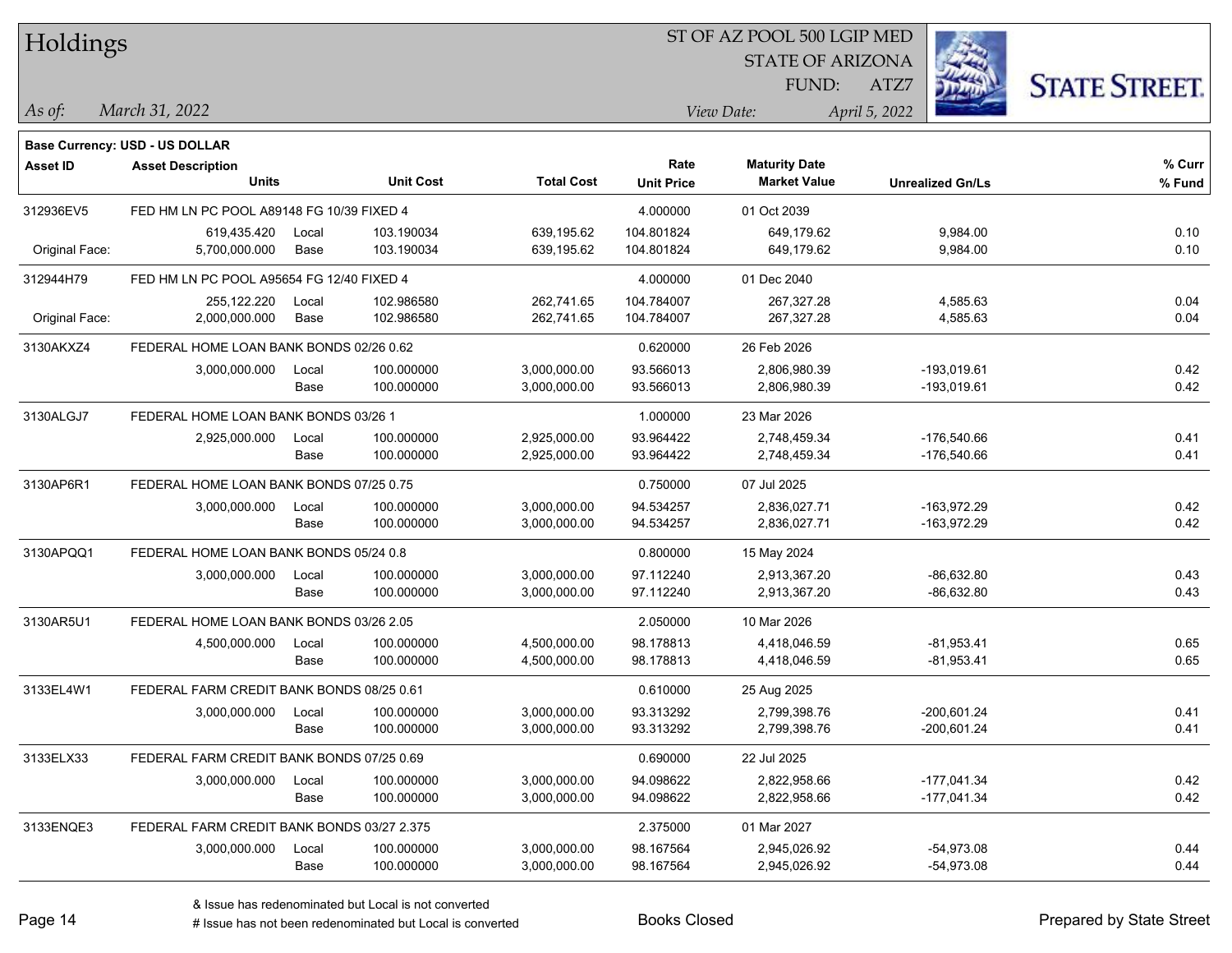| Holdings        |                                             |       |                          | ST OF AZ POOL 500 LGIP MED   |                           |                                             |                                |                      |  |  |  |
|-----------------|---------------------------------------------|-------|--------------------------|------------------------------|---------------------------|---------------------------------------------|--------------------------------|----------------------|--|--|--|
|                 |                                             |       |                          |                              |                           | <b>STATE OF ARIZONA</b>                     |                                |                      |  |  |  |
|                 |                                             |       |                          |                              |                           | FUND:                                       | ATZ7                           | <b>STATE STREET.</b> |  |  |  |
| $\vert$ As of:  | March 31, 2022                              |       |                          |                              |                           | View Date:                                  | April 5, 2022                  |                      |  |  |  |
|                 |                                             |       |                          |                              |                           |                                             |                                |                      |  |  |  |
|                 | Base Currency: USD - US DOLLAR              |       |                          |                              |                           |                                             |                                |                      |  |  |  |
| <b>Asset ID</b> | <b>Asset Description</b><br><b>Units</b>    |       | <b>Unit Cost</b>         | <b>Total Cost</b>            | Rate<br><b>Unit Price</b> | <b>Maturity Date</b><br><b>Market Value</b> | <b>Unrealized Gn/Ls</b>        | % Curr<br>% Fund     |  |  |  |
|                 |                                             |       |                          |                              |                           |                                             |                                |                      |  |  |  |
| 3133L8CR4       | FED HM LN PC POOL RC1880 FR 03/36 FIXED 1.5 |       |                          |                              | 1.500000                  | 01 Mar 2036                                 |                                |                      |  |  |  |
|                 | 1,710,591.720<br>2,000,000.000              | Local | 102.194857<br>102.194857 | 1,748,136.77<br>1,748,136.77 | 94.987342<br>94.987342    | 1,624,845.61<br>1,624,845.61                | $-123,291.16$<br>$-123,291.16$ | 0.24<br>0.24         |  |  |  |
| Original Face:  |                                             | Base  |                          |                              |                           |                                             |                                |                      |  |  |  |
| 3134GVB31       | FREDDIE MAC NOTES 05/25 0.75                |       |                          |                              | 0.750000                  | 28 May 2025                                 |                                |                      |  |  |  |
|                 | 3,000,000.000                               | Local | 100.000000               | 3,000,000.00                 | 94.278568                 | 2,828,357.04                                | $-171,642.96$                  | 0.42                 |  |  |  |
|                 |                                             | Base  | 100.000000               | 3,000,000.00                 | 94.278568                 | 2,828,357.04                                | $-171,642.96$                  | 0.42                 |  |  |  |
| 3134GWZV1       | FREDDIE MAC NOTES 10/25 0.65                |       |                          |                              | 0.650000                  | 22 Oct 2025                                 |                                |                      |  |  |  |
|                 | 5,000,000.000                               | Local | 100.000000               | 5,000,000.00                 | 94.376402                 | 4,718,820.10                                | $-281,179.90$                  | 0.70                 |  |  |  |
|                 |                                             | Base  | 100.000000               | 5,000,000.00                 | 94.376402                 | 4,718,820.10                                | $-281,179.90$                  | 0.70                 |  |  |  |
| 3134GXHD9       | FREDDIE MAC NOTES 12/25 0.7                 |       |                          |                              | 0.700000                  | 23 Dec 2025                                 |                                |                      |  |  |  |
|                 | 3,000,000.000                               | Local | 100.000000               | 3,000,000.00                 | 93.563420                 | 2,806,902.60                                | $-193,097.40$                  | 0.42                 |  |  |  |
|                 |                                             | Base  | 100.000000               | 3,000,000.00                 | 93.563420                 | 2,806,902.60                                | $-193,097.40$                  | 0.42                 |  |  |  |
| 3136ALSW2       | FANNIE MAE FNR 2014 68 MA                   |       |                          |                              | 3.000000                  | 25 Nov 2040                                 |                                |                      |  |  |  |
|                 | 93,550.150                                  | Local | 101.737154               | 95,175.26                    | 100.139420                | 93,680.58                                   | $-1,494.68$                    | 0.01                 |  |  |  |
| Original Face:  | 5,300,000.000                               | Base  | 101.737154               | 95,175.26                    | 100.139420                | 93,680.58                                   | $-1,494.68$                    | 0.01                 |  |  |  |
| 3136BBHC9       | FANNIE MAE FNR 2020 54 GY                   |       |                          |                              | 2.000000                  | 25 Jun 2044                                 |                                |                      |  |  |  |
|                 | 1,779,022.120                               | Local | 102.500022               | 1,823,498.07                 | 96.909350                 | 1,724,038.77                                | $-99,459.30$                   | 0.26                 |  |  |  |
| Original Face:  | 3,000,000.000                               | Base  | 102.500022               | 1,823,498.07                 | 96.909350                 | 1,724,038.77                                | $-99,459.30$                   | 0.26                 |  |  |  |
| 3136BJK53       | FANNIE MAE FNR 2021 74 BA                   |       |                          |                              | 2.000000                  | 25 Jun 2050                                 |                                |                      |  |  |  |
|                 | 2,900,732.760                               | Local | 101.745954               | 2,951,378.22                 | 94.308530                 | 2,735,638.43                                | $-215,739.79$                  | 0.41                 |  |  |  |
| Original Face:  | 3,000,000.000                               | Base  | 101.745954               | 2,951,378.22                 | 94.308530                 | 2,735,638.43                                | $-215,739.79$                  | 0.41                 |  |  |  |
| 3136G4D75       | FANNIE MAE NOTES 07/25 0.6                  |       |                          |                              | 0.600000                  | 29 Jul 2025                                 |                                |                      |  |  |  |
|                 | 3,000,000.000                               | Local | 100.000000               | 3,000,000.00                 | 93.689968                 | 2,810,699.04                                | -189,300.96                    | 0.42                 |  |  |  |
|                 |                                             | Base  | 100.000000               | 3,000,000.00                 | 93.689968                 | 2,810,699.04                                | -189,300.96                    | 0.42                 |  |  |  |
| 3137BDYM2       | FREDDIE MAC FHR 4387 E                      |       |                          |                              | 2.000000                  | 15 Nov 2028                                 |                                |                      |  |  |  |
|                 | 1,400,063.960                               | Local | 99.849213                | 1,397,952.85                 | 97.996070                 | 1,372,007.66                                | $-25,945.19$                   | 0.20                 |  |  |  |
| Original Face:  | 8,190,000.000                               | Base  | 99.849213                | 1,397,952.85                 | 97.996070                 | 1,372,007.66                                | $-25,945.19$                   | 0.20                 |  |  |  |
| 3137BG5C9       | FREDDIE MAC FHR 4425 VL                     |       |                          |                              | 4.000000                  | 15 Mar 2026                                 |                                |                      |  |  |  |
|                 | 0.010                                       | Local | -30,200.000000           | $-3.02$                      | 100.000000                | 0.01                                        | 3.03                           | 0.00                 |  |  |  |
| Original Face:  | 1,212,000.000                               | Base  | -30,200.000000           | $-3.02$                      | 100.000000                | 0.01                                        | 3.03                           | 0.00                 |  |  |  |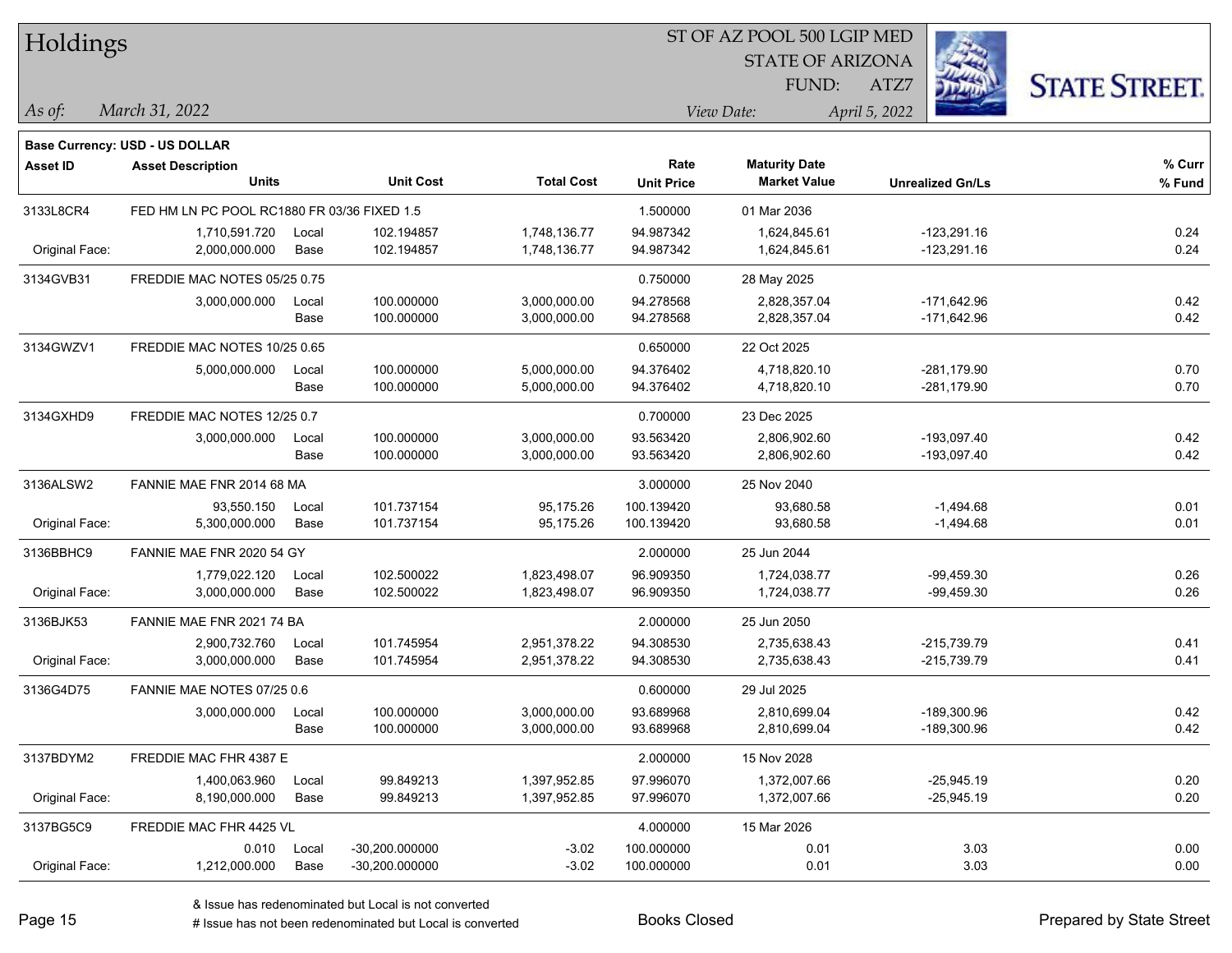| Holdings        |                                          |       |                  |                   | ST OF AZ POOL 500 LGIP MED |                                             |                         |                      |  |  |  |
|-----------------|------------------------------------------|-------|------------------|-------------------|----------------------------|---------------------------------------------|-------------------------|----------------------|--|--|--|
|                 |                                          |       |                  |                   |                            | <b>STATE OF ARIZONA</b>                     |                         |                      |  |  |  |
|                 |                                          |       |                  |                   |                            | FUND:                                       | ATZ7                    | <b>STATE STREET.</b> |  |  |  |
| As of:          | March 31, 2022                           |       |                  |                   |                            | View Date:                                  | April 5, 2022           |                      |  |  |  |
|                 |                                          |       |                  |                   |                            |                                             |                         |                      |  |  |  |
|                 | <b>Base Currency: USD - US DOLLAR</b>    |       |                  |                   | Rate                       |                                             |                         | % Curr               |  |  |  |
| <b>Asset ID</b> | <b>Asset Description</b><br><b>Units</b> |       | <b>Unit Cost</b> | <b>Total Cost</b> | <b>Unit Price</b>          | <b>Maturity Date</b><br><b>Market Value</b> | <b>Unrealized Gn/Ls</b> | % Fund               |  |  |  |
| 3137F8AW3       | FREDDIE MAC FHR 5058 BD                  |       |                  |                   | 3.000000                   | 25 Dec 2035                                 |                         |                      |  |  |  |
|                 | 364,382.740                              | Local | 102.416552       | 373.188.24        | 100.243060                 | 365,268.41                                  | $-7,919.83$             | 0.05                 |  |  |  |
| Original Face:  | 2,000,000.000                            | Base  | 102.416552       | 373,188.24        | 100.243060                 | 365,268.41                                  | $-7,919.83$             | 0.05                 |  |  |  |
| 3137FVUG5       | FREDDIE MAC FHR 5016 BA                  |       |                  |                   | 2.000000                   | 25 Sep 2044                                 |                         |                      |  |  |  |
|                 | 1,535,353.110                            | Local | 102.547294       | 1,574,463.06      | 95.770410                  | 1,470,413.97                                | $-104,049.09$           | 0.22                 |  |  |  |
| Original Face:  | 3,000,000.000                            | Base  | 102.547294       | 1,574,463.06      | 95.770410                  | 1,470,413.97                                | $-104,049.09$           | 0.22                 |  |  |  |
| 3138MFUC9       | FNMA POOL AQ0578 FN 11/27 FIXED 2.5      |       |                  |                   | 2.500000                   | 01 Nov 2027                                 |                         |                      |  |  |  |
|                 | 216,023.960                              | Local | 100.851693       | 217,863.82        | 99.101131                  | 214,082.19                                  | $-3,781.63$             | 0.03                 |  |  |  |
| Original Face:  | 1,500,000.000                            | Base  | 100.851693       | 217,863.82        | 99.101131                  | 214,082.19                                  | $-3,781.63$             | 0.03                 |  |  |  |
| 31412QBF5       | FNMA POOL 931638 FN 07/39 FIXED 4.5      |       |                  |                   | 4.500000                   | 01 Jul 2039                                 |                         |                      |  |  |  |
|                 | 28,689.160                               | Local | 101.296552       | 29,061.13         | 106.480430                 | 30,548.34                                   | 1,487.21                | 0.00                 |  |  |  |
| Original Face:  | 983,845.000                              | Base  | 101.296552       | 29,061.13         | 106.480430                 | 30,548.34                                   | 1,487.21                | 0.00                 |  |  |  |
| 31413MFY8       | FNMA POOL 949383 FN 08/22 FIXED 6        |       |                  |                   | 6.000000                   | 01 Aug 2022                                 |                         |                      |  |  |  |
|                 | 2,237.150                                | Local | 100.047382       | 2,238.21          | 100.294744                 | 2,243.74                                    | 5.53                    | 0.00                 |  |  |  |
| Original Face:  | 1,800,000.000                            | Base  | 100.047382       | 2,238.21          | 100.294744                 | 2,243.74                                    | 5.53                    | 0.00                 |  |  |  |
| 31416XE97       | FNMA POOL AB1959 FN 12/40 FIXED 4        |       |                  |                   | 4.000000                   | 01 Dec 2040                                 |                         |                      |  |  |  |
|                 | 716,855.720                              | Local | 103.296476       | 740,486.70        | 104.697060                 | 750,526.86                                  | 10,040.16               | 0.11                 |  |  |  |
| Original Face:  | 5,200,000.000                            | Base  | 103.296476       | 740,486.70        | 104.697060                 | 750,526.86                                  | 10,040.16               | 0.11                 |  |  |  |
| 31417AU98       | FNMA POOL AB4207 FN 01/27 FIXED 2.5      |       |                  |                   | 2.500000                   | 01 Jan 2027                                 |                         |                      |  |  |  |
|                 | 255,820.550                              | Local | 100.907132       | 258,141.18        | 99.102462                  | 253,524.46                                  | $-4,616.72$             | 0.04                 |  |  |  |
| Original Face:  | 2,680,283.000                            | Base  | 100.907132       | 258,141.18        | 99.102462                  | 253,524.46                                  | -4,616.72               | 0.04                 |  |  |  |
| 31417CUR4       | FNMA POOL AB5991 FN 08/27 FIXED 2.5      |       |                  |                   | 2.500000                   | 01 Aug 2027                                 |                         |                      |  |  |  |
|                 | 1,909,244.100                            | Local | 101.408835       | 1,936,142.20      | 99.100417                  | 1,892,068.86                                | -44,073.34              | 0.28                 |  |  |  |
| Original Face:  | 15,000,000.000                           | Base  | 101.408835       | 1,936,142.20      | 99.100417                  | 1,892,068.86                                | -44,073.34              | 0.28                 |  |  |  |
| 31417GSE7       | FNMA POOL AB9516 FN 05/28 FIXED 2.5      |       |                  |                   | 2.500000                   | 01 May 2028                                 |                         |                      |  |  |  |
|                 | 731,360.780                              | Local | 100.813518       | 737,310.53        | 99.101191                  | 724,787.24                                  | $-12,523.29$            | 0.11                 |  |  |  |
| Original Face:  | 4,200,000.000                            | Base  | 100.813518       | 737,310.53        | 99.101191                  | 724,787.24                                  | $-12,523.29$            | 0.11                 |  |  |  |
| 31417SXR6       | FNMA POOL AC6087 FN 11/24 FIXED 5        |       |                  |                   | 5.000000                   | 01 Nov 2024                                 |                         |                      |  |  |  |
|                 | 26,292.140                               | Local | 100.925372       | 26,535.44         | 102.147061                 | 26,856.65                                   | 321.21                  | 0.00                 |  |  |  |
| Original Face:  | 1,500,000.000                            | Base  | 100.925372       | 26,535.44         | 102.147061                 | 26,856.65                                   | 321.21                  | 0.00                 |  |  |  |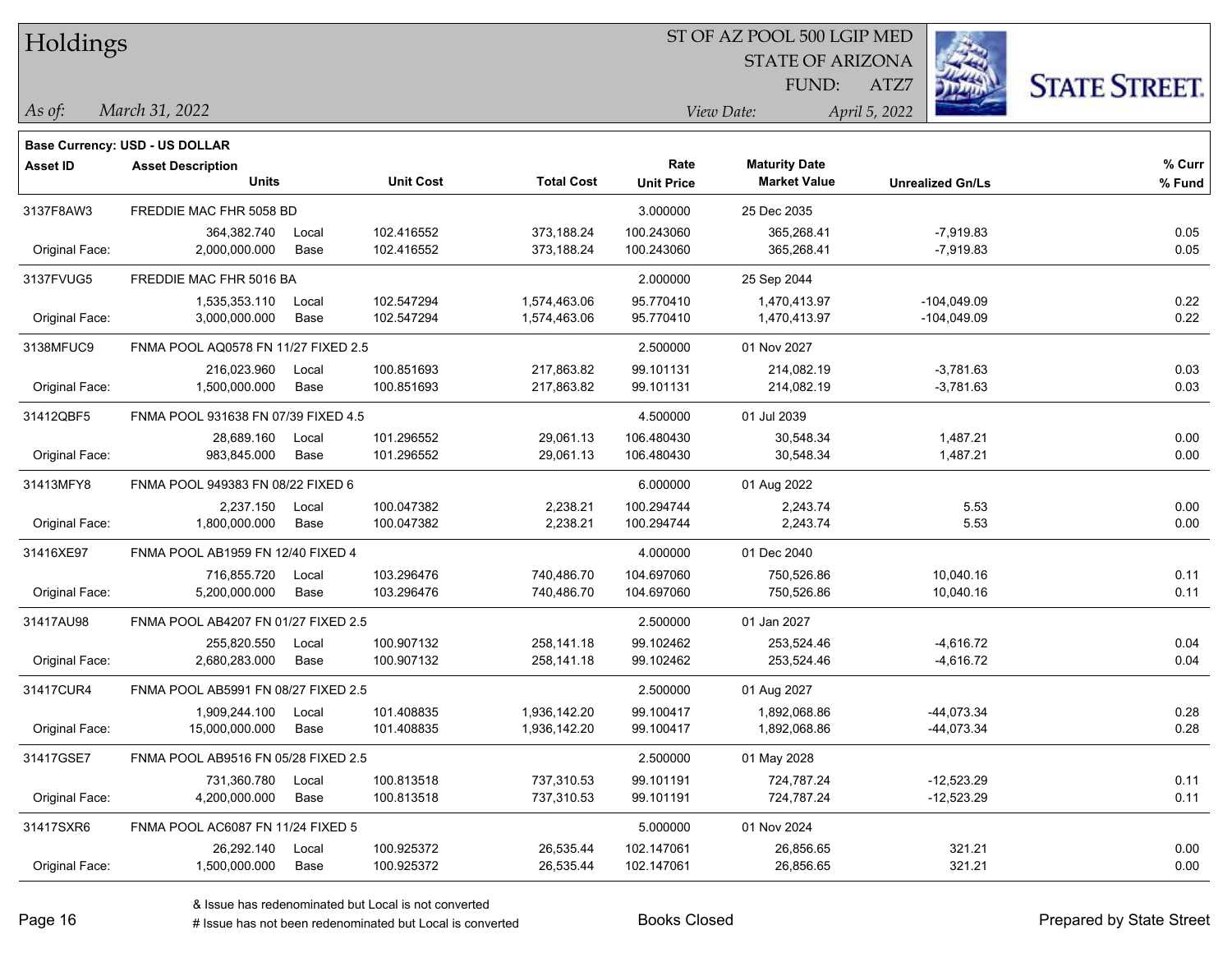| Holdings |
|----------|
|----------|

## ST OF AZ POOL 500 LGIP MED

**Maturity Date**

STATE OF ARIZONA FUND:



**% Curr**

*March 31, 2022 As of: View Date: April 5, 2022*

**Base Currency: USD - US DOLLAR**

ATZ7

|                | <b>Units</b>                        |       | <b>Unit Cost</b> | <b>Total Cost</b> | <b>Unit Price</b> | <b>Market Value</b> | <b>Unrealized Gn/Ls</b> | % Fund |
|----------------|-------------------------------------|-------|------------------|-------------------|-------------------|---------------------|-------------------------|--------|
| 31417VTG8      | FNMA POOL AC8650 FN 01/25 FIXED 4   |       |                  |                   | 4.000000          | 01 Jan 2025         |                         |        |
|                | 44,849.790                          | Local | 100.585443       | 45,112.36         | 102.898529        | 46,149.77           | 1,037.41                | 0.01   |
| Original Face: | 3,200,000.000                       | Base  | 100.585443       | 45,112.36         | 102.898529        | 46,149.77           | 1,037.41                | 0.01   |
| 31418ACU0      | FNMA POOL MA0982 FN 02/27 FIXED 3.5 |       |                  |                   | 3.500000          | 01 Feb 2027         |                         |        |
|                | 53.936.610                          | Local | 101.775102       | 54,894.04         | 102.257399        | 55.154.17           | 260.13                  | 0.01   |
| Original Face: | 765,534.000                         | Base  | 101.775102       | 54,894.04         | 102.257399        | 55,154.17           | 260.13                  | 0.01   |
| 31418AHW1      | FNMA POOL MA1144 FN 08/27 FIXED 2.5 |       |                  |                   | 2.500000          | 01 Aug 2027         |                         |        |
|                | 485,897.120                         | Local | 101.406265       | 492,730.12        | 99.101406         | 481,530.88          | $-11,199.24$            | 0.07   |
| Original Face: | 5,157,070.000                       | Base  | 101.406265       | 492,730.12        | 99.101406         | 481,530.88          | $-11,199.24$            | 0.07   |
| 31418RFS5      | FNMA POOL AD3776 FN 03/25 FIXED 4.5 |       |                  |                   | 4.500000          | 01 Mar 2025         |                         |        |
|                | 52,822.900                          | Local | 100.713384       | 53,199.73         | 103.409650        | 54,623.98           | 1,424.25                | 0.01   |
| Original Face: | 5,000,000.000                       | Base  | 100.713384       | 53,199.73         | 103.409650        | 54,623.98           | 1,424.25                | 0.01   |
| 31419AJM0      | FNMA POOL AE0267 FN 08/25 FIXED VAR |       |                  |                   | 4.000000          | 01 Aug 2025         |                         |        |
|                | 115,372.250                         | Local | 101.053702       | 116,587.93        | 102.943329        | 118,768.03          | 2,180.10                | 0.02   |
| Original Face: | 5,000,000.000                       | Base  | 101.053702       | 116,587.93        | 102.943329        | 118,768.03          | 2,180.10                | 0.02   |
| 31419BBT1      | FNMA POOL AE0949 FN 02/41 FIXED VAR |       |                  |                   | 4.000000          | 01 Feb 2041         |                         |        |
|                | 161,053.400                         | Local | 103.110049       | 166,062.24        | 104.667608        | 168,570.74          | 2,508.50                | 0.02   |
| Original Face: | 2,000,000.000                       | Base  | 103.110049       | 166,062.24        | 104.667608        | 168,570.74          | 2,508.50                | 0.02   |
| 31419CZL0      | FNMA POOL AE2546 FN 09/40 FIXED 4.5 |       |                  |                   | 4.500000          | 01 Sep 2040         |                         |        |
|                | 70,655.800                          | Local | 102.952015       | 72,741.57         | 104.930656        | 74,139.59           | 1,398.02                | 0.01   |
| Original Face: | 5,000,000.000                       | Base  | 102.952015       | 72,741.57         | 104.930656        | 74,139.59           | 1,398.02                | 0.01   |
| 31419JM47      | FNMA POOL AE7578 FN 11/40 FIXED 4.5 |       |                  |                   | 4.500000          | 01 Nov 2040         |                         |        |
|                | 961,003.360                         | Local | 105.849052       | 1,017,212.95      | 105.964168        | 1,018,319.21        | 1,106.26                | 0.15   |
| Original Face: | 14,750,000.000                      | Base  | 105.849052       | 1,017,212.95      | 105.964168        | 1,018,319.21        | 1,106.26                | 0.15   |
| 31419KU78      | FNMA POOL AE8705 FN 11/25 FIXED 3   |       |                  |                   | 3.000000          | 01 Nov 2025         |                         |        |
|                | 62,323.380                          | Local | 100.616366       | 62,707.52         | 100.853218        | 62,855.13           | 147.61                  | 0.01   |
| Original Face: | 2,000,000.000                       | Base  | 100.616366       | 62,707.52         | 100.853218        | 62,855.13           | 147.61                  | 0.01   |
| 31422XTW2      | FARMER MAC NOTES 02/27 2            |       |                  |                   | 2.000000          | 25 Feb 2027         |                         |        |
|                | 2,000,000.000                       | Local | 100.000000       | 2,000,000.00      | 97.223125         | 1,944,462.50        | $-55,537.50$            | 0.29   |
|                |                                     | Base  | 100.000000       | 2,000,000.00      | 97.223125         | 1,944,462.50        | $-55,537.50$            | 0.29   |

**Asset ID Asset Description Rate**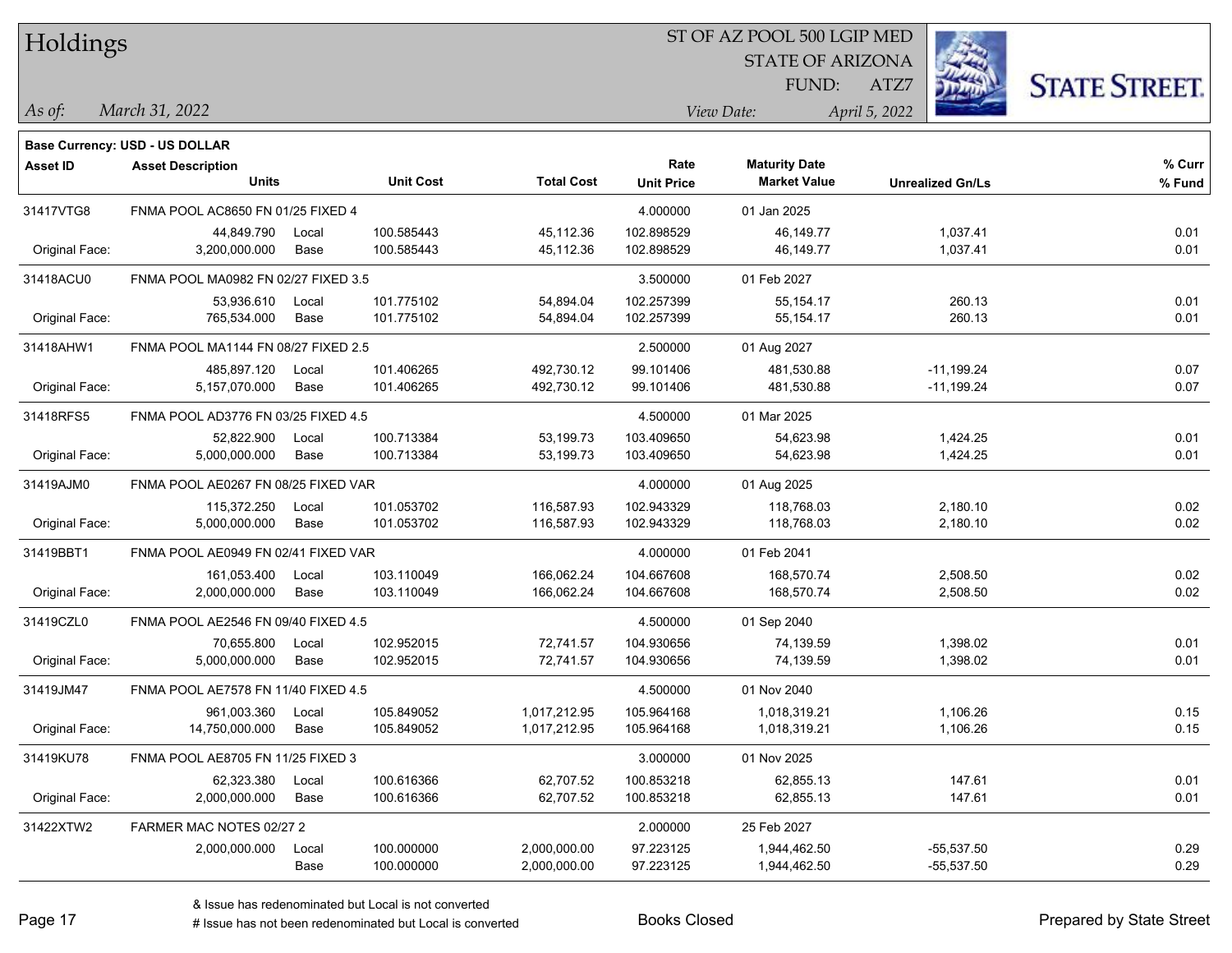| <b>Holdings</b> |                                                  |       |                  |                   | 51 OF AZ POOL 500 LGIP MED |                         |                         |                      |  |  |  |
|-----------------|--------------------------------------------------|-------|------------------|-------------------|----------------------------|-------------------------|-------------------------|----------------------|--|--|--|
|                 |                                                  |       |                  |                   |                            | <b>STATE OF ARIZONA</b> |                         |                      |  |  |  |
|                 |                                                  |       |                  |                   |                            | FUND:                   | ATZ7                    | <b>STATE STREET.</b> |  |  |  |
| As of:          | March 31, 2022                                   |       |                  |                   |                            | View Date:              | April 5, 2022           |                      |  |  |  |
|                 | Base Currency: USD - US DOLLAR                   |       |                  |                   |                            |                         |                         |                      |  |  |  |
| <b>Asset ID</b> | <b>Asset Description</b>                         |       |                  |                   | Rate                       | <b>Maturity Date</b>    |                         | % Curr               |  |  |  |
|                 | <b>Units</b>                                     |       | <b>Unit Cost</b> | <b>Total Cost</b> | <b>Unit Price</b>          | <b>Market Value</b>     | <b>Unrealized Gn/Ls</b> | % Fund               |  |  |  |
| 341081GD3       | FLORIDA POWER + LIGHT CO SR UNSECURED 05/23 VAR  |       |                  |                   | 0.520000                   | 10 May 2023             |                         |                      |  |  |  |
|                 | 3,000,000.000                                    | Local | 100.000000       | 3,000,000.00      | 99.743537                  | 2,992,306.11            | $-7,693.89$             | 0.44                 |  |  |  |
|                 |                                                  | Base  | 100.000000       | 3,000,000.00      | 99.743537                  | 2,992,306.11            | $-7,693.89$             | 0.44                 |  |  |  |
| 38141GXZ2       | GOLDMAN SACHS GROUP INC SR UNSECURED 03/24 VAR   |       |                  |                   | 0.673000                   | 08 Mar 2024             |                         |                      |  |  |  |
|                 | 3,000,000.000                                    | Local | 100.000000       | 3,000,000.00      | 97.909807                  | 2,937,294.21            | $-62,705.79$            | 0.44                 |  |  |  |
|                 |                                                  | Base  | 100.000000       | 3,000,000.00      | 97.909807                  | 2,937,294.21            | $-62,705.79$            | 0.44                 |  |  |  |
| 38150AEH4       | GOLDMAN SACHS GROUP INC SR UNSECURED 11/25 VAR   |       |                  |                   | 0.800000                   | 24 Nov 2025             |                         |                      |  |  |  |
|                 | 3,000,000.000                                    | Local | 100.000000       | 3,000,000.00      | 91.136750                  | 2,734,102.50            | $-265,897.50$           | 0.40                 |  |  |  |
|                 |                                                  | Base  | 100.000000       | 3,000,000.00      | 91.136750                  | 2,734,102.50            | $-265,897.50$           | 0.40                 |  |  |  |
| 38150AFG5       | GOLDMAN SACHS GROUP INC SR UNSECURED 04/26 VAR   |       |                  |                   | 1.350000                   | 30 Apr 2026             |                         |                      |  |  |  |
|                 | 3,000,000.000                                    | Local | 100.000000       | 3,000,000.00      | 90.608627                  | 2,718,258.81            | $-281,741.19$           | 0.40                 |  |  |  |
|                 |                                                  | Base  | 100.000000       | 3,000,000.00      | 90.608627                  | 2,718,258.81            | $-281,741.19$           | 0.40                 |  |  |  |
| 38150AG82       | GOLDMAN SACHS GROUP INC SR UNSECURED 06/26 1.4   |       |                  |                   | 1.400000                   | 16 Jun 2026             |                         |                      |  |  |  |
|                 | 3,000,000.000                                    | Local | 100.000000       | 3,000,000.00      | 90.855644                  | 2,725,669.32            | $-274,330.68$           | 0.40                 |  |  |  |
|                 |                                                  | Base  | 100.000000       | 3,000,000.00      | 90.855644                  | 2,725,669.32            | $-274,330.68$           | 0.40                 |  |  |  |
| 38150AHZ1       | GOLDMAN SACHS GROUP INC SR UNSECURED 10/24 1     |       |                  |                   | 1.000000                   | 07 Oct 2024             |                         |                      |  |  |  |
|                 | 3,000,000.000                                    | Local | 99.948219        | 2,998,446.57      | 94.913058                  | 2,847,391.74            | $-151,054.83$           | 0.42                 |  |  |  |
|                 |                                                  | Base  | 99.948219        | 2,998,446.57      | 94.913058                  | 2,847,391.74            | $-151,054.83$           | 0.42                 |  |  |  |
| 38150AJH9       | GOLDMAN SACHS GROUP INC SR UNSECURED 11/23 1     |       |                  |                   | 1.000000                   | 15 Nov 2023             |                         |                      |  |  |  |
|                 | 5,000,000.000                                    | Local | 100.000000       | 5,000,000.00      | 96.086828                  | 4,804,341.40            | -195,658.60             | 0.71                 |  |  |  |
|                 |                                                  | Base  | 100.000000       | 5,000,000.00      | 96.086828                  | 4,804,341.40            | $-195,658.60$           | 0.71                 |  |  |  |
| 38150AKC8       | GOLDMAN SACHS GROUP INC SR UNSECURED 01/25 VAR   |       |                  |                   | 1.170000                   | 31 Jan 2025             |                         |                      |  |  |  |
|                 | 3,000,000.000                                    | Local | 100.000000       | 3,000,000.00      | 99.335070                  | 2,980,052.10            | $-19,947.90$            | 0.44                 |  |  |  |
|                 |                                                  | Base  | 100.000000       | 3,000,000.00      | 99.335070                  | 2,980,052.10            | $-19,947.90$            | 0.44                 |  |  |  |
| 38150AKG9       | GOLDMAN SACHS GROUP INC SR UNSECURED 02/25 2.125 |       |                  |                   | 2.125000                   | 14 Feb 2025             |                         |                      |  |  |  |
|                 | 5,000,000.000                                    | Local | 100.000000       | 5,000,000.00      | 97.218691                  | 4,860,934.55            | $-139,065.45$           | 0.72                 |  |  |  |
|                 |                                                  | Base  | 100.000000       | 5,000,000.00      | 97.218691                  | 4,860,934.55            | -139,065.45             | 0.72                 |  |  |  |
| 38378KBF5       | GOVERNMENT NATIONAL MORTGAGE A GNR 2013 30 A     |       |                  |                   | 1.500000                   | 16 May 2042             |                         |                      |  |  |  |
|                 | 436,268.920                                      | Local | 98.984319        | 431,837.82        | 99.672360                  | 434,839.53              | 3,001.71                | 0.06                 |  |  |  |
| Original Face:  | 4,000,000.000                                    | Base  | 98.984319        | 431,837.82        | 99.672360                  | 434,839.53              | 3,001.71                | 0.06                 |  |  |  |

 $\overline{B}$   $\overline{B}$   $\overline{B}$   $\overline{B}$   $\overline{C}$   $\overline{D}$   $\overline{D}$   $\overline{D}$   $\overline{D}$   $\overline{D}$   $\overline{D}$   $\overline{D}$   $\overline{D}$   $\overline{D}$   $\overline{D}$   $\overline{D}$   $\overline{D}$   $\overline{D}$   $\overline{D}$   $\overline{D}$   $\overline{D}$   $\overline{D}$   $\overline{D}$   $\overline{D}$   $\overline{$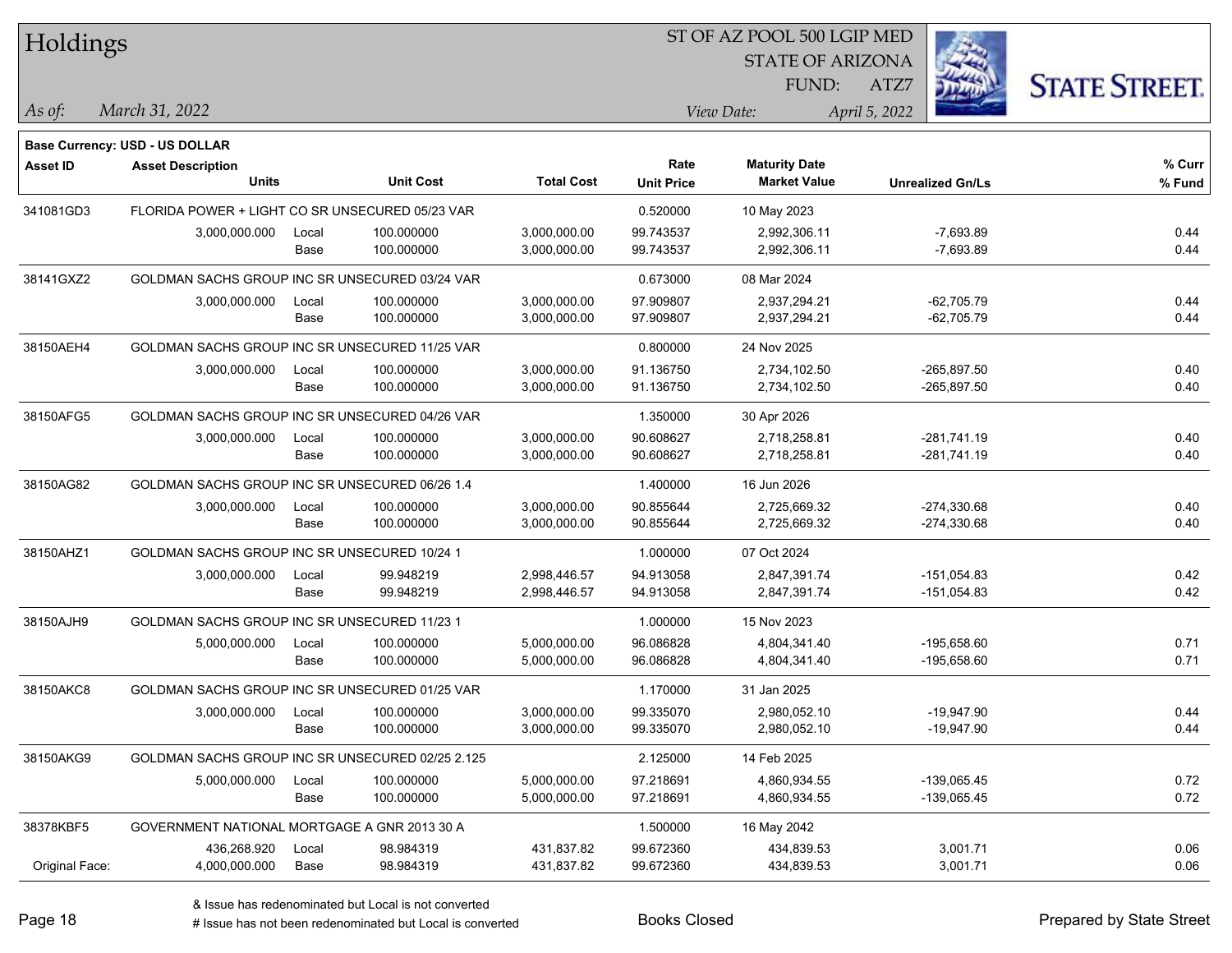| Holdings        |                                                |       |                  |                   | ST OF AZ POOL 500 LGIP MED |                         |                         |                      |
|-----------------|------------------------------------------------|-------|------------------|-------------------|----------------------------|-------------------------|-------------------------|----------------------|
|                 |                                                |       |                  |                   |                            | <b>STATE OF ARIZONA</b> |                         |                      |
|                 |                                                |       |                  |                   |                            | FUND:                   | ATZ7                    | <b>STATE STREET.</b> |
| As of:          | March 31, 2022                                 |       |                  |                   |                            | View Date:              | April 5, 2022           |                      |
|                 | Base Currency: USD - US DOLLAR                 |       |                  |                   |                            |                         |                         |                      |
| <b>Asset ID</b> | <b>Asset Description</b>                       |       |                  |                   | Rate                       | <b>Maturity Date</b>    |                         | % Curr               |
|                 | <b>Units</b>                                   |       | <b>Unit Cost</b> | <b>Total Cost</b> | <b>Unit Price</b>          | <b>Market Value</b>     | <b>Unrealized Gn/Ls</b> | % Fund               |
| 38378KDJ5       | GOVERNMENT NATIONAL MORTGAGE A GNR 2013 46 AB  |       |                  |                   | 1.723000                   | 16 Aug 2042             |                         |                      |
|                 | 180,873.630                                    | Local | 99.231347        | 179,483.34        | 99.243210                  | 179.504.80              | 21.46                   | 0.03                 |
| Original Face:  | 1,900,000.000                                  | Base  | 99.231347        | 179,483.34        | 99.243210                  | 179,504.80              | 21.46                   | 0.03                 |
| 38379KTC2       | GOVERNMENT NATIONAL MORTGAGE A GNR 2015 85 AF  |       |                  |                   | 2.400000                   | 16 May 2044             |                         |                      |
|                 | 79,288.620                                     | Local | 99.606917        | 78,976.95         | 99.979430                  | 79,272.31               | 295.36                  | 0.01                 |
| Original Face:  | 3,050,000.000                                  | Base  | 99.606917        | 78,976.95         | 99.979430                  | 79,272.31               | 295.36                  | 0.01                 |
| 38379U5P7       | GOVERNMENT NATIONAL MORTGAGE A GNR 2017 20 AG  |       |                  |                   | 2.000000                   | 16 Aug 2048             |                         |                      |
|                 | 732,404.150                                    | Local | 99.370872        | 727,796.39        | 99.035050                  | 725,336.82              | $-2,459.57$             | 0.11                 |
| Original Face:  | 3,000,000.000                                  | Base  | 99.370872        | 727,796.39        | 99.035050                  | 725,336.82              | $-2,459.57$             | 0.11                 |
| 38380LD26       | GOVERNMENT NATIONAL MORTGAGE A GNR 2019 H15 GA |       |                  |                   | 2.250000                   | 20 Aug 2069             |                         |                      |
|                 | 1,015,253.880                                  | Local | 102.807697       | 1,043,759.13      | 98.399661                  | 999,006.38              | $-44,752.75$            | 0.15                 |
| Original Face:  | 3,000,000.000                                  | Base  | 102.807697       | 1,043,759.13      | 98.399661                  | 999,006.38              | $-44,752.75$            | 0.15                 |
| 38380LN25       | GOVERNMENT NATIONAL MORTGAGE A GNR 2019 H18 KA |       |                  |                   | 2.200000                   | 20 Nov 2069             |                         |                      |
|                 | 518,456.080                                    | Local | 100.402204       | 520,541.33        | 99.026539                  | 513,409.11              | $-7,132.22$             | 0.08                 |
| Original Face:  | 1,000,000.000                                  | Base  | 100.402204       | 520,541.33        | 99.026539                  | 513,409.11              | $-7,132.22$             | 0.08                 |
| 41284NAB6       | HARLEY DAVIDSON MOTORCYCLE TRU HDMOT 2021 A A2 |       |                  |                   | 0.220000                   | 15 Apr 2024             |                         |                      |
|                 | 534,956.190                                    | Local | 99.993143        | 534,919.51        | 99.929160                  | 534,577.23              | $-342.28$               | 0.08                 |
| Original Face:  | 2,750,000.000                                  | Base  | 99.993143        | 534,919.51        | 99.929160                  | 534,577.23              | $-342.28$               | 0.08                 |
| 459058HC0       | INTL BK RECON + DEVELOP SR UNSECURED 08/24 VAR |       |                  |                   | 0.570000                   | 06 Aug 2024             |                         |                      |
|                 | 3,000,000.000                                  | Local | 100.045655       | 3,001,369.65      | 100.354000                 | 3,010,620.00            | 9,250.35                | 0.45                 |
|                 |                                                | Base  | 100.045655       | 3,001,369.65      | 100.354000                 | 3,010,620.00            | 9,250.35                | 0.45                 |
| 459200KM2       | IBM CORP SR UNSECURED 02/27 2.2                |       |                  |                   | 2.200000                   | 09 Feb 2027             |                         |                      |
|                 | 2,000,000.000                                  | Local | 99.986379        | 1,999,727.58      | 96.720063                  | 1,934,401.26            | $-65,326.32$            | 0.29                 |
|                 |                                                | Base  | 99.986379        | 1,999,727.58      | 96.720063                  | 1,934,401.26            | $-65,326.32$            | 0.29                 |
| 46625HRL6       | JPMORGAN CHASE + CO SR UNSECURED 05/23 2.7     |       |                  |                   | 2.700000                   | 18 May 2023             |                         |                      |
|                 | 3,000,000.000                                  | Local | 99.592568        | 2,987,777.05      | 100.424583                 | 3,012,737.49            | 24,960.44               | 0.45                 |
|                 |                                                | Base  | 99.592568        | 2,987,777.05      | 100.424583                 | 3,012,737.49            | 24,960.44               | 0.45                 |
| 47787JAC2       | JOHN DEERE OWNER TRUST JDOT 2022 A A3          |       |                  |                   | 2.320000                   | 16 Sep 2026             |                         |                      |
|                 | 2,000,000.000                                  | Local | 99.978080        | 1,999,561.60      | 98.602400                  | 1,972,048.00            | $-27,513.60$            | 0.29                 |
| Original Face:  | 2,000,000.000                                  | Base  | 99.978080        | 1,999,561.60      | 98.602400                  | 1,972,048.00            | $-27,513.60$            | 0.29                 |

L

 $\overline{\phantom{a}}$ 

 $\overline{\phantom{a}}$ 

 $\overline{\phantom{a}}$ 

 $\sim$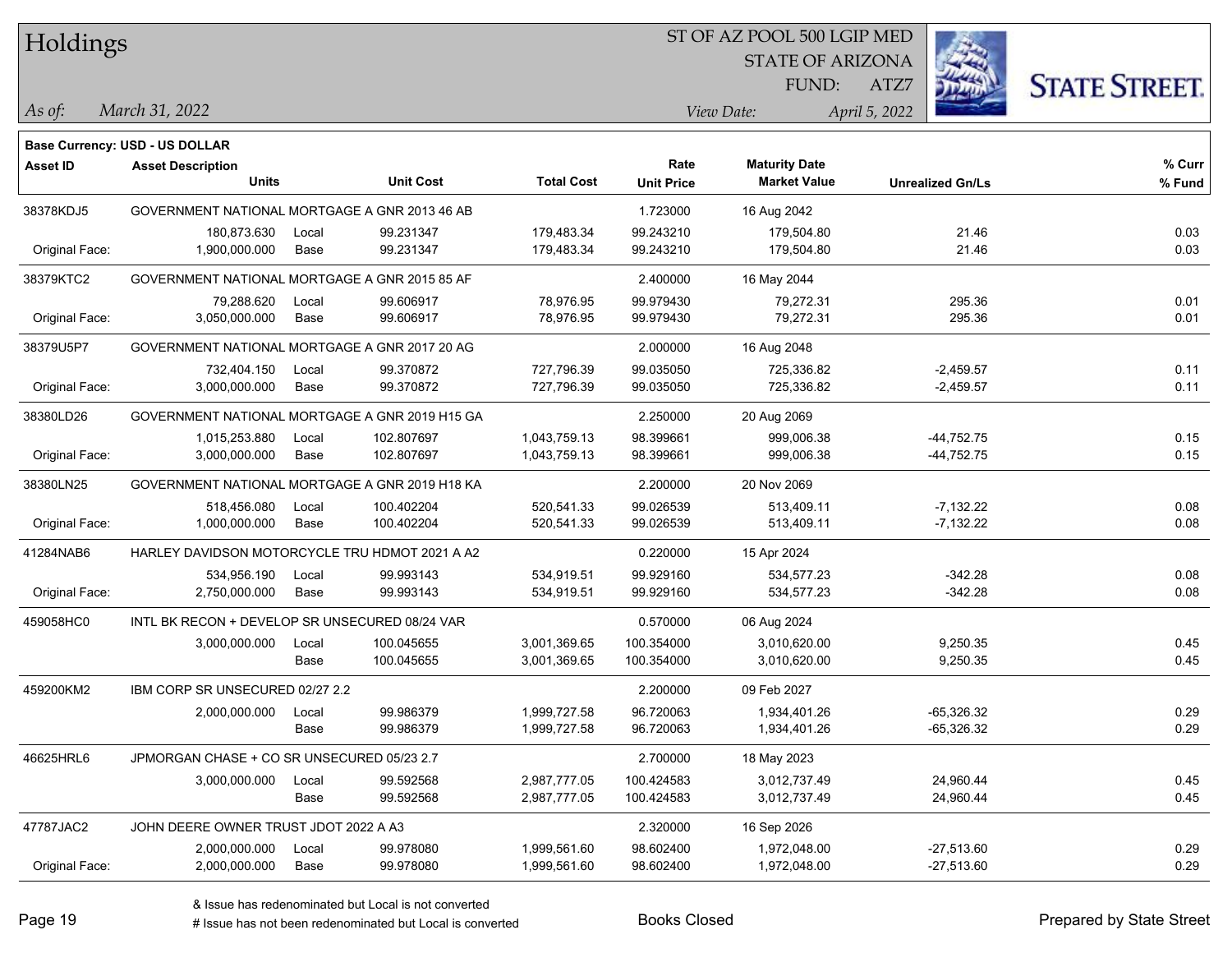| Holdings        |                                                    |       |                  |                   | ST OF AZ POOL 500 LGIP MED |                         |                         |                      |  |  |
|-----------------|----------------------------------------------------|-------|------------------|-------------------|----------------------------|-------------------------|-------------------------|----------------------|--|--|
|                 |                                                    |       |                  |                   |                            | <b>STATE OF ARIZONA</b> |                         |                      |  |  |
|                 |                                                    |       |                  |                   |                            | FUND:                   | ATZ7                    | <b>STATE STREET.</b> |  |  |
| As of:          | March 31, 2022                                     |       |                  |                   |                            | View Date:              | April 5, 2022           |                      |  |  |
|                 | <b>Base Currency: USD - US DOLLAR</b>              |       |                  |                   |                            |                         |                         |                      |  |  |
| <b>Asset ID</b> | <b>Asset Description</b>                           |       |                  |                   | Rate                       | <b>Maturity Date</b>    |                         | % Curr               |  |  |
|                 | <b>Units</b>                                       |       | <b>Unit Cost</b> | <b>Total Cost</b> | <b>Unit Price</b>          | <b>Market Value</b>     | <b>Unrealized Gn/Ls</b> | % Fund               |  |  |
| 478160CN2       | JOHNSON + JOHNSON SR UNSECURED 09/25 0.55          |       |                  |                   | 0.550000                   | 01 Sep 2025             |                         |                      |  |  |
|                 | 2,000,000.000                                      | Local | 99.926325        | 1,998,526.50      | 93.501597                  | 1,870,031.94            | $-128,494.56$           | 0.28                 |  |  |
|                 |                                                    | Base  | 99.926325        | 1,998,526.50      | 93.501597                  | 1,870,031.94            | $-128,494.56$           | 0.28                 |  |  |
| 48128GV56       | JPMORGAN CHASE + CO SR UNSECURED 08/25 0.8         |       |                  |                   | 0.800000                   | 18 Aug 2025             |                         |                      |  |  |
|                 | 2,000,000.000                                      | Local | 100.000000       | 2,000,000.00      | 91.715972                  | 1,834,319.44            | $-165,680.56$           | 0.27                 |  |  |
|                 |                                                    | Base  | 100.000000       | 2,000,000.00      | 91.715972                  | 1,834,319.44            | -165,680.56             | 0.27                 |  |  |
| 49327M2Z6       | KEY BANK NA SR UNSECURED 03/23 1.25                |       |                  |                   | 1.250000                   | 10 Mar 2023             |                         |                      |  |  |
|                 | 3,000,000.000                                      | Local | 99.986008        | 2,999,580.25      | 99.191592                  | 2,975,747.76            | $-23,832.49$            | 0.44                 |  |  |
|                 |                                                    | Base  | 99.986008        | 2,999,580.25      | 99.191592                  | 2,975,747.76            | $-23,832.49$            | 0.44                 |  |  |
| 59217GEE5       | MET LIFE GLOB FUNDING I SECURED 144A 01/23 1.95    |       |                  |                   | 1.950000                   | 13 Jan 2023             |                         |                      |  |  |
|                 | 3,000,000.000                                      | Local | 99.988740        | 2,999,662.19      | 100.017236                 | 3,000,517.08            | 854 89                  | 0.44                 |  |  |
|                 |                                                    | Base  | 99.988740        | 2,999,662.19      | 100.017236                 | 3,000,517.08            | 854.89                  | 0.44                 |  |  |
| 59217GEK1       | MET LIFE GLOB FUNDING I SECURED 144A 09/23 0.45    |       |                  |                   | 0.450000                   | 01 Sep 2023             |                         |                      |  |  |
|                 | 2,335,000.000                                      | Local | 99.993093        | 2,334,838.73      | 97.715564                  | 2,281,658.42            | $-53,180.31$            | 0.34                 |  |  |
|                 |                                                    | Base  | 99.993093        | 2,334,838.73      | 97.715564                  | 2,281,658.42            | $-53,180.31$            | 0.34                 |  |  |
| 63743HEU2       | NATIONAL RURAL UTIL COOP SR UNSECURED 02/24 0.35   |       |                  |                   | 0.350000                   | 08 Feb 2024             |                         |                      |  |  |
|                 | 5,000,000.000                                      | Local | 99.957277        | 4,997,863.83      | 95.882375                  | 4,794,118.75            | -203,745.08             | 0.71                 |  |  |
|                 |                                                    | Base  | 99.957277        | 4,997,863.83      | 95.882375                  | 4,794,118.75            | $-203,745.08$           | 0.71                 |  |  |
| 63743HEY4       | NATIONAL RURAL UTIL COOP SR UNSECURED 10/24 1      |       |                  |                   | 1.000000                   | 18 Oct 2024             |                         |                      |  |  |
|                 | 2,000,000.000                                      | Local | 99.922084        | 1,998,441.67      | 95.476037                  | 1,909,520.74            | $-88,920.93$            | 0.28                 |  |  |
|                 |                                                    | Base  | 99.922084        | 1,998,441.67      | 95.476037                  | 1,909,520.74            | $-88,920.93$            | 0.28                 |  |  |
| 637639AB1       | NATIONAL SECS CLEARING SR UNSECURED 144A 04/25 1.5 |       |                  |                   | 1.500000                   | 23 Apr 2025             |                         |                      |  |  |
|                 | 3,000,000.000                                      | Local | 99.880702        | 2.996.421.07      | 95.862918                  | 2,875,887.54            | $-120,533.53$           | 0.43                 |  |  |
|                 |                                                    | Base  | 99.880702        | 2,996,421.07      | 95.862918                  | 2,875,887.54            | -120,533.53             | 0.43                 |  |  |
| 637639AC9       | NATIONAL SECS CLEARING SR UNSECURED 144A 12/23 0.4 |       |                  |                   | 0.400000                   | 07 Dec 2023             |                         |                      |  |  |
|                 | 2,000,000.000                                      | Local | 99.931338        | 1,998,626.76      | 96.519221                  | 1,930,384.42            | $-68,242.34$            | 0.29                 |  |  |
|                 |                                                    | Base  | 99.931338        | 1,998,626.76      | 96.519221                  | 1,930,384.42            | -68,242.34              | 0.29                 |  |  |
| 641062AQ7       | NESTLE HOLDINGS INC COMPANY GUAR 144A 01/24 0.375  |       |                  |                   | 0.375000                   | 15 Jan 2024             |                         |                      |  |  |
|                 | 5,000,000.000                                      | Local | 99.870490        | 4,993,524.48      | 96.069945                  | 4,803,497.25            | -190,027.23             | 0.71                 |  |  |
|                 |                                                    | Base  | 99.870490        | 4,993,524.48      | 96.069945                  | 4,803,497.25            | -190,027.23             | 0.71                 |  |  |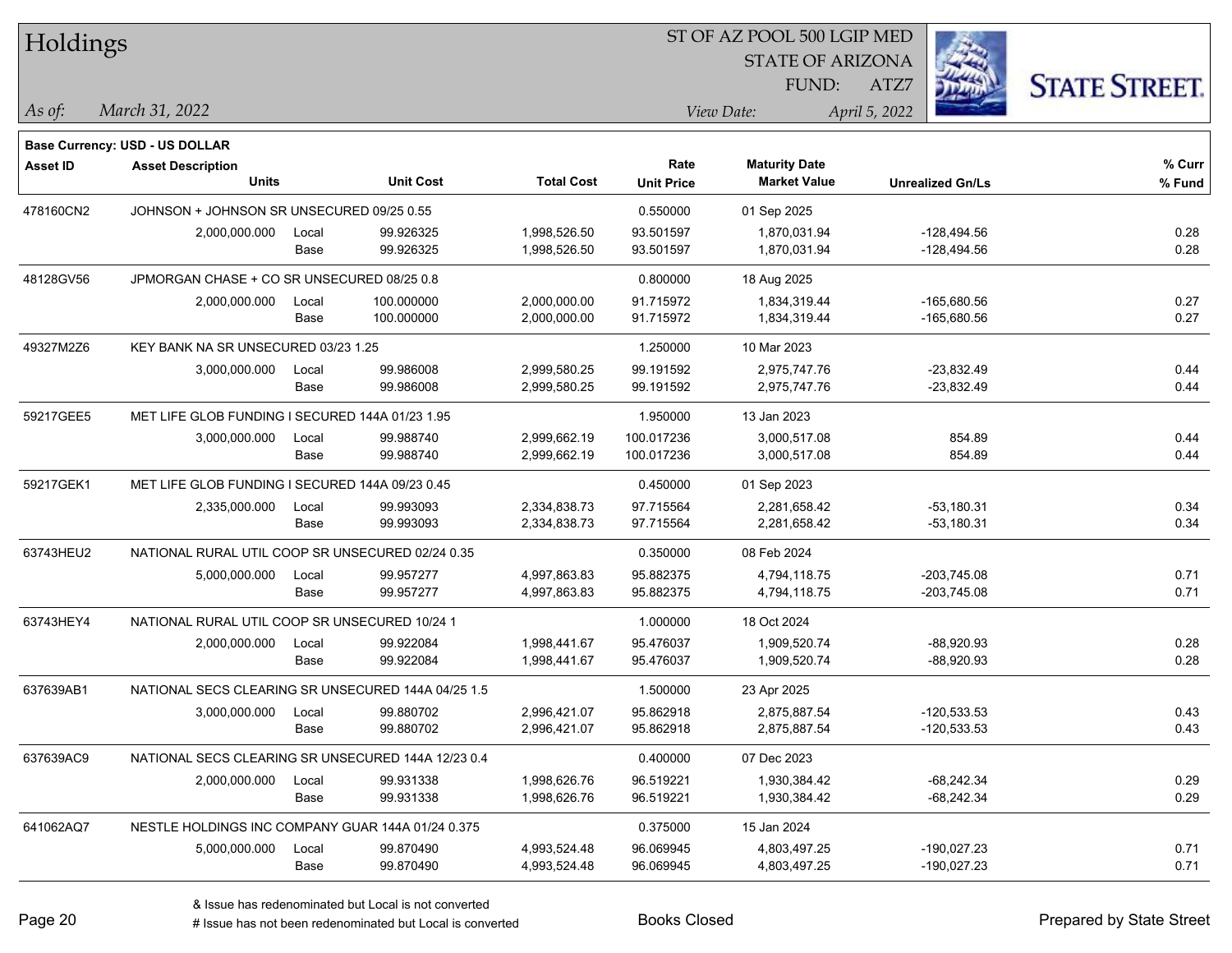| Holdings        |                                                 |       |                  |                   | ST OF AZ POOL 500 LGIP MED |                         |                         |                      |
|-----------------|-------------------------------------------------|-------|------------------|-------------------|----------------------------|-------------------------|-------------------------|----------------------|
|                 |                                                 |       |                  |                   |                            | <b>STATE OF ARIZONA</b> |                         |                      |
|                 |                                                 |       |                  |                   |                            | FUND:                   | ATZ7                    | <b>STATE STREET.</b> |
| As of:          | March 31, 2022                                  |       |                  |                   |                            | View Date:              | April 5, 2022           |                      |
|                 | <b>Base Currency: USD - US DOLLAR</b>           |       |                  |                   |                            |                         |                         |                      |
| <b>Asset ID</b> | <b>Asset Description</b>                        |       |                  |                   | Rate                       | <b>Maturity Date</b>    |                         | % Curr               |
|                 | <b>Units</b>                                    |       | <b>Unit Cost</b> | <b>Total Cost</b> | <b>Unit Price</b>          | <b>Market Value</b>     | <b>Unrealized Gn/Ls</b> | % Fund               |
| 64952WDL4       | NEW YORK LIFE GLOBAL FDG SECURED 144A 01/25 2   |       |                  |                   | 2.000000                   | 22 Jan 2025             |                         |                      |
|                 | 5,000,000.000                                   | Local | 99.798197        | 4,989,909.87      | 97.085782                  | 4,854,289.10            | $-135,620.77$           | 0.72                 |
|                 |                                                 | Base  | 99.798197        | 4,989,909.87      | 97.085782                  | 4,854,289.10            | $-135,620.77$           | 0.72                 |
| 65339KBU3       | NEXTERA ENERGY CAPITAL COMPANY GUAR 03/23 0.65  |       |                  |                   | 0.650000                   | 01 Mar 2023             |                         |                      |
|                 | 4,000,000.000                                   | Local | 99.995322        | 3,999,812.88      | 98.569078                  | 3,942,763.12            | $-57,049.76$            | 0.58                 |
|                 |                                                 | Base  | 99.995322        | 3,999,812.88      | 98.569078                  | 3,942,763.12            | $-57,049.76$            | 0.58                 |
| 65339KCE8       | NEXTERA ENERGY CAPITAL SR UNSECURED 03/24 VAR   |       |                  |                   | 1.290000                   | 21 Mar 2024             |                         |                      |
|                 | 3,000,000.000                                   | Local | 100.000000       | 3,000,000.00      | 100.079413                 | 3,002,382.39            | 2,382.39                | 0.44                 |
|                 |                                                 | Base  | 100.000000       | 3,000,000.00      | 100.079413                 | 3,002,382.39            | 2,382.39                | 0.44                 |
| 67066GAK0       | NVIDIA CORP SR UNSECURED 06/23 0.309            |       |                  |                   | 0.309000                   | 15 Jun 2023             |                         |                      |
|                 | 5,000,000.000                                   | Local | 100.000000       | 5,000,000.00      | 97.963711                  | 4,898,185.55            | $-101,814.45$           | 0.73                 |
|                 |                                                 | Base  | 100.000000       | 5,000,000.00      | 97.963711                  | 4,898,185.55            | $-101,814.45$           | 0.73                 |
| 68389XBB0       | ORACLE CORP SR UNSECURED 05/22 2.5              |       |                  |                   | 2.500000                   | 15 May 2022             |                         |                      |
|                 | 2,000,000.000                                   | Local | 100.000000       | 2,000,000.00      | 100.059187                 | 2,001,183.74            | 1,183.74                | 0.30                 |
|                 |                                                 | Base  | 100.000000       | 2,000,000.00      | 100.059187                 | 2,001,183.74            | 1,183.74                | 0.30                 |
| 68389XCC7       | ORACLE CORP SR UNSECURED 03/26 1.65             |       |                  |                   | 1.650000                   | 25 Mar 2026             |                         |                      |
|                 | 2,000,000.000                                   | Local | 99.961952        | 1,999,239.04      | 93.365057                  | 1,867,301.14            | -131,937.90             | 0.28                 |
|                 |                                                 | Base  | 99.961952        | 1,999,239.04      | 93.365057                  | 1,867,301.14            | $-131,937.90$           | 0.28                 |
| 713448FB9       | PEPSICO INC SR UNSECURED 10/23 0.4              |       |                  |                   | 0.400000                   | 07 Oct 2023             |                         |                      |
|                 | 2,000,000.000                                   | Local | 99.971162        | 1,999,423.23      | 97.724465                  | 1,954,489.30            | $-44,933.93$            | 0.29                 |
|                 |                                                 | Base  | 99.971162        | 1,999,423.23      | 97.724465                  | 1,954,489.30            | $-44,933.93$            | 0.29                 |
| 723484AH4       | PINNACLE WEST CAPITAL SR UNSECURED 06/25 1.3    |       |                  |                   | 1.300000                   | 15 Jun 2025             |                         |                      |
|                 | 3,000,000.000                                   | Local | 99.993642        | 2,999,809.25      | 93.656405                  | 2,809,692.15            | $-190, 117.10$          | 0.42                 |
|                 |                                                 | Base  | 99.993642        | 2,999,809.25      | 93.656405                  | 2,809,692.15            | $-190, 117.10$          | 0.42                 |
| 74256LEM7       | PRINCIPAL LFE GLB FND II SECURED 144A 04/24 VAR |       |                  |                   | 0.720000                   | 12 Apr 2024             |                         |                      |
|                 | 2,500,000.000                                   | Local | 100.000000       | 2,500,000.00      | 99.792905                  | 2,494,822.63            | $-5,177.37$             | 0.37                 |
|                 |                                                 | Base  | 100.000000       | 2,500,000.00      | 99.792905                  | 2,494,822.63            | $-5,177.37$             | 0.37                 |
| 742718FP9       | PROCTER + GAMBLE CO/THE SR UNSECURED 04/26 1    |       |                  |                   | 1.000000                   | 23 Apr 2026             |                         |                      |
|                 | 2,000,000.000                                   | Local | 99.968326        | 1,999,366.52      | 93.598288                  | 1,871,965.76            | $-127,400.76$           | 0.28                 |
|                 |                                                 | Base  | 99.968326        | 1,999,366.52      | 93.598288                  | 1,871,965.76            | -127,400.76             | 0.28                 |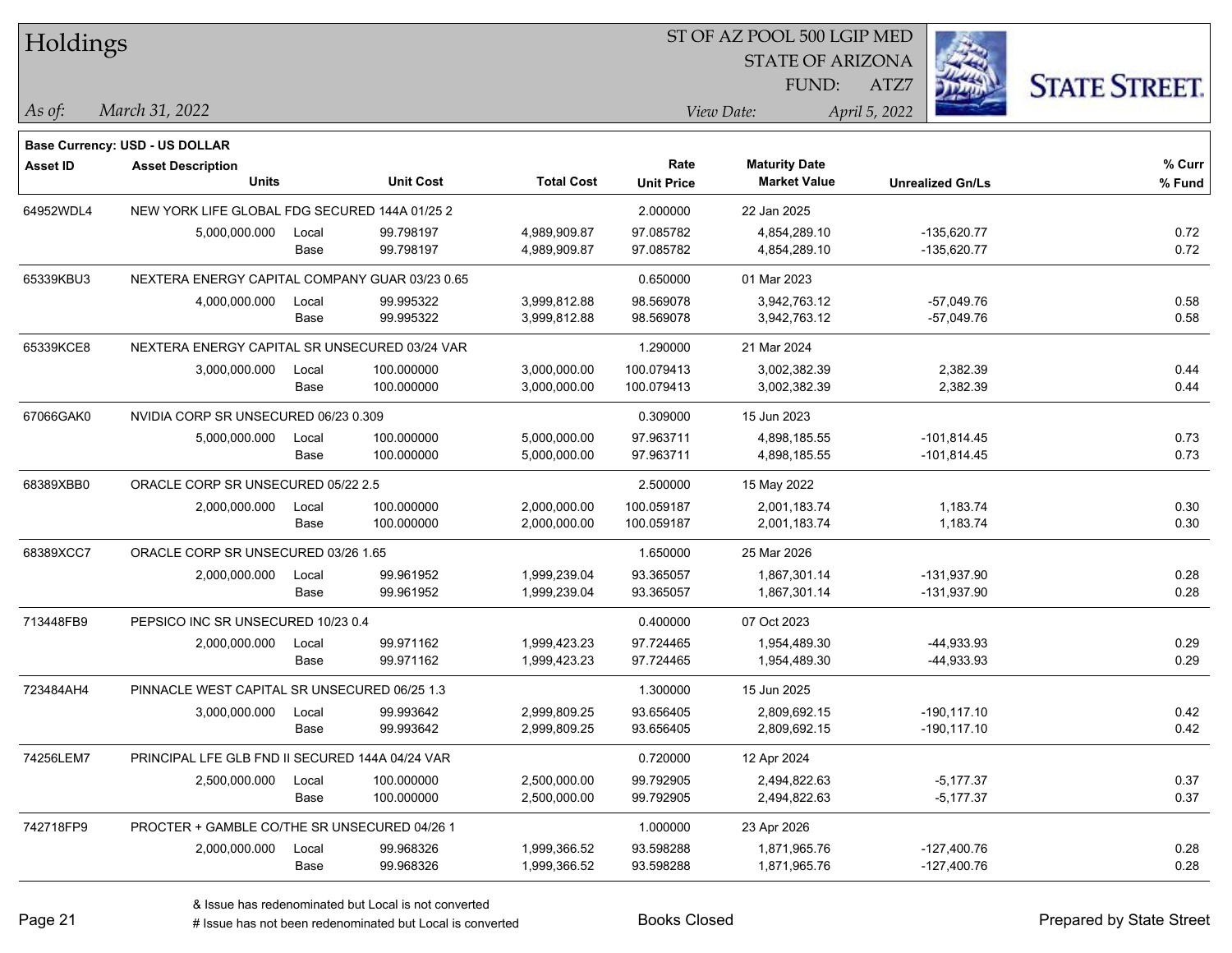| Holdings        |                                                |       |                  |                   |                   | ST OF AZ POOL 500 LGIP MED |                         |                      |
|-----------------|------------------------------------------------|-------|------------------|-------------------|-------------------|----------------------------|-------------------------|----------------------|
|                 |                                                |       |                  |                   |                   | <b>STATE OF ARIZONA</b>    |                         |                      |
|                 |                                                |       |                  |                   |                   | FUND:                      | ATZ7                    | <b>STATE STREET.</b> |
| As of:          | March 31, 2022                                 |       |                  |                   |                   | View Date:                 | April 5, 2022           |                      |
|                 | <b>Base Currency: USD - US DOLLAR</b>          |       |                  |                   |                   |                            |                         |                      |
| <b>Asset ID</b> | <b>Asset Description</b>                       |       |                  |                   | Rate              | <b>Maturity Date</b>       |                         | % Curr               |
|                 | <b>Units</b>                                   |       | <b>Unit Cost</b> | <b>Total Cost</b> | <b>Unit Price</b> | <b>Market Value</b>        | <b>Unrealized Gn/Ls</b> | % Fund               |
| 771196BR2       | ROCHE HOLDINGS INC COMPANY GUAR 144A 03/24 VAR |       |                  |                   | 0.510000          | 05 Mar 2024                |                         |                      |
|                 | 3,000,000.000                                  | Local | 100.000000       | 3,000,000.00      | 99.710859         | 2,991,325.77               | $-8,674.23$             | 0.44                 |
|                 |                                                | Base  | 100.000000       | 3,000,000.00      | 99.710859         | 2,991,325.77               | $-8,674.23$             | 0.44                 |
| 771196CA8       | ROCHE HOLDINGS INC COMPANY GUAR 144A 03/25 VAR |       |                  |                   | 0.830000          | 10 Mar 2025                |                         |                      |
|                 | 3,000,000.000                                  | Local | 100.000000       | 3,000,000.00      | 99.995000         | 2,999,850.00               | $-150.00$               | 0.44                 |
|                 |                                                | Base  | 100.000000       | 3,000,000.00      | 99.995000         | 2,999,850.00               | $-150.00$               | 0.44                 |
| 78013XGQ5       | ROYAL BANK OF CANADA SR UNSECURED 03/23 VAR    |       |                  |                   | 0.983140          | 06 Mar 2023                |                         |                      |
|                 | 5,000,000.000                                  | Local | 100.000000       | 5,000,000.00      | 99.795215         | 4,989,760.75               | $-10,239.25$            | 0.74                 |
|                 |                                                | Base  | 100.000000       | 5,000,000.00      | 99.795215         | 4,989,760.75               | $-10,239.25$            | 0.74                 |
| 78014RCM0       | ROYAL BANK OF CANADA SR UNSECURED 03/25 VAR    |       |                  |                   | 1.500000          | 27 Mar 2025                |                         |                      |
|                 | 3,000,000.000                                  | Local | 100.000000       | 3,000,000.00      | 97.382000         | 2,921,460.00               | $-78,540.00$            | 0.43                 |
|                 |                                                | Base  | 100.000000       | 3,000,000.00      | 97.382000         | 2,921,460.00               | $-78,540.00$            | 0.43                 |
| 78014RDA5       | ROYAL BANK OF CANADA SR UNSECURED 08/25 VAR    |       |                  |                   | 0.550000          | 18 Aug 2025                |                         |                      |
|                 | 3,000,000.000                                  | Local | 100.000000       | 3,000,000.00      | 93.405500         | 2,802,165.00               | $-197,835.00$           | 0.42                 |
|                 |                                                | Base  | 100.000000       | 3,000,000.00      | 93.405500         | 2,802,165.00               | -197,835.00             | 0.42                 |
| 78014RDX5       | ROYAL BANK OF CANADA SR UNSECURED 02/25 VAR    |       |                  |                   | 1.583000          | 14 Feb 2025                |                         |                      |
|                 | 5,000,000.000                                  | Local | 100.000000       | 5,000,000.00      | 100.000000        | 5,000,000.00               | 0.00                    | 0.74                 |
|                 |                                                | Base  | 100.000000       | 5,000,000.00      | 100.000000        | 5,000,000.00               | 0.00                    | 0.74                 |
| 78016EZX8       | ROYAL BANK OF CANADA SR UNSECURED 10/24 0.75   |       |                  |                   | 0.750000          | 07 Oct 2024                |                         |                      |
|                 | 2,000,000.000                                  | Local | 99.888224        | 1,997,764.48      | 94.947297         | 1,898,945.94               | $-98,818.54$            | 0.28                 |
|                 |                                                | Base  | 99.888224        | 1,997,764.48      | 94.947297         | 1,898,945.94               | -98,818.54              | 0.28                 |
| 79466LAG9       | SALESFORCE INC SR UNSECURED 07/24 0.625        |       |                  |                   | 0.625000          | 15 Jul 2024                |                         |                      |
|                 | 2,000,000.000                                  | Local | 99.985448        | 1,999,708.96      | 95.826399         | 1,916,527.98               | $-83,180.98$            | 0.28                 |
|                 |                                                | Base  | 99.985448        | 1,999,708.96      | 95.826399         | 1,916,527.98               | $-83,180.98$            | 0.28                 |
| 808513BZ7       | CHARLES SCHWAB CORP SR UNSECURED 03/27 VAR     |       |                  |                   | 1.320000          | 03 Mar 2027                |                         |                      |
|                 | 3,000,000.000                                  | Local | 100.000000       | 3,000,000.00      | 100.522219        | 3,015,666.57               | 15,666.57               | 0.45                 |
|                 |                                                | Base  | 100.000000       | 3,000,000.00      | 100.522219        | 3,015,666.57               | 15,666.57               | 0.45                 |
| 822582CA8       | SHELL INTERNATIONAL FIN COMPANY GUAR 11/23 VAR |       |                  |                   | 0.794860          | 13 Nov 2023                |                         |                      |
|                 | 1,950,000.000                                  | Local | 100.135827       | 1,952,648.62      | 100.428522        | 1,958,356.18               | 5,707.56                | 0.29                 |
|                 |                                                | Base  | 100.135827       | 1,952,648.62      | 100.428522        | 1,958,356.18               | 5,707.56                | 0.29                 |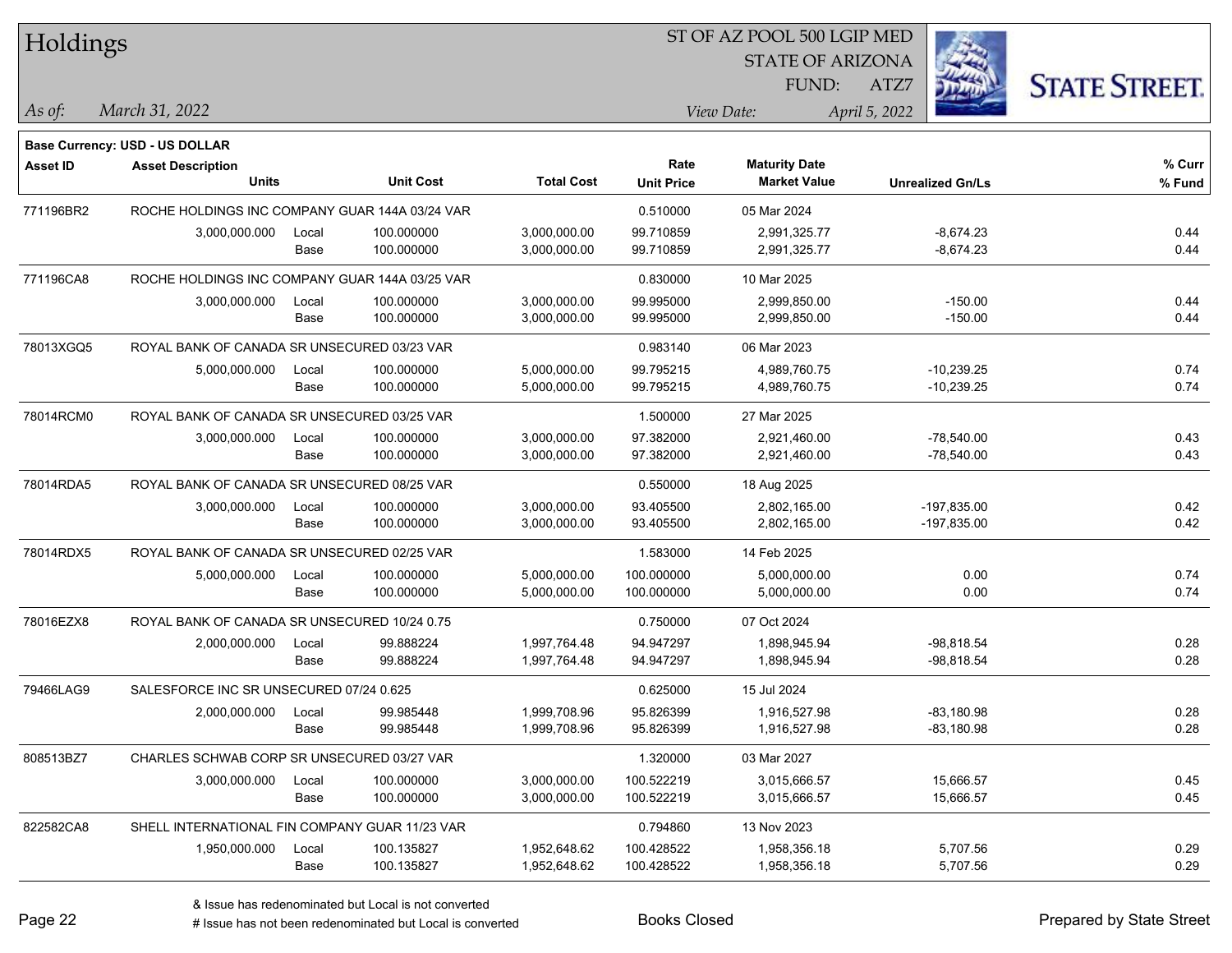| Holdings        |                                                 |       |                  |                   | ST OF AZ POOL 500 LGIP MED |                         |                         |                      |
|-----------------|-------------------------------------------------|-------|------------------|-------------------|----------------------------|-------------------------|-------------------------|----------------------|
|                 |                                                 |       |                  |                   |                            | <b>STATE OF ARIZONA</b> |                         |                      |
|                 |                                                 |       |                  |                   |                            | FUND:                   | ATZ7                    | <b>STATE STREET.</b> |
| As of:          | March 31, 2022                                  |       |                  |                   |                            | View Date:              | April 5, 2022           |                      |
|                 | <b>Base Currency: USD - US DOLLAR</b>           |       |                  |                   |                            |                         |                         |                      |
| <b>Asset ID</b> | <b>Asset Description</b>                        |       |                  |                   | Rate                       | <b>Maturity Date</b>    |                         | % Curr               |
|                 | <b>Units</b>                                    |       | <b>Unit Cost</b> | <b>Total Cost</b> | <b>Unit Price</b>          | <b>Market Value</b>     | <b>Unrealized Gn/Ls</b> | % Fund               |
| 854502AP6       | STANLEY BLACK + DECKER I SR UNSECURED 02/25 2.3 |       |                  |                   | 2.300000                   | 24 Feb 2025             |                         |                      |
|                 | 2,000,000.000                                   | Local | 99.878344        | 1,997,566.88      | 98.257479                  | 1,965,149.58            | $-32,417.30$            | 0.29                 |
|                 |                                                 | Base  | 99.878344        | 1,997,566.88      | 98.257479                  | 1,965,149.58            | $-32,417.30$            | 0.29                 |
| 855244AN9       | STARBUCKS CORP SR UNSECURED 03/23 3.1           |       |                  |                   | 3.100000                   | 01 Mar 2023             |                         |                      |
|                 | 3,000,000.000                                   | Local | 99.994556        | 2,999,836.69      | 100.909375                 | 3,027,281.25            | 27,444.56               | 0.45                 |
|                 |                                                 | Base  | 99.994556        | 2,999,836.69      | 100.909375                 | 3,027,281.25            | 27,444.56               | 0.45                 |
| 855244AY5       | STARBUCKS CORP SR UNSECURED 05/22 1.3           |       |                  |                   | 1.300000                   | 07 May 2022             |                         |                      |
|                 | 3,000,000.000                                   | Local | 99.996696        | 2,999,900.87      | 100.018000                 | 3,000,540.00            | 639.13                  | 0.44                 |
|                 |                                                 | Base  | 99.996696        | 2,999,900.87      | 100.018000                 | 3,000,540.00            | 639.13                  | 0.44                 |
| 855244BB4       | STARBUCKS CORP SR UNSECURED 02/24 VAR           |       |                  |                   | 0.690000                   | 14 Feb 2024             |                         |                      |
|                 | 2,000,000.000                                   | Local | 100.000000       | 2,000,000.00      | 100.106986                 | 2,002,139.72            | 2,139.72                | 0.30                 |
|                 |                                                 | Base  | 100.000000       | 2,000,000.00      | 100.106986                 | 2,002,139.72            | 2,139.72                | 0.30                 |
| 89114Q3J5       | TORONTO DOMINION BANK SR UNSECURED 07/22 VAR    |       |                  |                   | 0.608860                   | 22 Jul 2022             |                         |                      |
|                 | 3,000,000.000                                   | Local | 100.000000       | 3,000,000.00      | 100.051520                 | 3,001,545.60            | 1,545.60                | 0.44                 |
|                 |                                                 | Base  | 100.000000       | 3,000,000.00      | 100.051520                 | 3,001,545.60            | 1,545.60                | 0.44                 |
| 89114Q5A2       | TORONTO DOMINION BANK SR UNSECURED 08/24 VAR    |       |                  |                   | 2.450000                   | 14 Aug 2024             |                         |                      |
|                 | 3,000,000.000                                   | Local | 100.000000       | 3,000,000.00      | 97.828776                  | 2,934,863.28            | $-65, 136.72$           | 0.43                 |
|                 |                                                 | Base  | 100.000000       | 3,000,000.00      | 97.828776                  | 2,934,863.28            | $-65, 136.72$           | 0.43                 |
| 89114QCR7       | TORONTO DOMINION BANK SR UNSECURED 03/24 VAR    |       |                  |                   | 0.625000                   | 04 Mar 2024             |                         |                      |
|                 | 3,000,000.000                                   | Local | 100.000000       | 3,000,000.00      | 99.430800                  | 2,982,924.00            | $-17,076.00$            | 0.44                 |
|                 |                                                 | Base  | 100.000000       | 3,000,000.00      | 99.430800                  | 2,982,924.00            | $-17,076.00$            | 0.44                 |
| 89114RXN1       | TORONTO DOMINION BANK SR UNSECURED 05/24 0.5    |       |                  |                   | 0.500000                   | 20 May 2024             |                         |                      |
|                 | 3,000,000.000                                   | Local | 100.000000       | 3,000,000.00      | 93.419436                  | 2,802,583.08            | $-197,416.92$           | 0.42                 |
|                 |                                                 | Base  | 100.000000       | 3,000,000.00      | 93.419436                  | 2,802,583.08            | -197,416.92             | 0.42                 |
| 89114TG71       | TORONTO DOMINION BANK SR UNSECURED 04/26 1.3    |       |                  |                   | 1.300000                   | 30 Apr 2026             |                         |                      |
|                 | 3,000,000.000                                   | Local | 100.000000       | 3,000,000.00      | 92.330141                  | 2,769,904.23            | -230,095.77             | 0.41                 |
|                 |                                                 | Base  | 100.000000       | 3,000,000.00      | 92.330141                  | 2,769,904.23            | -230,095.77             | 0.41                 |
| 89114TZA3       | TORONTO DOMINION BANK SR UNSECURED 06/23 0.3    |       |                  |                   | 0.300000                   | 02 Jun 2023             |                         |                      |
|                 | 3,000,000.000                                   | Local | 99.968370        | 2,999,051.11      | 97.730880                  | 2,931,926.40            | $-67,124.71$            | 0.43                 |
|                 |                                                 | Base  | 99.968370        | 2,999,051.11      | 97.730880                  | 2,931,926.40            | $-67,124.71$            | 0.43                 |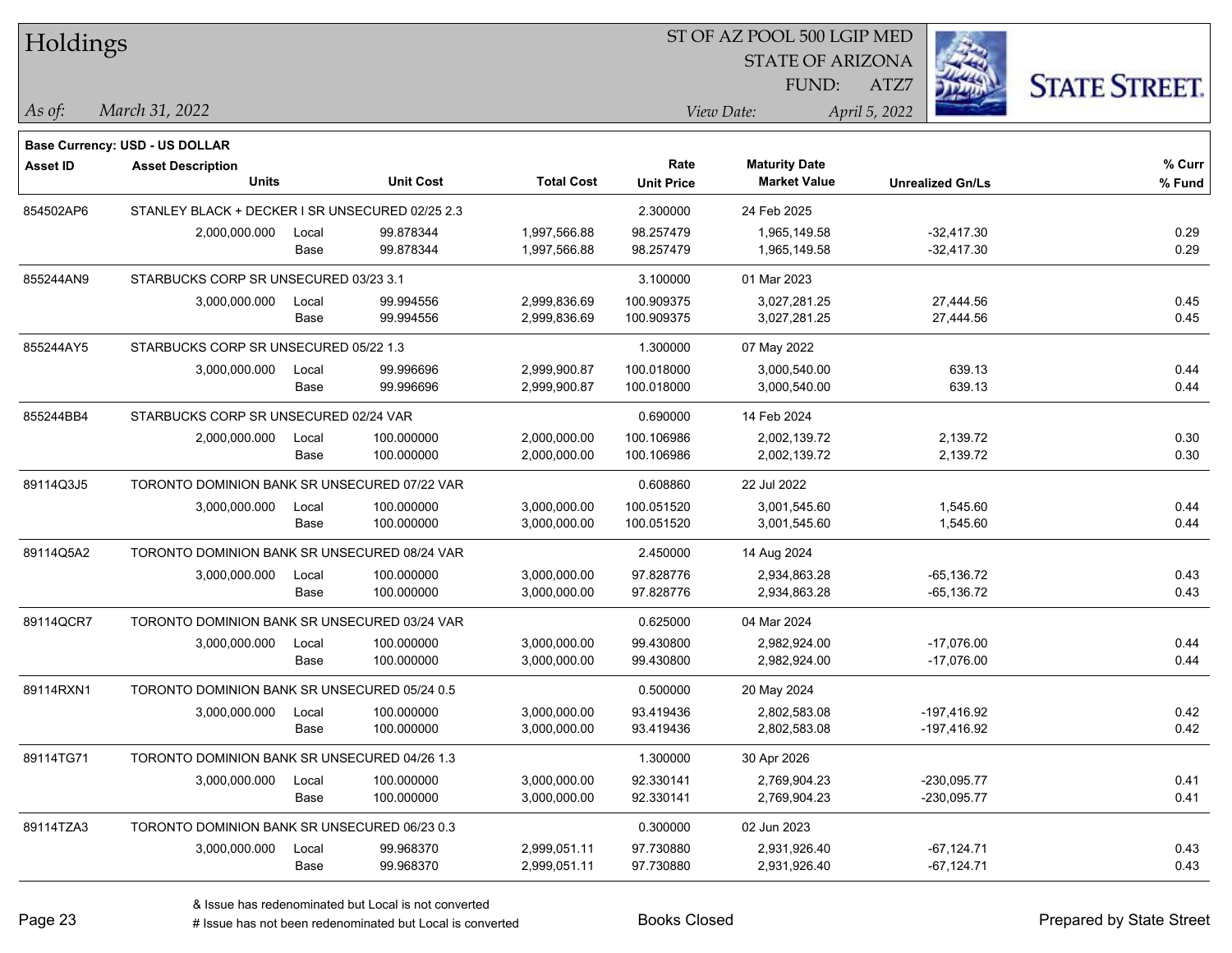|                 | Holdings                                                          |       |                  |                   |                   | ST OF AZ POOL 500 LGIP MED |                         |                      |
|-----------------|-------------------------------------------------------------------|-------|------------------|-------------------|-------------------|----------------------------|-------------------------|----------------------|
|                 |                                                                   |       |                  |                   |                   | <b>STATE OF ARIZONA</b>    |                         |                      |
|                 |                                                                   |       |                  |                   |                   | FUND:                      | ATZ7                    | <b>STATE STREET.</b> |
| As of:          | March 31, 2022                                                    |       |                  |                   |                   | View Date:                 | April 5, 2022           |                      |
|                 |                                                                   |       |                  |                   |                   |                            |                         |                      |
| <b>Asset ID</b> | <b>Base Currency: USD - US DOLLAR</b><br><b>Asset Description</b> |       |                  |                   | Rate              | <b>Maturity Date</b>       |                         | % Curr               |
|                 | <b>Units</b>                                                      |       | <b>Unit Cost</b> | <b>Total Cost</b> | <b>Unit Price</b> | <b>Market Value</b>        | <b>Unrealized Gn/Ls</b> | % Fund               |
| 89236TFX8       | TOYOTA MOTOR CREDIT CORP SR UNSECURED 04/22 2.65                  |       |                  |                   | 2.650000          | 12 Apr 2022                |                         |                      |
|                 | 2,000,000.000                                                     | Local | 99.999368        | 1,999,987.35      | 100.033431        | 2,000,668.62               | 681.27                  | 0.30                 |
|                 |                                                                   | Base  | 99.999368        | 1,999,987.35      | 100.033431        | 2,000,668.62               | 681.27                  | 0.30                 |
| 89236TGT6       | TOYOTA MOTOR CREDIT CORP SR UNSECURED 02/25 1.8                   |       |                  |                   | 1.800000          | 13 Feb 2025                |                         |                      |
|                 | 5,000,000.000                                                     | Local | 99.961531        | 4,998,076.54      | 97.181105         | 4,859,055.25               | -139,021.29             | 0.72                 |
|                 |                                                                   | Base  | 99.961531        | 4,998,076.54      | 97.181105         | 4,859,055.25               | -139,021.29             | 0.72                 |
| 89236THS7       | TOYOTA MOTOR CREDIT CORP SR UNSECURED 06/22 VAR                   |       |                  |                   | 0.570000          | 13 Jun 2022                |                         |                      |
|                 | 3,000,000.000                                                     | Local | 100.000000       | 3,000,000.00      | 99.963509         | 2,998,905.27               | $-1,094.73$             | 0.44                 |
|                 |                                                                   | Base  | 100.000000       | 3,000,000.00      | 99.963509         | 2,998,905.27               | $-1,094.73$             | 0.44                 |
| 89236TJD8       | TOYOTA MOTOR CREDIT CORP SR UNSECURED 04/23 0.4                   |       |                  |                   | 0.400000          | 06 Apr 2023                |                         |                      |
|                 | 5,000,000.000                                                     | Local | 99.958776        | 4,997,938.79      | 98.435490         | 4,921,774.50               | $-76, 164.29$           | 0.73                 |
|                 |                                                                   | Base  | 99.958776        | 4,997,938.79      | 98.435490         | 4,921,774.50               | $-76, 164.29$           | 0.73                 |
| 89236TJZ9       | TOYOTA MOTOR CREDIT CORP SR UNSECURED 03/27 3.05                  |       |                  |                   | 3.050000          | 22 Mar 2027                |                         |                      |
|                 | 3,000,000.000                                                     | Local | 99.991046        | 2,999,731.37      | 99.982727         | 2,999,481.81               | -249.56                 | 0.44                 |
|                 |                                                                   | Base  | 99.991046        | 2,999,731.37      | 99.982727         | 2,999,481.81               | $-249.56$               | 0.44                 |
| 89788JAA7       | TRUIST BANK SR UNSECURED 03/25 1.5                                |       |                  |                   | 1.500000          | 10 Mar 2025                |                         |                      |
|                 | 3,000,000.000                                                     | Local | 99.880225        | 2,996,406.74      | 96.091807         | 2,882,754.21               | $-113,652.53$           | 0.43                 |
|                 |                                                                   | Base  | 99.880225        | 2,996,406.74      | 96.091807         | 2,882,754.21               | $-113,652.53$           | 0.43                 |
| 90327QD48       | USAA CAPITAL CORP SR UNSECURED 144A 05/23 1.5                     |       |                  |                   | 1.500000          | 01 May 2023                |                         |                      |
|                 | 1,000,000.000                                                     | Local | 99.955674        | 999,556.74        | 99.108324         | 991.083.24                 | $-8,473.50$             | 0.15                 |
|                 |                                                                   | Base  | 99.955674        | 999,556.74        | 99.108324         | 991,083.24                 | $-8,473.50$             | 0.15                 |
| 90331HNL3       | US BANK NA CINCINNATI SR UNSECURED 01/23 2.85                     |       |                  |                   | 2.850000          | 23 Jan 2023                |                         |                      |
|                 | 2,000,000.000                                                     | Local | 100.074850       | 2,001,497.00      | 100.702772        | 2,014,055.44               | 12,558.44               | 0.30                 |
|                 |                                                                   | Base  | 100.074850       | 2,001,497.00      | 100.702772        | 2,014,055.44               | 12,558.44               | 0.30                 |
| 90331HPG2       | US BANK NA CINCINNATI SR UNSECURED 12/22 VAR                      |       |                  |                   | 1.042860          | 09 Dec 2022                |                         |                      |
|                 | 5,000,000.000                                                     | Local | 100.000000       | 5,000,000.00      | 99.995322         | 4,999,766.10               | $-233.90$               | 0.74                 |
|                 |                                                                   | Base  | 100.000000       | 5,000,000.00      | 99.995322         | 4,999,766.10               | $-233.90$               | 0.74                 |
| 91159HHX1       | US BANCORP SR UNSECURED 07/24 2.4                                 |       |                  |                   | 2.400000          | 30 Jul 2024                |                         |                      |
|                 | 5,000,000.000                                                     | Local | 99.954377        | 4,997,718.87      | 99.426944         | 4,971,347.20               | $-26,371.67$            | 0.74                 |
|                 |                                                                   | Base  | 99.954377        | 4,997,718.87      | 99.426944         | 4,971,347.20               | -26,371.67              | 0.74                 |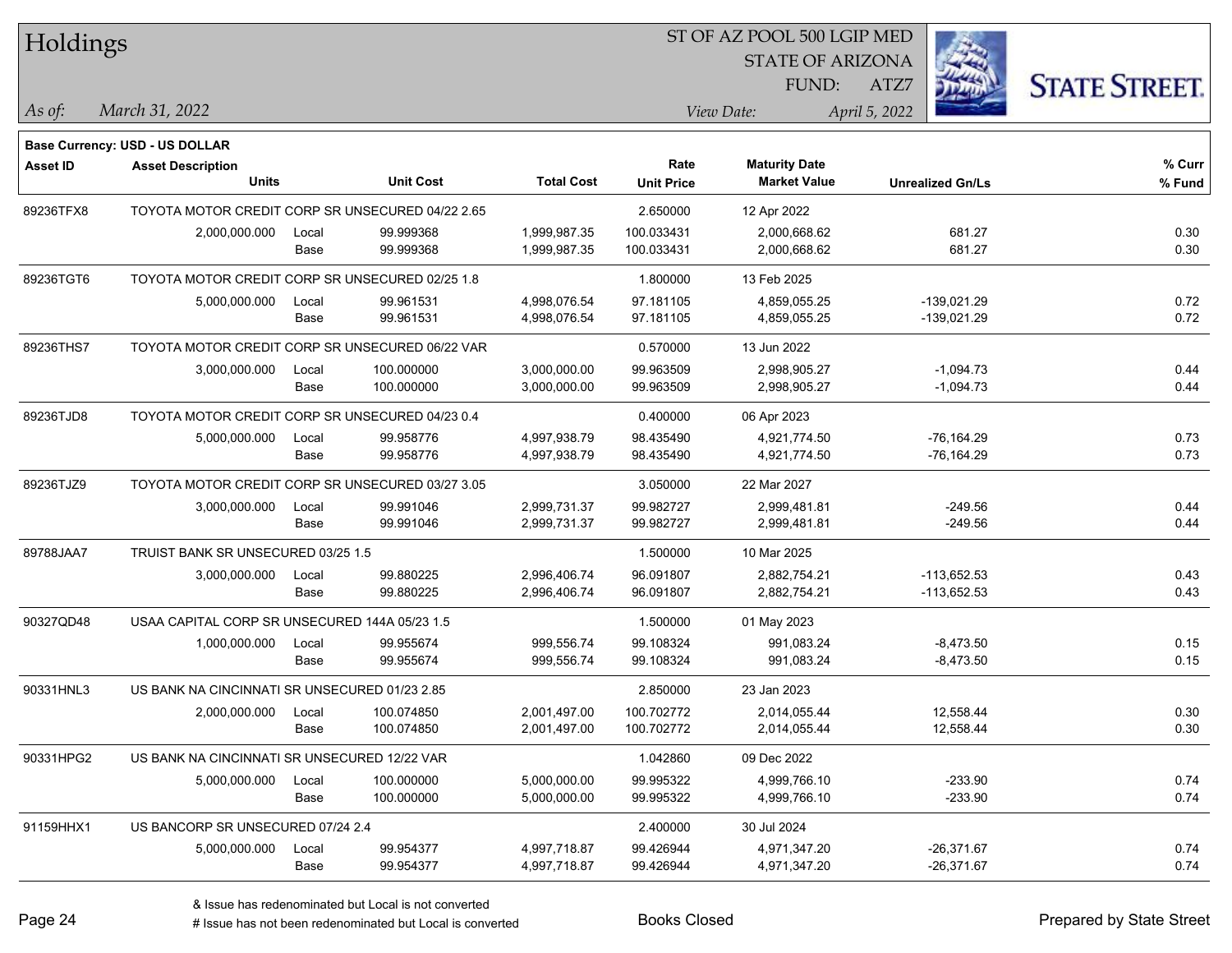| Holdings        |                                                        |       |                  |                   |                           | ST OF AZ POOL 500 LGIP MED                  |                         |                      |  |
|-----------------|--------------------------------------------------------|-------|------------------|-------------------|---------------------------|---------------------------------------------|-------------------------|----------------------|--|
|                 |                                                        |       |                  |                   |                           | <b>STATE OF ARIZONA</b>                     |                         |                      |  |
|                 |                                                        |       |                  |                   |                           | FUND:                                       | ATZ7                    | <b>STATE STREET.</b> |  |
| $\vert$ As of:  | March 31, 2022                                         |       |                  |                   |                           | View Date:                                  | April 5, 2022           |                      |  |
|                 |                                                        |       |                  |                   |                           |                                             |                         |                      |  |
|                 | <b>Base Currency: USD - US DOLLAR</b>                  |       |                  |                   |                           |                                             |                         |                      |  |
| <b>Asset ID</b> | <b>Asset Description</b><br><b>Units</b>               |       | <b>Unit Cost</b> | <b>Total Cost</b> | Rate<br><b>Unit Price</b> | <b>Maturity Date</b><br><b>Market Value</b> | <b>Unrealized Gn/Ls</b> | % Curr<br>% Fund     |  |
|                 |                                                        |       |                  |                   |                           |                                             |                         |                      |  |
| 91159HHZ6       | US BANCORP SR UNSECURED 05/25 1.45                     |       |                  |                   | 1.450000                  | 12 May 2025                                 |                         |                      |  |
|                 | 3,000,000.000                                          | Local | 99.929117        | 2,997,873.52      | 95.699999                 | 2,870,999.97                                | $-126,873.55$           | 0.43                 |  |
|                 |                                                        | Base  | 99.929117        | 2,997,873.52      | 95.699999                 | 2,870,999.97                                | $-126,873.55$           | 0.43                 |  |
| 91282CBQ3       | US TREASURY N/B 02/26 0.5                              |       |                  |                   | 0.500000                  | 28 Feb 2026                                 |                         |                      |  |
|                 | 2,000,000.000                                          | Local | 99.587446        | 1,991,748.91      | 92.558594                 | 1,851,171.88                                | $-140,577.03$           | 0.27                 |  |
|                 |                                                        | Base  | 99.587446        | 1,991,748.91      | 92.558594                 | 1,851,171.88                                | $-140,577.03$           | 0.27                 |  |
| 91324PDR0       | UNITEDHEALTH GROUP INC SR UNSECURED 08/24 2.375        |       |                  |                   | 2.375000                  | 15 Aug 2024                                 |                         |                      |  |
|                 | 3,000,000.000                                          | Local | 99.988271        | 2,999,648.13      | 99.606000                 | 2,988,180.00                                | $-11,468.13$            | 0.44                 |  |
|                 |                                                        | Base  | 99.988271        | 2,999,648.13      | 99.606000                 | 2,988,180.00                                | $-11,468.13$            | 0.44                 |  |
| 92290BAA9       | VERIZON OWNER TRUST VZOT 2020 B A                      |       |                  |                   | 0.470000                  | 20 Feb 2025                                 |                         |                      |  |
|                 | 3,250,000.000                                          | Local | 99.986584        | 3,249,563.99      | 98.617380                 | 3,205,064.85                                | $-44,499.14$            | 0.47                 |  |
| Original Face:  | 3,250,000.000                                          | Base  | 99.986584        | 3,249,563.99      | 98.617380                 | 3,205,064.85                                | $-44,499.14$            | 0.47                 |  |
| 92343VGE8       | VERIZON COMMUNICATIONS SR UNSECURED 03/26 VAR          |       |                  |                   | 1.060000                  | 20 Mar 2026                                 |                         |                      |  |
|                 | 3,000,000.000                                          | Local | 100.000000       | 3,000,000.00      | 99.894423                 | 2,996,832.69                                | $-3,167.31$             | 0.44                 |  |
|                 |                                                        | Base  | 100.000000       | 3,000,000.00      | 99.894423                 | 2,996,832.69                                | $-3,167.31$             | 0.44                 |  |
| 92343VGF5       | VERIZON COMMUNICATIONS SR UNSECURED 03/24 0.75         |       |                  |                   | 0.750000                  | 22 Mar 2024                                 |                         |                      |  |
|                 | 2,000,000.000                                          | Local | 99.996053        | 1,999,921.06      | 96.840598                 | 1,936,811.96                                | $-63,109.10$            | 0.29                 |  |
|                 |                                                        | Base  | 99.996053        | 1,999,921.06      | 96.840598                 | 1,936,811.96                                | $-63,109.10$            | 0.29                 |  |
| 92343VGG3       | VERIZON COMMUNICATIONS SR UNSECURED 03/26 1.45         |       |                  |                   | 1.450000                  | 20 Mar 2026                                 |                         |                      |  |
|                 | 2,000,000.000                                          | Local | 99.844133        | 1,996,882.66      | 94.131269                 | 1,882,625.38                                | $-114,257.28$           | 0.28                 |  |
|                 |                                                        | Base  | 99.844133        | 1,996,882.66      | 94.131269                 | 1,882,625.38                                | $-114,257.28$           | 0.28                 |  |
| 92347YAA2       | VERIZON OWNER TRUST VZOT 2019 A A1A                    |       |                  |                   | 2.930000                  | 20 Sep 2023                                 |                         |                      |  |
|                 | 225,587.220                                            | Local | 99.993497        | 225.572.55        | 100.302450                | 226.269.51                                  | 696.96                  | 0.03                 |  |
| Original Face:  | 2,000,000.000                                          | Base  | 99.993497        | 225,572.55        | 100.302450                | 226,269.51                                  | 696.96                  | 0.03                 |  |
| 92348TAA2       | VERIZON OWNER TRUST VZOT 2020 A A1A                    |       |                  |                   | 1.850000                  | 22 Jul 2024                                 |                         |                      |  |
|                 | 1,603,097.070                                          | Local | 99.993965        | 1,603,000.33      | 100.028920                | 1,603,560.69                                | 560.36                  | 0.24                 |  |
| Original Face:  | 2,000,000.000                                          | Base  | 99.993965        | 1,603,000.33      | 100.028920                | 1,603,560.69                                | 560.36                  | 0.24                 |  |
| 928668BJ0       | VOLKSWAGEN GROUP AMERICA COMPANY GUAR 144A 11/23 0.875 |       |                  |                   | 0.875000                  | 22 Nov 2023                                 |                         |                      |  |
|                 | 3,000,000.000                                          | Local | 99.917658        | 2,997,529.73      | 96.725670                 | 2,901,770.10                                | $-95,759.63$            | 0.43                 |  |
|                 |                                                        | Base  | 99.917658        | 2,997,529.73      | 96.725670                 | 2,901,770.10                                | -95,759.63              | 0.43                 |  |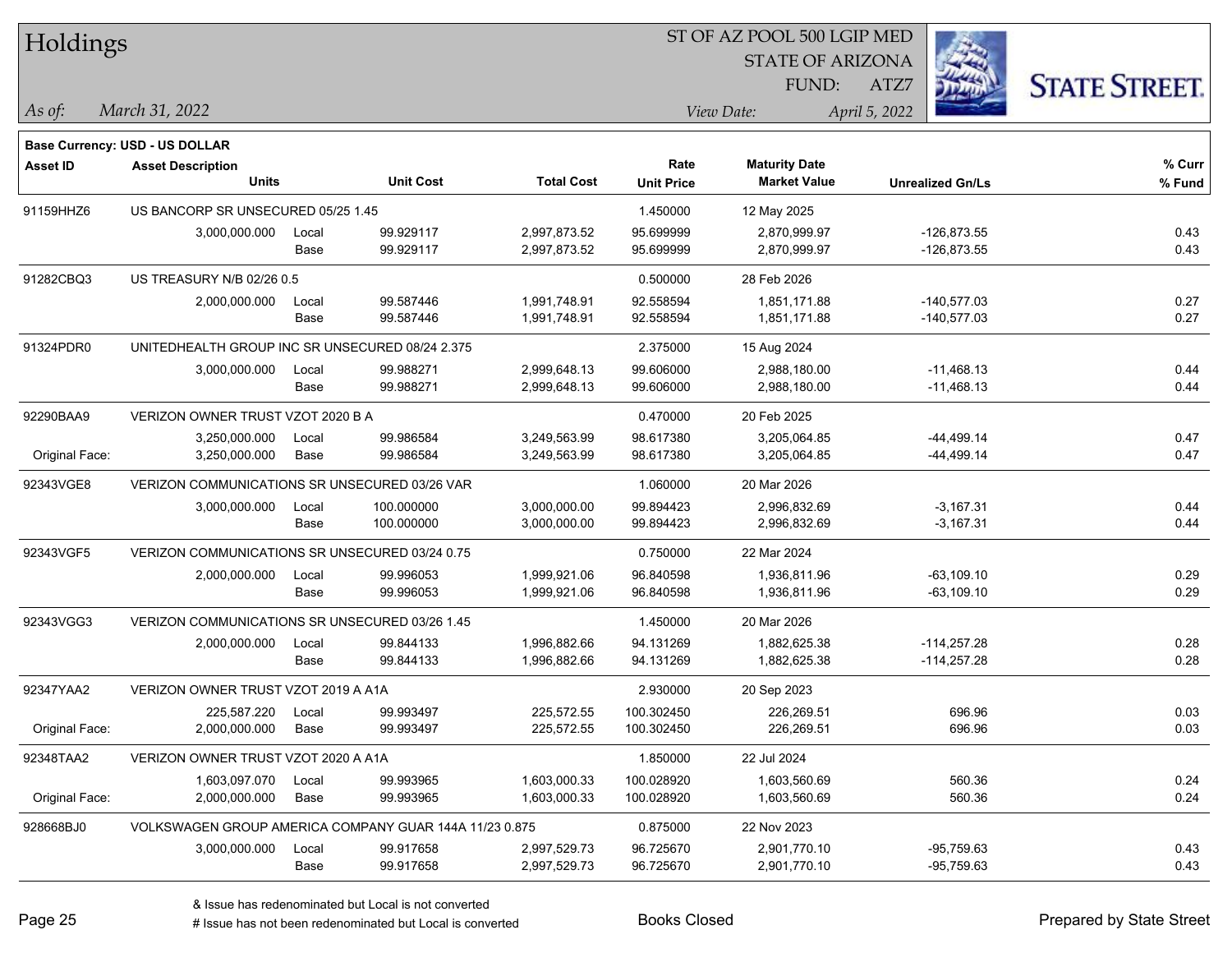|                 |                                                                                                                                                                                |                  |                                                                                    |                   | FUND:               | ATZ7                               | <b>STATE STREET.</b>                                                   |  |  |
|-----------------|--------------------------------------------------------------------------------------------------------------------------------------------------------------------------------|------------------|------------------------------------------------------------------------------------|-------------------|---------------------|------------------------------------|------------------------------------------------------------------------|--|--|
| March 31, 2022  |                                                                                                                                                                                |                  |                                                                                    |                   |                     |                                    |                                                                        |  |  |
|                 |                                                                                                                                                                                |                  |                                                                                    |                   |                     |                                    |                                                                        |  |  |
|                 |                                                                                                                                                                                |                  |                                                                                    | Rate              |                     |                                    | % Curr                                                                 |  |  |
| <b>Units</b>    |                                                                                                                                                                                | <b>Unit Cost</b> | <b>Total Cost</b>                                                                  | <b>Unit Price</b> | <b>Market Value</b> | <b>Unrealized Gn/Ls</b>            | % Fund                                                                 |  |  |
|                 |                                                                                                                                                                                |                  |                                                                                    | 2.850000          | 08 Jul 2024         |                                    |                                                                        |  |  |
| 2,000,000.000   | Local                                                                                                                                                                          | 99.946853        | 1,998,937.06                                                                       | 101.204087        | 2,024,081.74        | 25,144.68                          | 0.30                                                                   |  |  |
|                 | Base                                                                                                                                                                           | 99.946853        | 1,998,937.06                                                                       | 101.204087        | 2,024,081.74        | 25,144.68                          | 0.30                                                                   |  |  |
|                 |                                                                                                                                                                                |                  |                                                                                    | 2.500000          | 28 Jun 2022         |                                    |                                                                        |  |  |
| 2,000,000.000   | Local                                                                                                                                                                          | 99.992145        | 1,999,842.89                                                                       | 100.336492        | 2,006,729.84        | 6,886.95                           | 0.30                                                                   |  |  |
|                 | Base                                                                                                                                                                           | 99.992145        | 1,999,842.89                                                                       | 100.336492        | 2,006,729.84        | 6,886.95                           | 0.30                                                                   |  |  |
|                 |                                                                                                                                                                                |                  |                                                                                    |                   |                     |                                    |                                                                        |  |  |
| 456,100,541.150 | Local                                                                                                                                                                          |                  | 456,327,299.68                                                                     |                   | 442,950,911.60      | -13,376,388.08                     | 65.60                                                                  |  |  |
| 186,011,032.000 | Base                                                                                                                                                                           |                  | 456,327,299.68                                                                     |                   | 442,950,911.60      | -13,376,388.08                     | 65.60                                                                  |  |  |
|                 |                                                                                                                                                                                |                  |                                                                                    |                   |                     |                                    |                                                                        |  |  |
| 456,100,541.150 | Base                                                                                                                                                                           |                  | 456,327,299.68                                                                     |                   | 442,950,911.60      | -13,376,388.08                     | 65.60                                                                  |  |  |
| 186,011,032.000 |                                                                                                                                                                                |                  |                                                                                    |                   |                     |                                    |                                                                        |  |  |
| 931142EL3       | Holdings<br>Base Currency: USD - US DOLLAR<br><b>Asset Description</b><br>961214DQ3<br><b>US DOLLAR Total</b><br>Original Face:<br><b>FIXED INCOME Total</b><br>Original Face: |                  | WALMART INC SR UNSECURED 07/24 2.85<br>WESTPAC BANKING CORP SR UNSECURED 06/22 2.5 |                   |                     | View Date:<br><b>Maturity Date</b> | ST OF AZ POOL 500 LGIP MED<br><b>STATE OF ARIZONA</b><br>April 5, 2022 |  |  |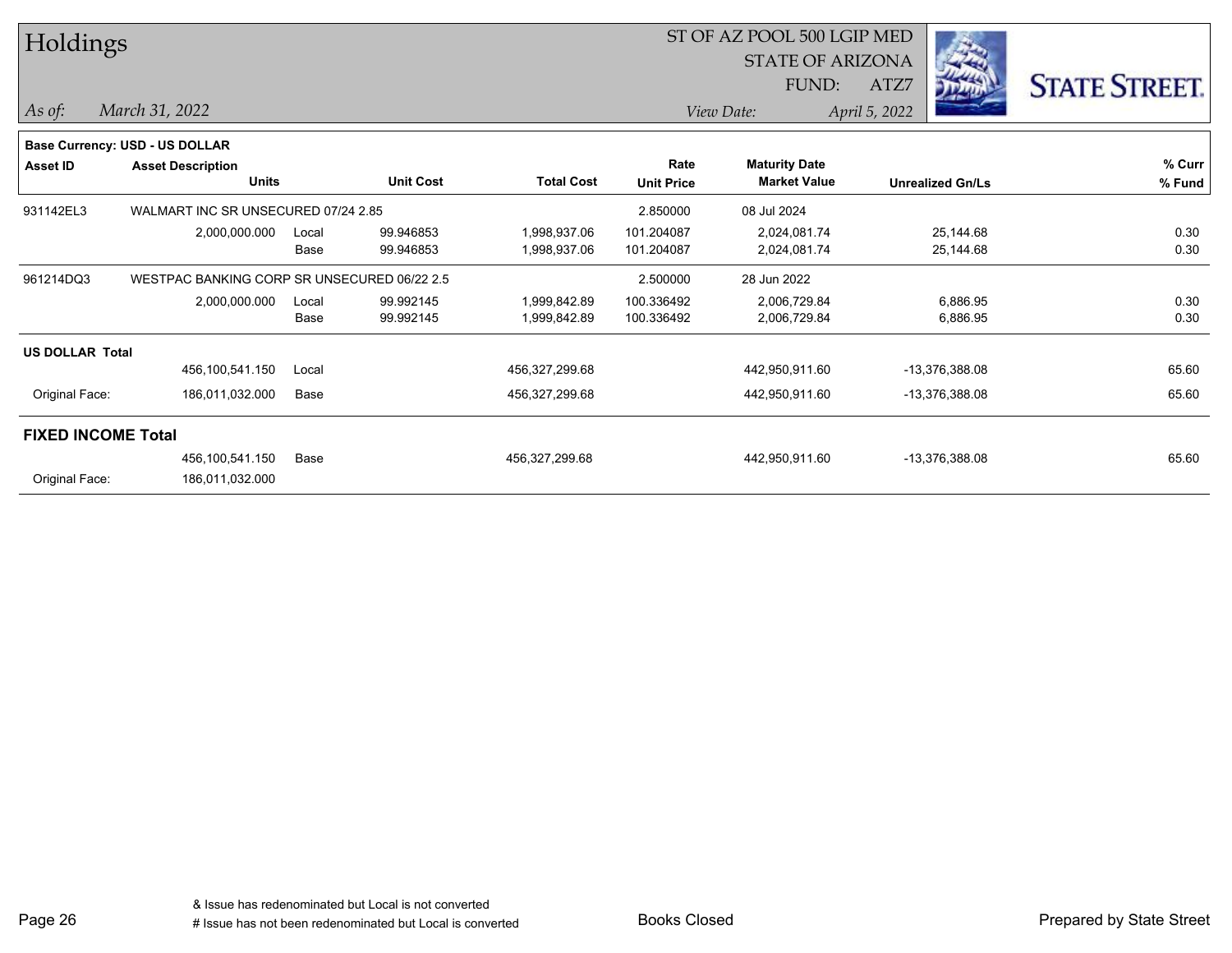| Holdings          |                                          |      |                  |                   |                           | ST OF AZ POOL 500 LGIP MED<br><b>STATE OF ARIZONA</b><br>FUND: | ATZ7          |                         | <b>STATE STREET.</b> |
|-------------------|------------------------------------------|------|------------------|-------------------|---------------------------|----------------------------------------------------------------|---------------|-------------------------|----------------------|
| $ $ As of:        | March 31, 2022                           |      |                  |                   |                           | View Date:                                                     | April 5, 2022 |                         |                      |
|                   | <b>Base Currency: USD - US DOLLAR</b>    |      |                  |                   |                           |                                                                |               |                         |                      |
| Asset ID          | <b>Asset Description</b><br><b>Units</b> |      | <b>Unit Cost</b> | <b>Total Cost</b> | Rate<br><b>Unit Price</b> | <b>Maturity Date</b><br><b>Market Value</b>                    |               | <b>Unrealized Gn/Ls</b> | % Curr<br>% Fund     |
| <b>FUND Total</b> |                                          |      |                  |                   |                           |                                                                |               |                         |                      |
| Original Face:    | 688.848.661.910<br>186,011,032.000       | Base |                  | 688.939.078.50    |                           | 675.218.025.83                                                 |               | -13,721,052.67          | 100.00               |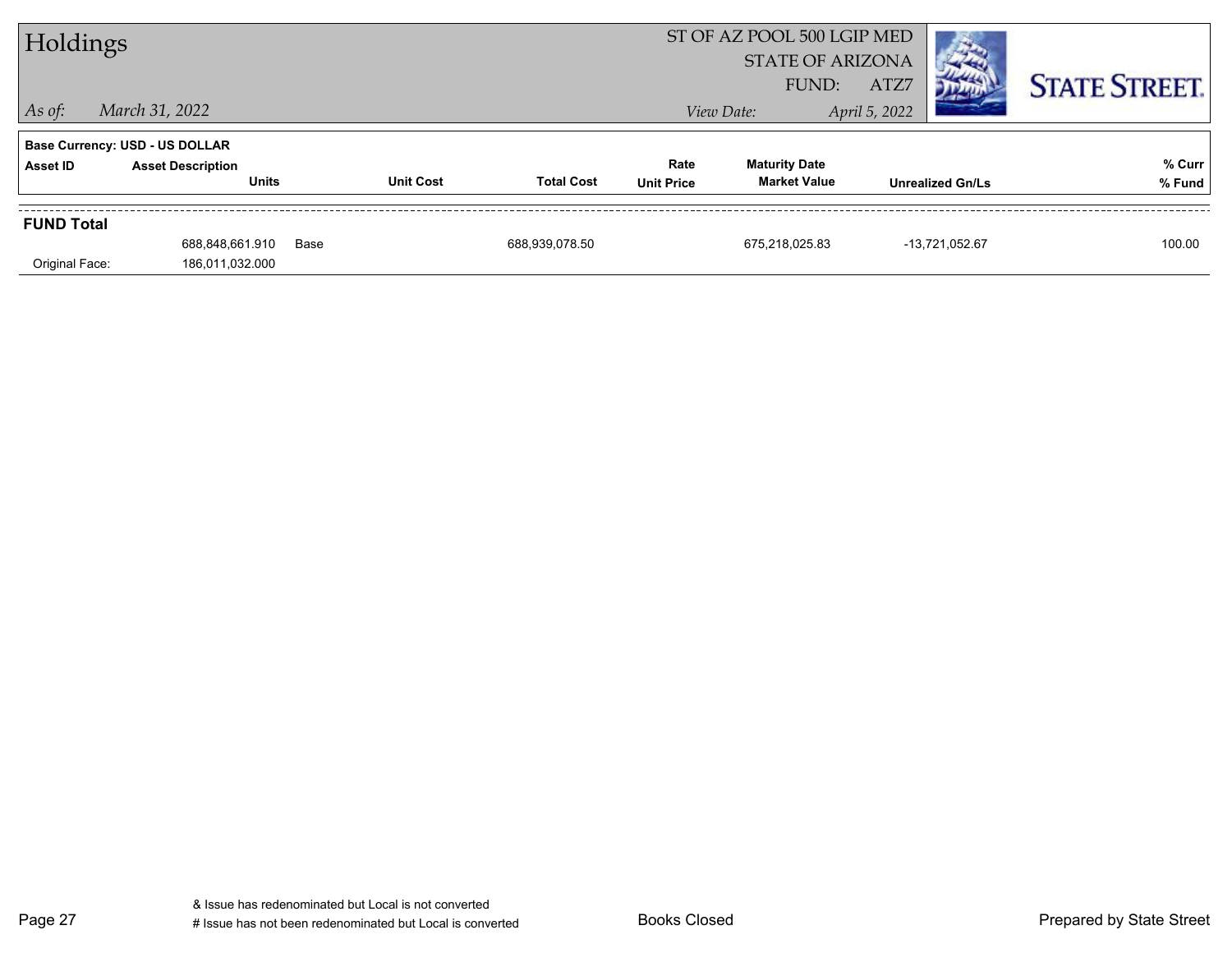## Holdings

## Currency Summary

*As of: March 31, 2022*

## ST OF AZ POOL 500 LGIP MED

 STATE OF ARIZONAFUND:

ATZ7



*View Date:April 5, 2022*

| Base Currency: USD - US DOLLAR |  |  |
|--------------------------------|--|--|
|                                |  |  |

| Dase Currency: USD - US DULLAR | <b>Units</b>    |       | <b>Total Cost</b> | <b>Market Value</b> | % Currency<br>% Fund | <b>Unreal Sec Gn/Ls</b> | <b>Unreal Curr Gn/Ls</b> | <b>Total Unreal Gn/Ls</b> |
|--------------------------------|-----------------|-------|-------------------|---------------------|----------------------|-------------------------|--------------------------|---------------------------|
| <b>US DOLLAR</b>               |                 |       |                   |                     |                      |                         | Exchange Rate:           | 1.000000                  |
| <b>CASH</b>                    |                 |       |                   |                     |                      |                         |                          |                           |
|                                | 59,420.760      | Local | 59,420.76         | 59,420.76           | 0.01                 | 0.00                    |                          | 0.00                      |
|                                |                 | Base  | 59,420.76         | 59,420.76           | 0.01                 | 0.00                    | 0.00                     | 0.00                      |
| <b>CASH EQUIVALENT</b>         |                 |       |                   |                     |                      |                         |                          |                           |
|                                | 232,688,700.000 | Local | 232,552,358.06    | 232,207,693.47      | 34.39                | $-344,664.59$           |                          | $-344,664.59$             |
|                                |                 | Base  | 232,552,358.06    | 232,207,693.47      | 34.39                | $-344,664.59$           | 0.00                     | $-344,664.59$             |
| <b>FIXED INCOME</b>            |                 |       |                   |                     |                      |                         |                          |                           |
|                                | 456,100,541.150 | Local | 456,327,299.68    | 442,950,911.60      | 65.60                | -13,376,388.08          |                          | -13,376,388.08            |
| Original Face:                 | 186,011,032.000 | Base  | 456,327,299.68    | 442,950,911.60      | 65.60                | -13,376,388.08          | 0.00                     | -13,376,388.08            |
| <b>US DOLLAR Total</b>         |                 |       |                   |                     |                      |                         |                          |                           |
|                                | 688,848,661.910 | Local | 688,939,078.50    | 675,218,025.83      | 100.00               | -13,721,052.67          |                          | -13,721,052.67            |
| Original Face:                 | 186,011,032.000 | Base  | 688,939,078.50    | 675,218,025.83      | 100.00               | $-13,721,052.67$        | 0.00                     | -13,721,052.67            |
| <b>FUND Total</b>              |                 |       |                   |                     |                      |                         |                          |                           |
|                                | 688,848,661.910 | Base  | 688,939,078.50    | 675,218,025.83      | 100.00               | -13,721,052.67          | 0.00                     | -13,721,052.67            |
| Original Face:                 | 186,011,032.000 |       |                   |                     |                      |                         |                          |                           |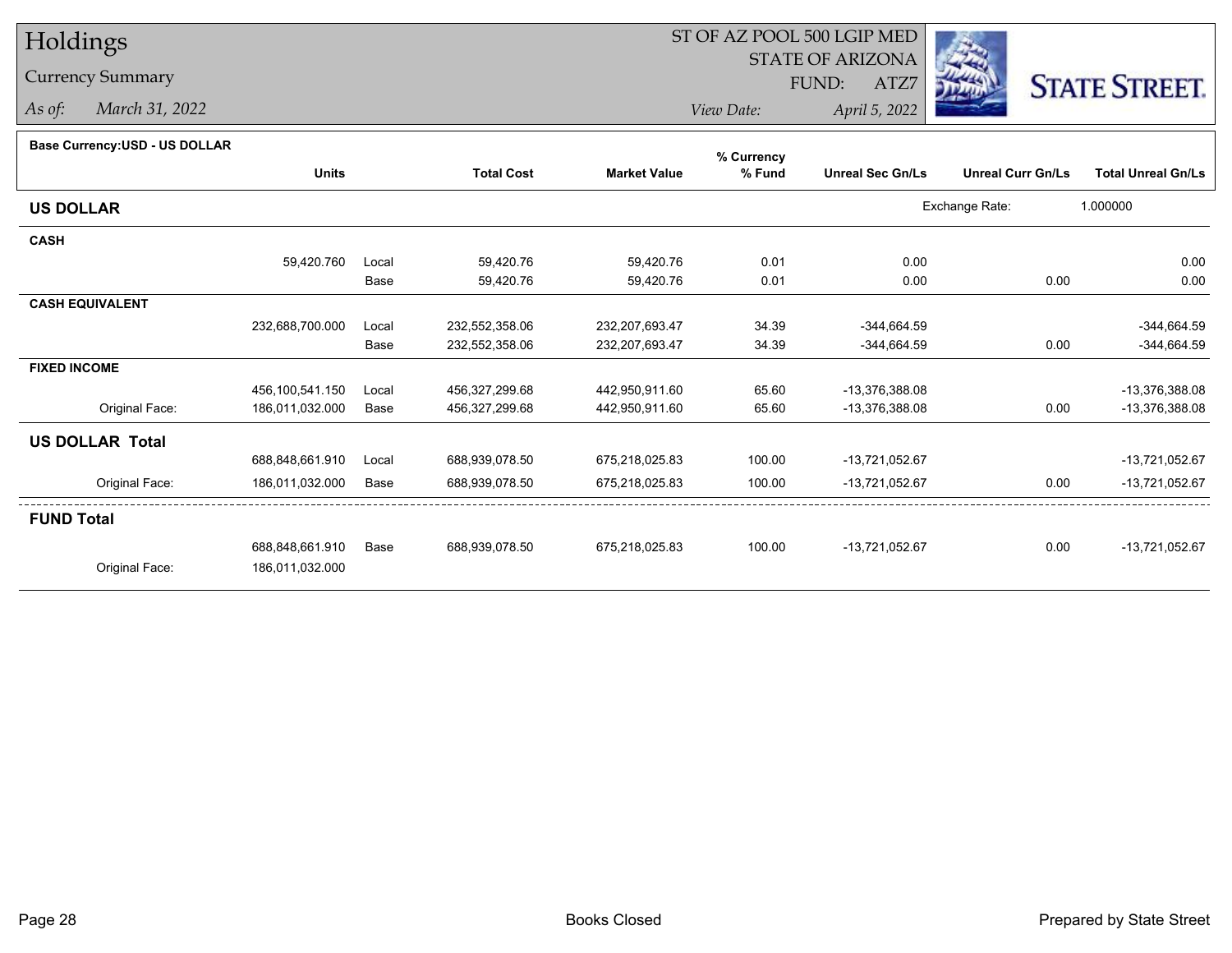| Holdings             |                                       |                   |                     |            | ST OF AZ POOL 500 LGIP MED               |                          |                           |
|----------------------|---------------------------------------|-------------------|---------------------|------------|------------------------------------------|--------------------------|---------------------------|
| <b>Asset Summary</b> |                                       |                   |                     |            | <b>STATE OF ARIZONA</b><br>FUND:<br>ATZ7 |                          | <b>STATE STREET.</b>      |
| As of:               | March 31, 2022                        |                   |                     | View Date: | April 5, 2022                            |                          |                           |
|                      | <b>Base Currency: USD - US DOLLAR</b> |                   |                     |            |                                          |                          |                           |
|                      | <b>Units</b>                          | <b>Total Cost</b> | <b>Market Value</b> | % Fund     | <b>Unreal Sec Gn/Ls</b>                  | <b>Unreal Curr Gn/Ls</b> | <b>Total Unreal Gn/Ls</b> |
| <b>CASH</b>          |                                       |                   |                     |            |                                          |                          |                           |
| <b>US DOLLAR</b>     |                                       |                   |                     |            |                                          |                          |                           |
|                      | 59,420.760                            | 59,420.76         | 59,420.76           | 0.01       | 0.00                                     | 0.00                     | 0.00                      |
| <b>CASH Total</b>    | 59,420.760                            | 59,420.76         | 59,420.76           | 0.01       | 0.00                                     | 0.00                     | 0.00                      |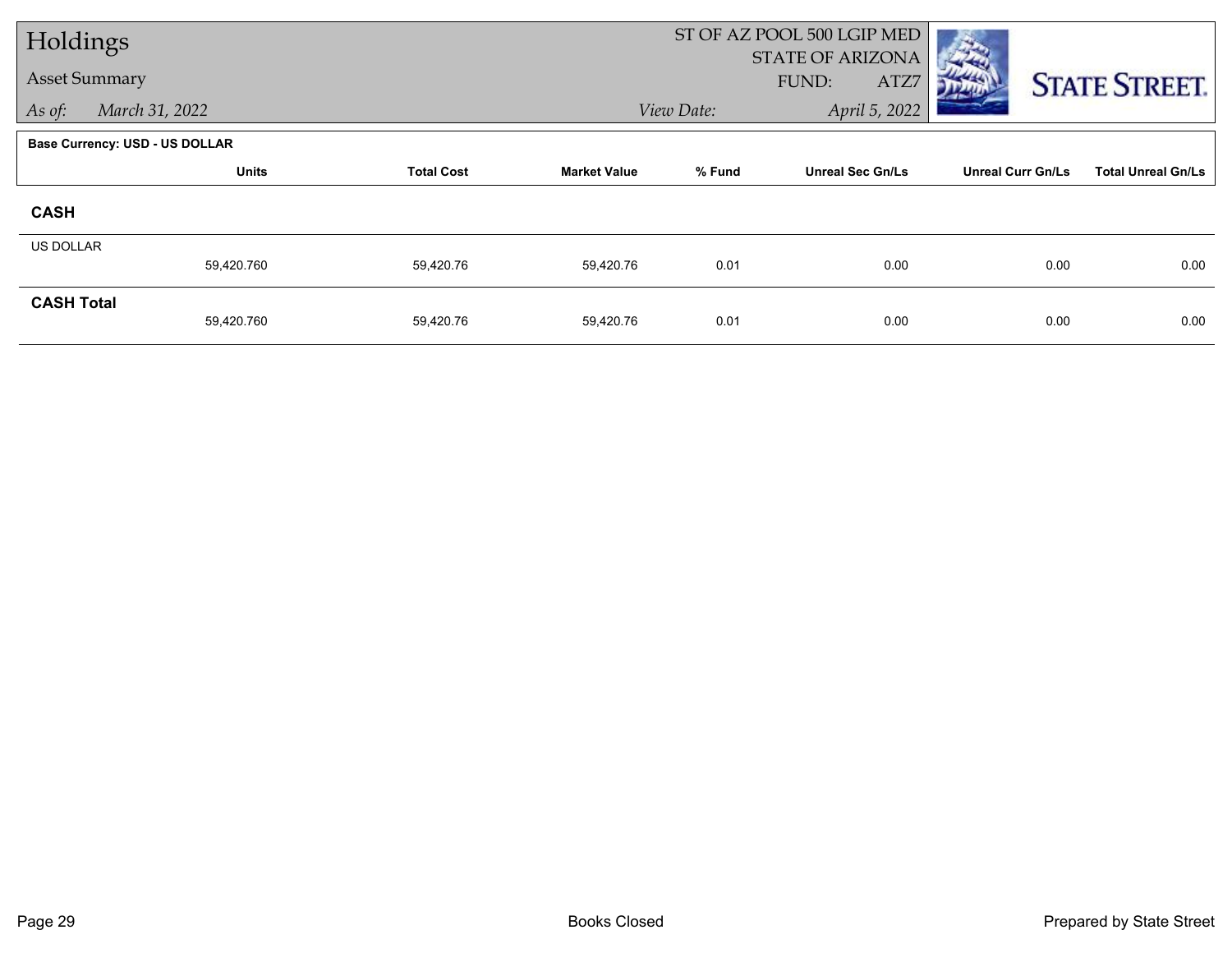| Holdings  |                                       |                   |                                                          | ST OF AZ POOL 500 LGIP MED |                          |                           |                      |
|-----------|---------------------------------------|-------------------|----------------------------------------------------------|----------------------------|--------------------------|---------------------------|----------------------|
|           | <b>Asset Summary</b>                  |                   |                                                          |                            | <b>STATE OF ARIZONA</b>  |                           |                      |
|           |                                       |                   |                                                          |                            | FUND:<br>ATZ7            |                           | <b>STATE STREET.</b> |
| As of:    | March 31, 2022                        |                   |                                                          | View Date:                 | April 5, 2022            |                           |                      |
|           | <b>Base Currency: USD - US DOLLAR</b> |                   |                                                          |                            |                          |                           |                      |
|           | <b>Units</b>                          | <b>Total Cost</b> | % Fund<br><b>Unreal Sec Gn/Ls</b><br><b>Market Value</b> |                            | <b>Unreal Curr Gn/Ls</b> | <b>Total Unreal Gn/Ls</b> |                      |
|           | <b>CASH EQUIVALENT</b>                |                   |                                                          |                            |                          |                           |                      |
| US DOLLAR |                                       |                   |                                                          |                            |                          |                           |                      |
|           | 232,688,700.000                       | 232,552,358.06    | 232,207,693.47                                           | 34.39                      | $-344,664.59$            | 0.00                      | $-344,664.59$        |
|           | <b>CASH EQUIVALENT Total</b>          |                   |                                                          |                            |                          |                           |                      |
|           | 232,688,700.000                       | 232,552,358.06    | 232,207,693.47                                           | 34.39                      | $-344,664.59$            | 0.00                      | $-344,664.59$        |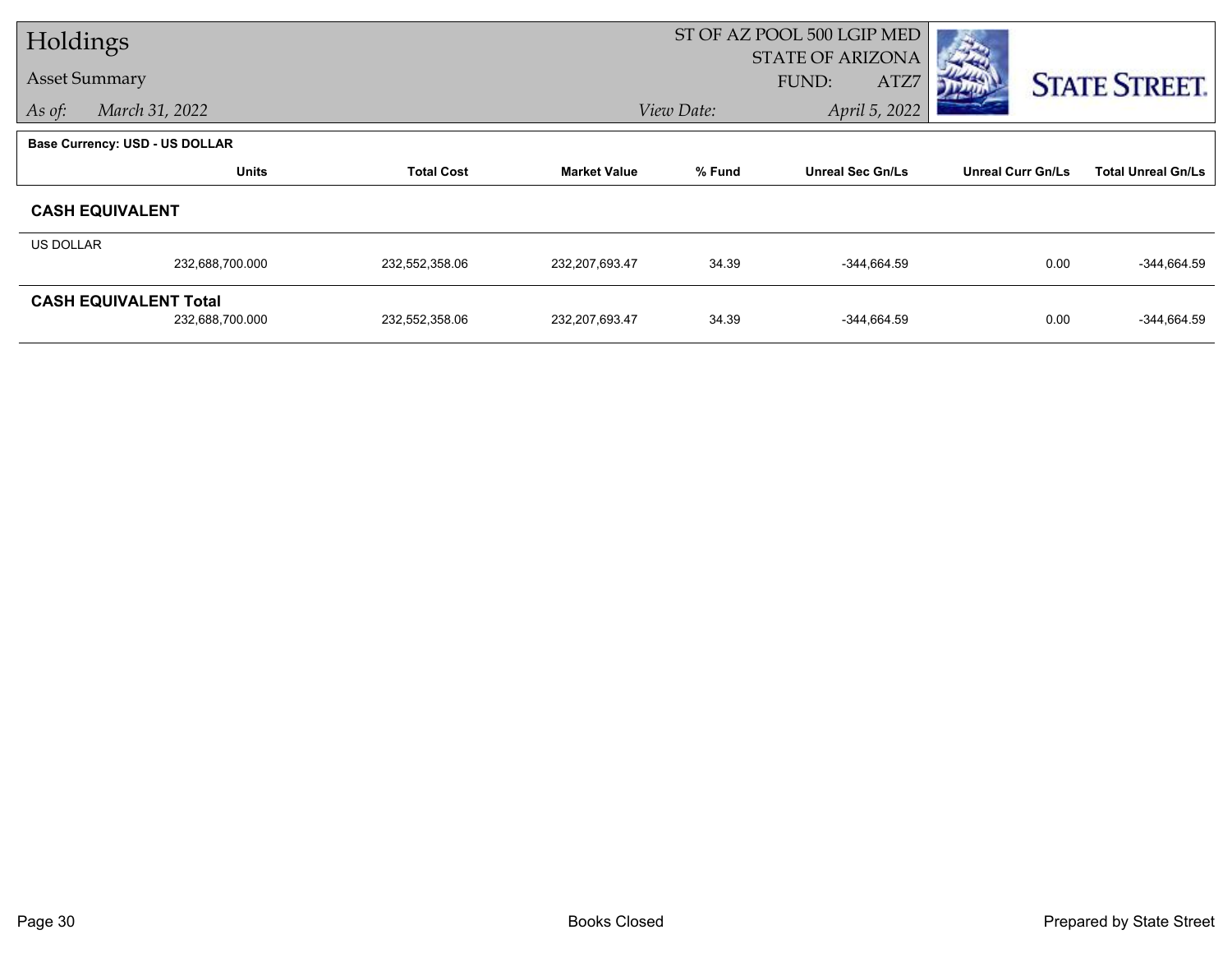| Holdings  |                                       |                   |                     | ST OF AZ POOL 500 LGIP MED |                         |                          |                           |
|-----------|---------------------------------------|-------------------|---------------------|----------------------------|-------------------------|--------------------------|---------------------------|
|           | <b>Asset Summary</b>                  |                   |                     |                            | <b>STATE OF ARIZONA</b> |                          |                           |
|           |                                       |                   |                     |                            | FUND:<br>ATZ7           |                          | <b>STATE STREET.</b>      |
| As of:    | March 31, 2022                        |                   |                     | View Date:                 | April 5, 2022           |                          |                           |
|           | <b>Base Currency: USD - US DOLLAR</b> |                   |                     |                            |                         |                          |                           |
|           | <b>Units</b>                          | <b>Total Cost</b> | <b>Market Value</b> | % Fund                     | <b>Unreal Sec Gn/Ls</b> | <b>Unreal Curr Gn/Ls</b> | <b>Total Unreal Gn/Ls</b> |
|           | <b>FIXED INCOME</b>                   |                   |                     |                            |                         |                          |                           |
| US DOLLAR |                                       |                   |                     |                            |                         |                          |                           |
|           | 456,100,541.150                       | 456,327,299.68    | 442,950,911.60      | 65.60                      | -13,376,388.08          | 0.00                     | -13,376,388.08            |
|           | <b>FIXED INCOME Total</b>             |                   |                     |                            |                         |                          |                           |
|           | 456,100,541.150                       | 456,327,299.68    | 442,950,911.60      | 65.60                      | -13,376,388.08          | 0.00                     | -13,376,388.08            |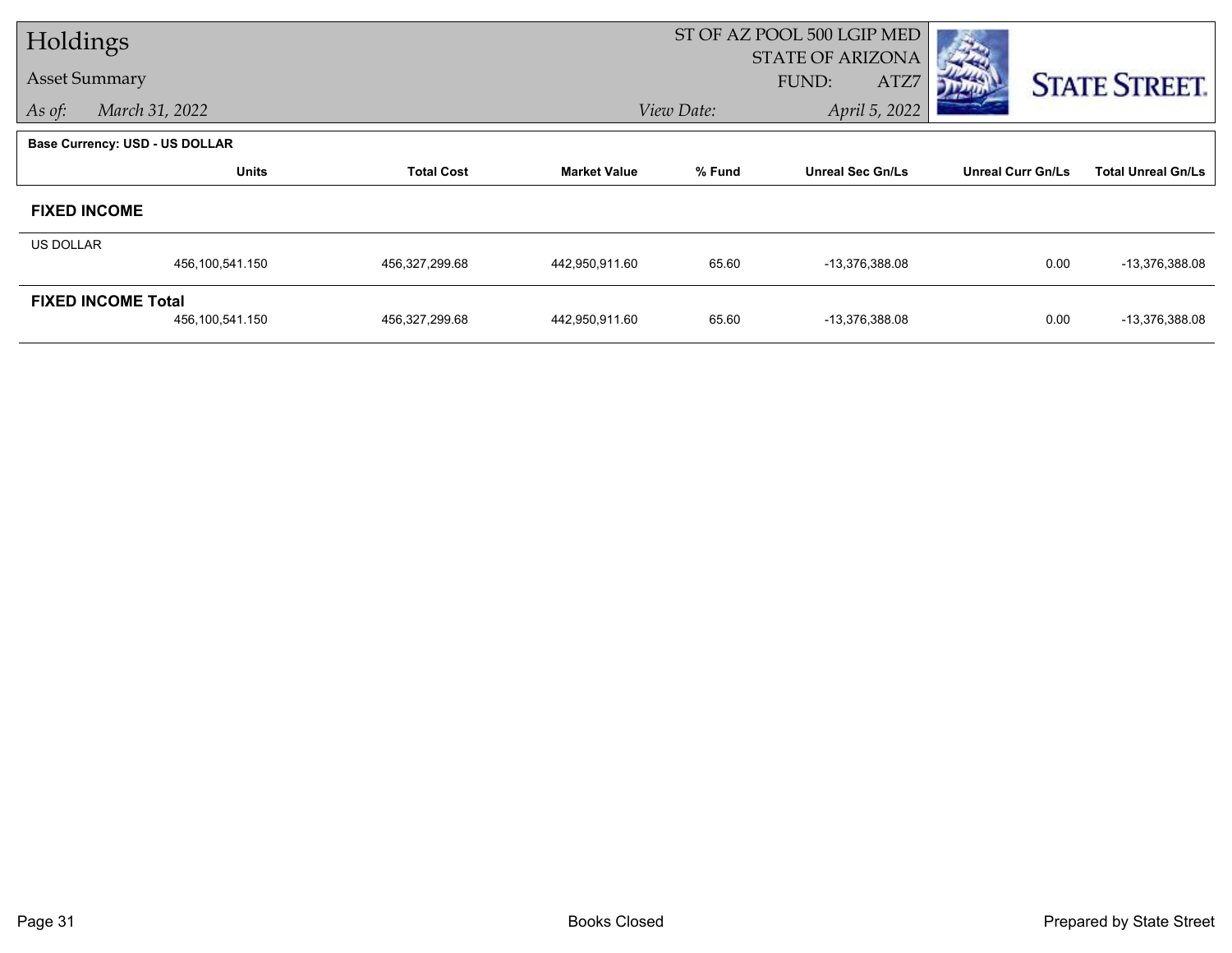| Holdings             |                                       |                   |                     |                                          | ST OF AZ POOL 500 LGIP MED |                   |                           |
|----------------------|---------------------------------------|-------------------|---------------------|------------------------------------------|----------------------------|-------------------|---------------------------|
| <b>Asset Summary</b> |                                       |                   |                     | <b>STATE OF ARIZONA</b><br>ATZ7<br>FUND: |                            |                   | <b>STATE STREET.</b>      |
| As of:               | March 31, 2022                        |                   |                     | View Date:                               | April 5, 2022              |                   |                           |
|                      | <b>Base Currency: USD - US DOLLAR</b> |                   |                     |                                          |                            |                   |                           |
|                      | <b>Units</b>                          | <b>Total Cost</b> | <b>Market Value</b> | % Fund                                   | <b>Unreal Sec Gn/Ls</b>    | Unreal Curr Gn/Ls | <b>Total Unreal Gn/Ls</b> |
| <b>FUND Total</b>    |                                       |                   |                     |                                          |                            |                   |                           |
|                      | 688,848,661.910                       | 688,939,078.50    | 675.218.025.83      | 100.00                                   | -13,721,052.67             | 0.00              | -13,721,052.67            |